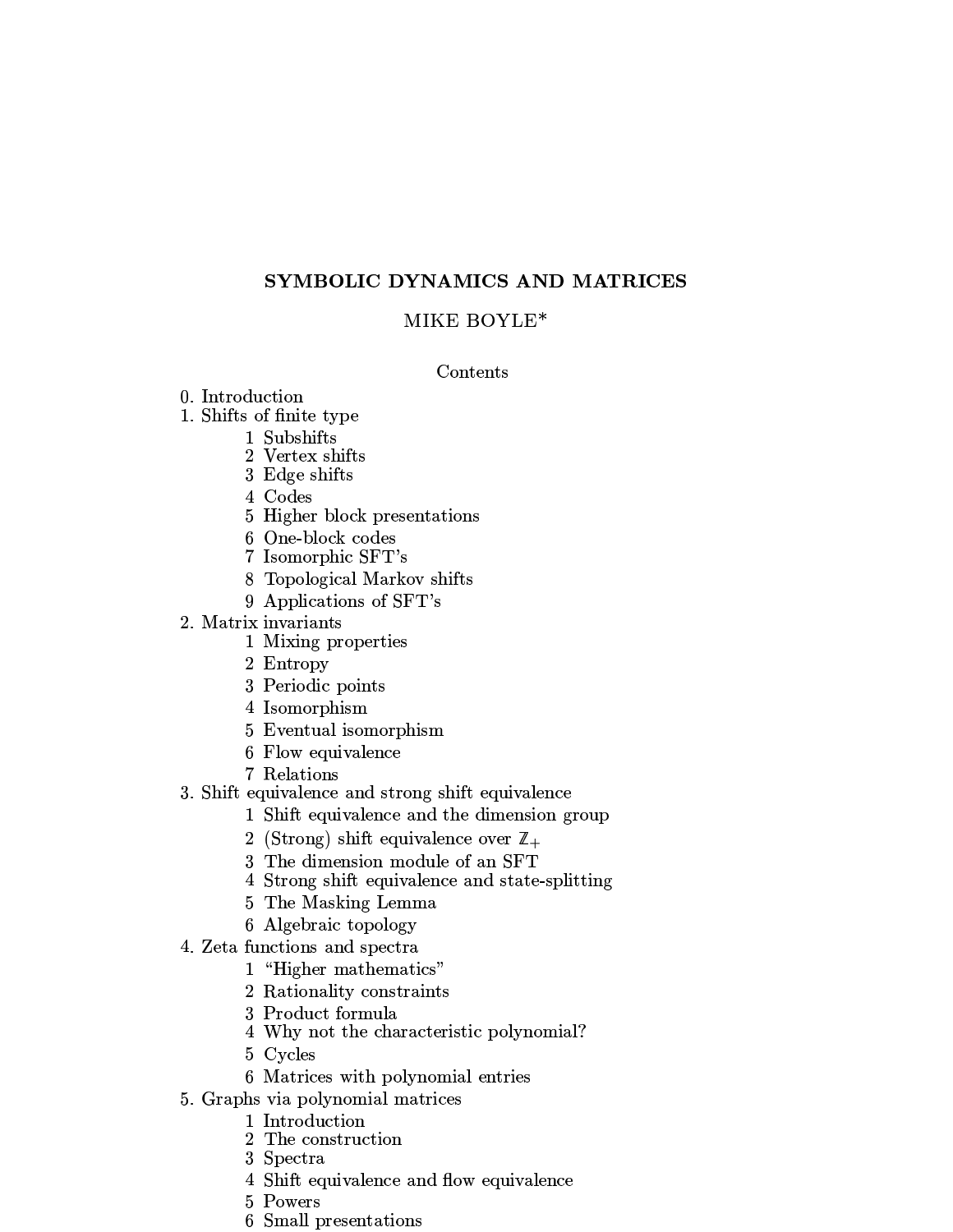- 6. More Williams' problems
	- 1 Introduction
	- 2 Markov shifts and matrices of Laurent polynomials
	- 3 Boolean matrices
	- 4 Markov shifts over infinite alphabets
	- 5 Sofic shifts
- 7. General matrices
- 8. Inverse problems for nonnegative matrices
	- 1 The inverse spectral problem
	- 2 Submatrix theorem
	- 3 Spectral conjecture
	- 4 Generalizing the spectral conjecture
- 9. One-sided shifts
- 10. Quotients
	- References

**Introduction.** The main purpose of this article is to give some overview of matrix problems and results in symbolic dynamics. The basic connection is that a nonnegative integral matrix A defines a topological dynamical system known as a shift of finite type. Questions about these systems are often equivalent to questions about "persistent" or "asymptotic" aspects of nonnegative matrices. Conversely, tools of symbolic dynamics can be used to address some of these questions. At the very least, the ideas of conjugacy, shift equivalence and strong shift equivalence give viewpoints on nonnegative matrices and directed graphs which are at some point inevitable and basic (although accessible, and even elementary).

My motivation for this article was to try to communicate some of this to matrix theorists. The earlier sections are more descriptive. The later sections move more to current frontiers and are oriented more to presenting open problems.

Trying to stay close to matrices, I've neglected huge parts of symbolic dynamics. Also even some matrix matters get short shrift. I've barely mentioned state splitting  $(3.4)$  and resolving maps (Sec. 10), which are important for constructions [AM,BMT,A2] and applications [ACH,AFKM,MSW]. Marker methods are a key to some inverse spectral results, but to avoid a nontrivial excursion into nonmatrix matters I just recommend some references (Sec.8). For more general background, one can dig into [DGS], [BMT], [PT1], [P2] and their references. Unfortunately, at present there is no single book which gives an appropriate introduction (although one by Adler, Lind and Marcus could appear any year now).

This article is a followup to the talk I was invited to give at the November 1991 I.M.A. Workshop on Combinatorial and Graph-theoretic problems in Linear Algebra. The talk was on joint work with David Handelman [BH1,2] on solving inverse spectral (and other) problems for nonnegative matrices, using tools from symbolic dynamics. My warm thanks go to the organizers Richard Brualdi. Shmuel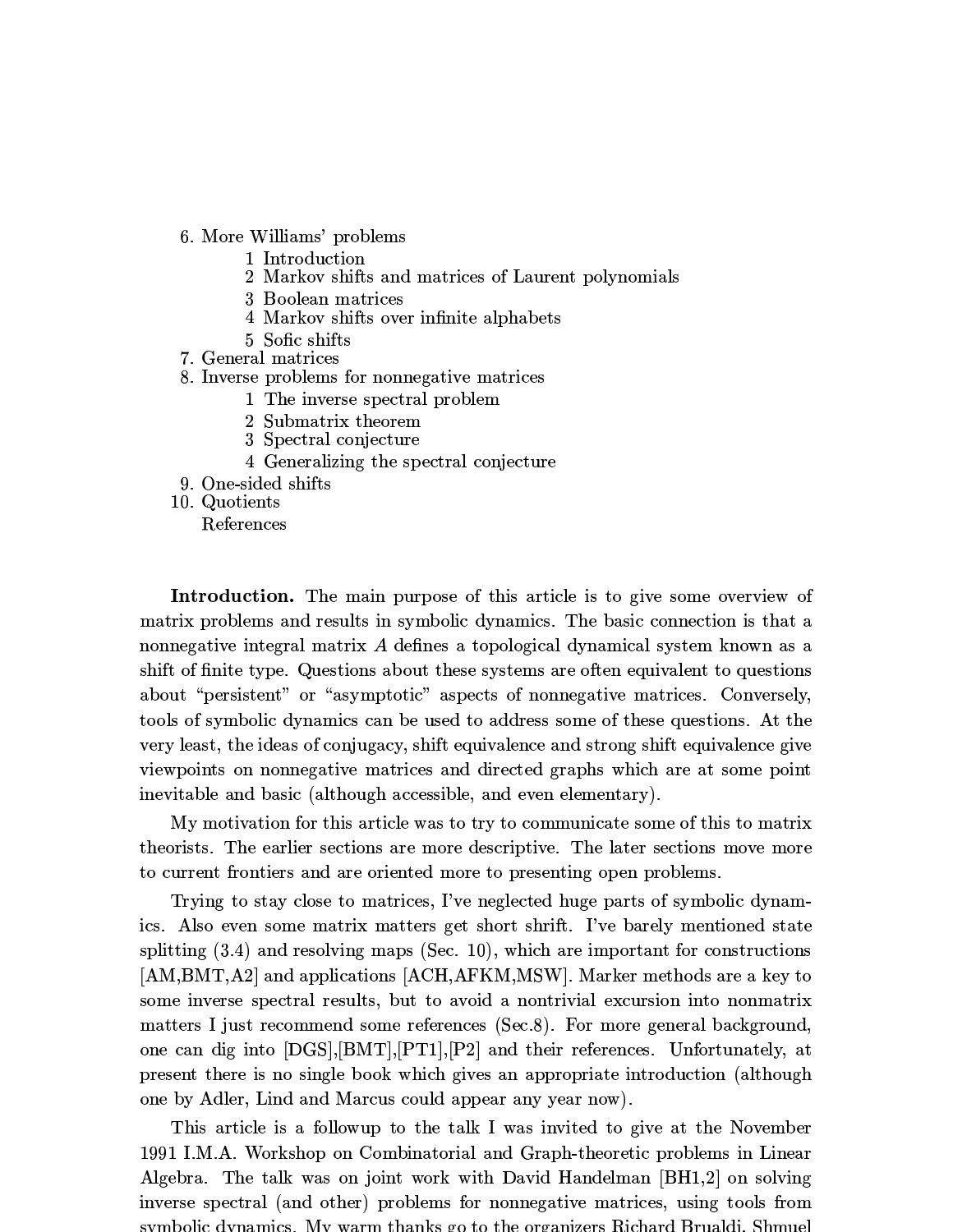#### SECTION 1. SHIFTS OF FINITE TYPE

1.1 Subshifts. For the purposes of this paper, a topological dynamical system will be a continuous map  $T$  from a compact metric space  $X$  into itself. We can represent this as  $(X, T)$  or just T. Except in Section 9, T is a homeomorphism.

The system which is the full shift on  $n$  symbols (know more succinctly as the *n*-shift) is defined as follows. We endow a finite set of *n* elements-say,  $\{0, 1, ..., n-1\}$ with the discrete topology. (This finite set is often called the alphabet.) We let  $X$ be the countable product of this set, indexed by  $\mathbb Z$ . We think of an element of X as a doubly infinite sequence  $x = ...x_{-1}x_0x_1...$  where each  $x_i$  is one of the *n* elements.  $X$  is given the product topology and thus becomes a compact zero dimensional metrizable space. A metric compatible with the topology is given by (for  $x$  not equal to  $y$ )

 $dist(x, y) = 1/(k + 1)$ , where  $k = min\{|i| : x_i \neq y_i\}$ .

That is, two sequences are close if they agree in a large stretch of coordinates around the zero coordinate.

A finite sequence of elements of the alphabet is called a word. If W is a word of length  $j - i + 1$ , then the set of sequences x such that  $x_i...x_j = W$  is called a cylinder set. The cylinder sets are closed and open, and they give a basis for the product topology on  $X$ .

There is a natural shift map S sending X into X, defined by shifting the index set by one:  $(Sx)_i = x_{i+1}$ . It is easy to see that S is bijective, S sends cylinders to cylinders, and thus  $S$  is a homeomorphism. The full shift on  $n$  symbols is the system  $(X, S)$ .

A subshift is a subsystem of some full shift on  $n$  symbols. This means that it is a homeomorphism obtained by restriction of the shift to some compact set Y invariant under the shift and its inverse. The complement of  $Y$  is open and is thus a union of cylinder sets. Because  $Y$  is shift invariant, it follows that there is a (countable) list of words such that Y is precisely the set of all sequences  $y$  such that for every word W on the list, for every  $i \leq j$ , W is not equal to  $y_i...y_j$ . If Y is a set which may be obtained by forbidding a finite list of words, then the subshift is called a subshift of finite type, or just a shift of finite type (SFT). For example, we get an SFT by restricting the two-shift to the set Y of sequences in which the word 00 never occurs.

1.2 Vertex shifts. We will define vertex shifts, which are examples of shifts of finite type. For some n, let A be an  $n \times n$  zero-one matrix. We think of A as the adjacency matrix of a directed graph with  $n$  vertices; the vertices index the rows and the columns, and  $A(i, j)$  is the number of edges from vertex i to vertex j. Let Y be the space of doubly infinite sequences y such that for every k in Z,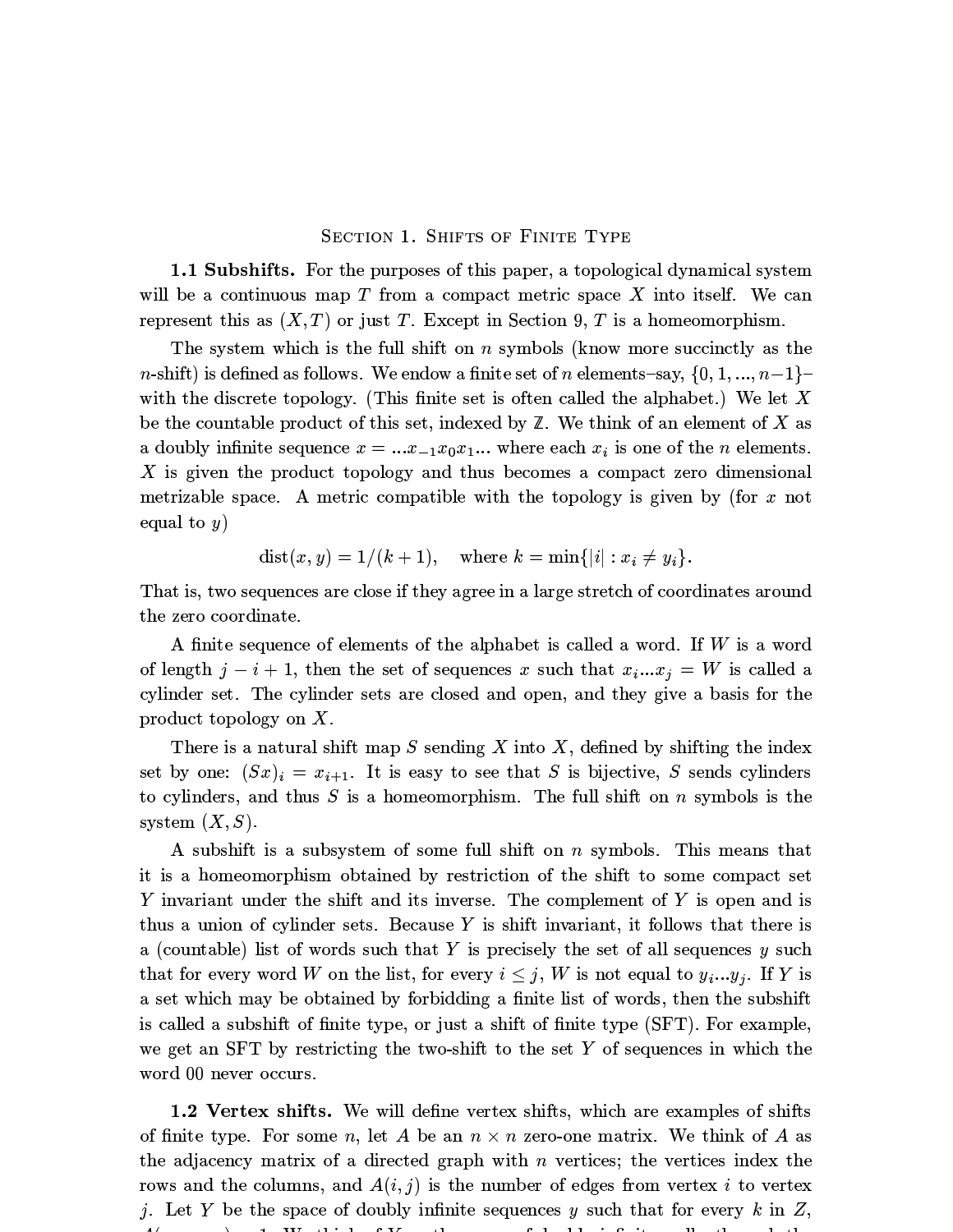**1.3 Edge shifts.** Again let A be an adjacency matrix for a directed graph, but now allow multiple edges: so, the entries of  $A$  are nonnegative integers. Let the set of edges be the alphabet. Let  $Y$  be the set of sequences  $y$  such that for all  $k$ , the terminal vertex of  $y_k$  is the initial vertex of  $y_{k+1}$ . Again, we can think of Y as the space of doubly infinite walks through the graph, now presented by the edges traversed. The shift map restricted to Y is an edge shift and it is a shift of finite type: a sufficient list of forbidden words is the set of edge pairs ij which do not satisfy the head-to-tail rule.

In the sequel, unless otherwise indicated an SFT defined by a matrix  $A$  is intended to be the edge shift defined by  $A$ . We denote this SFT by  $S_A$ .

**1.4 Codes.** Suppose  $(X, S)$  and  $(Y, T)$  are subshifts. A map f from X to Y is called a code if it is continuous and intertwines the shifts, i.e.  $fS = Tf$ . We think of a code as a homomorphism of these dynamical systems.

Now suppose F is a function from words of length  $2n + 1$  which occur in Ssequences into some finite set  $A$ . Then the rule

$$
(fx)_i = F(x_{i-n}...x_{i+n}),
$$
 for all  $i$  in  $\mathbb{Z}$ ,

defines a code f, called a block code, into the full shift on the alphabet  $A$ . This block code defines a code from  $S$  into any subshift  $T$  which contains the image of f. The "Curtis-Hedlund-Lyndon Theorem" asserts that every code is given by a block code. The argument is easy: given f, one obtains F and n above for  $i=0$ as a consequence of uniform continuity, and the formula for all  $i$  follows because  $f$ intertwines the shifts

If a code f is surjective, then it is called a quotient or factor map. If it is injective, then it is called an embedding. If it is injective and surjective, then it is an isomorphism or conjugacy of subshifts. This notion of isomorphism is our fundamental equivalence relation.

To expand on this a little, think of a code f from  $S_A$  to  $S_B$  as a map of infinite paths in graphs. If we think of  $x_i$  as our location on this path at time i, then we think of  $(fx)_i$  as our location on the image path at time i. The rule F above determines that location  $(fx)_i$ , knowing the location  $x_i$  with memory of the last n locations and anticipation of the next n locations. The same rule  $F$  works for any i. If f is an isomorphism, then in a strong sense the structure of these infinite path spaces is essentially the same.

**1.5 Higher block presentations.** Let S be a subshift. Suppose n is a positive integer and j, k are nonnegative integers such that  $j + k + 1 = n$ . Given this we will define a code f with domain the subshift  $S$  by the rule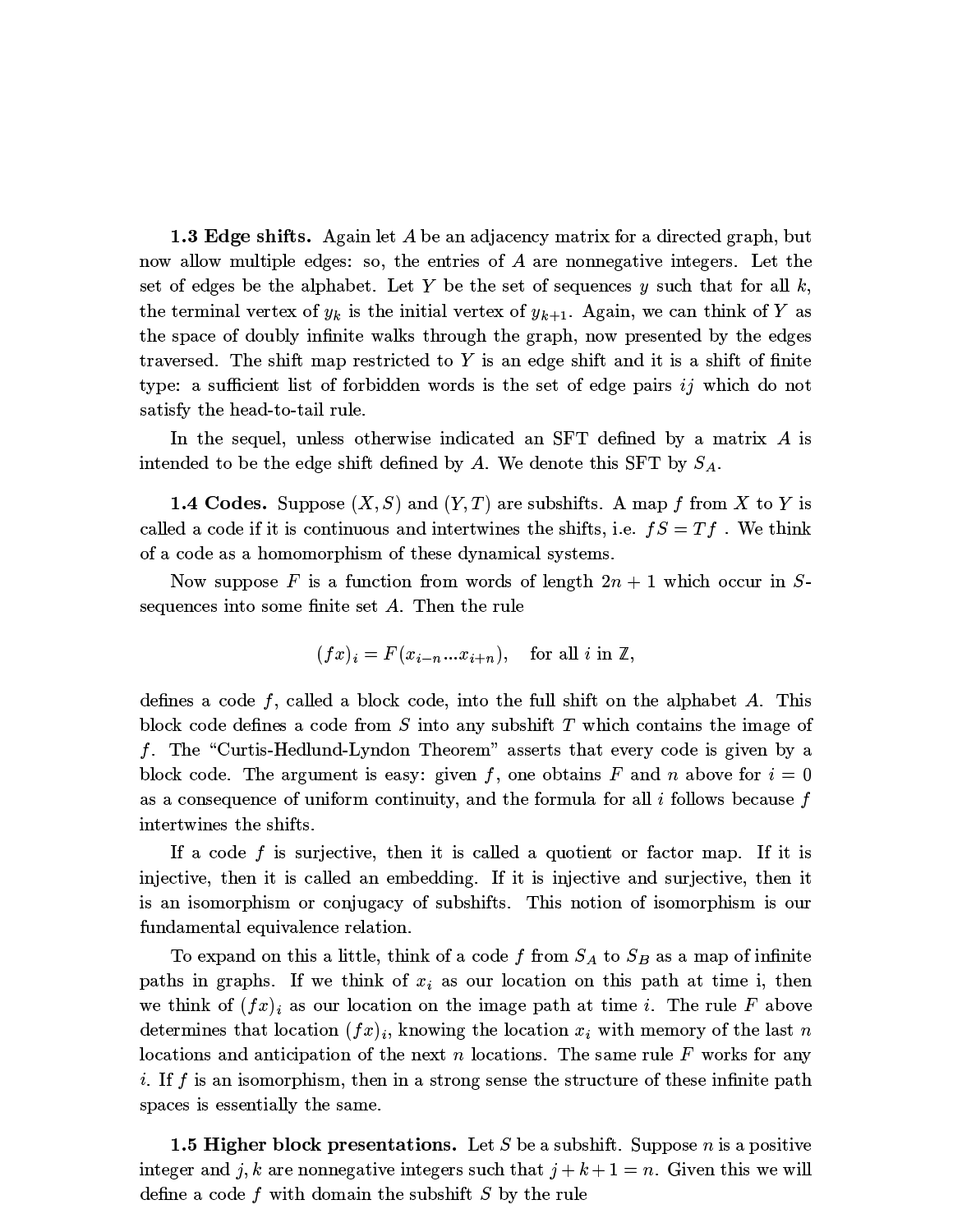clearly one-to-one.) The system T doesn't depend on the choice of j (although the map does). T is called the *n*-block presentation of S.

An easy exercise is to construct a one-block isomorphism between the  $n$ -block presentation of  $S$  and the subshift obtained by passing to the 2-block presentation  $n-1$  times.

For an important example, let S be the edge shift defined by a matrix A. Let G be the graph with adjacency matrix A. A symbol in the alphabet of the two block presentation is a word  $uv$ , where u and v are edges and the terminal vertex of u equals the initial vertex of v (i.e. uv is a path of length 2 in G). We can define a new graph  $G'$  whose vertices are the edges of  $G$ , and where there is an arc from u to v if the terminal vertex of u equals the initial vertex of v. If we give such an arc the name  $uv$ , then we see that the two-block presentation of  $S_A$  is the SFT presented by the matrix which is the adjacency matrix of  $G'$ . That is, for SFT's defined by matrices, passing to the two-block presentation amounts to passing from the defining graph to its edge graph (remember, all our graphs are directed—the edge graph in this category is the directed graph we've just described, it rarely has a symmetric adjacency matrix).

Similarly, we can think of the *n*-block presentation of  $S_A$  as given by a graph  $G(n)$  whose vertices are the paths of length  $n-1$  in G. Here (for  $n>2$ ) there is an edge from vertex  $a(1)...a(n-1)$  to a vertex  $b(1)...b(n-1)$  iff  $a(2)...a(n-1)$  $b(1)...b(n-2)$ . (For  $n=2$ , there is an edge from vertex  $a(1)$  to vertex  $b(1)$  iff the terminal vertex of  $a(1)$  equals the initial vertex of  $b(1)$ .) Note, if the original subshift contains infinitely many points, then as  $n$  goes to infinity the size of the adjacency matrix for  $G(n)$  must go to infinity. In particular matrices of very different size may define isomorphic SFT's.

**1.6 One-block codes.** Suppose f is a code from S to T. Then there is some *n* such that for all  $x$ ,  $(fx)_0$  is determined by the word  $x_{-n}...x_n$  of length  $2n + 1$ . Define an isomorphism from S to its  $(2n+1)$ -block presentation S' as in §1.5, using  $j = k = n$ . Let h be the inverse of this isomorphism. Then fh is a code from S' to  $S_B$ , and fh is a one-block map. Often, given a code from S, by passing to a higher block presentation in this way we can assume that the code is just a one-block map.

For example, if there is a map from  $S_A$  to  $S_B$ , then there is a one-block map from  $S_C$  to  $S_B$ , where C is a matrix giving some higher-block presentation of A. That is, by passing to an iterated edge graph  $H$  of the graph with adjacency matrix A (H has adjacency matrix C), there is a graph homomorphism from H to the graph with adjacency matrix  $B$  which (applied at every edge along a path) gives a map from the set of infinite  $A$ -paths to the set of infinite  $B$ -paths.

**1.7 Isomorphic SFT's.** Any SFT  $(Y, S)$  is isomorphic to a vertex shift. To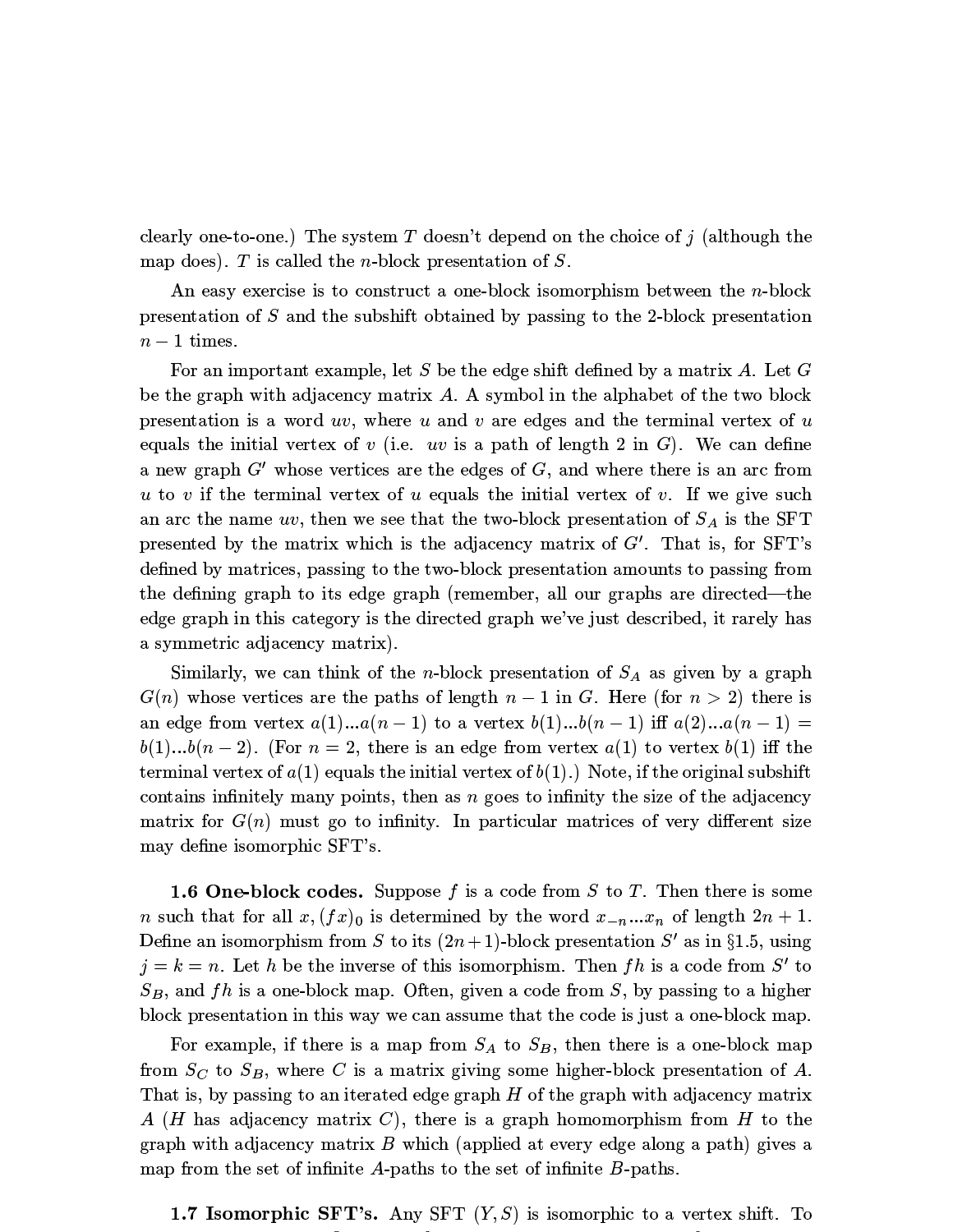$u = u_1...u_n$  to  $v = v_1...v_n$  if  $uv_n = u_1v$  and this word of length  $n+1$  occurs in a sequence in Y. This graph defines a vertex SFT  $(X, T)$ . An isomorphism f from Y to X is given by the rule  $(fy)_i = y_i...y_{i+n-1}$ .

Also, any SFT is isomorphic to an edge shift, because the two-block presentation of a vertex shift is an edge shift.

Even if one is only interested in SFT's defined from graphs, it is useful to consider general  $n$ -step SFT's, because working with these gives access to topological and combinatorial arguments which can in turn yield results about the graphically defined SFT's. The vertex shifts are sometimes more simple to work with than the edge shifts. The edge shifts are very useful. One reason is conciseness: an edge shift presented by a small matrix (perhaps though with large entries) may be presentable as a vertex shift only by a large matrix. Also, the set of zeroone matrices (the matrices which define vertex shifts) is not closed under various operations under which the set of nonnegative integer matrices is closed. Working only with zero-one matrices rules out some very useful matrix arguments (e.g.  $[Fe]$ ) and interpretations. For one of these, first a little preparation.

If S is a subshift, then we let  $S<sup>n</sup>$  denote the homeomorphism obtained by iterating S n times. The homeomorphism  $S<sup>n</sup>$  is isomorphic to a subshift T whose alphabet is the set of S-words of length n. An isomorphism from  $S<sup>n</sup>$  to T is given by the map f which sends a point x to the point y such that for all k in  $\mathbb{Z}$ ,

$$
y_k = x_{kn}...x_{(k+1)n-1}
$$

Now, let an edge shift S be defined by a matrix A. Then the subshift  $S^n$  is conjugate to the edge shift defined by  $A<sup>n</sup>$ . The number of edges from vertex i to vertex j in the directed graph with adjacency matrix  $A^n$  is just the  $(i, j)$  entry of the matrix  $A^n$ . This is also the number of paths of length n from i to j in the directed graph with adjacency matrix  $A$ . We can use bijections of these edges and paths to replace symbols  $y_k$  of the construction of the previous paragraph with edges in the directed graph defined by  $A^n$ . Then that construction provides the claimed isomorphism.

1.8 Topological Markov shifts. An SFT is also called a topological Markov shift, or topological Markov chain. This terminology is appropriate because an SFT can be viewed as the topological support of a finite-state stochastic Markov process, and also as the topological analogue of such a process. (This viewpoint was advanced in the seminal 1964 paper of Parry  $|P1|$ .

Roughly speaking, in a Markov process the past and future are independent if conditioned on the present (or more generally if conditioned on some finite time interval). We can say precisely why an SFT is a topological analogue of this. Suppose the SFT is *n*-step (given by forbidding a certain list of words of length at most  $n + 1$ ). Also suppose that x and y are points (doubly infinite sequences) in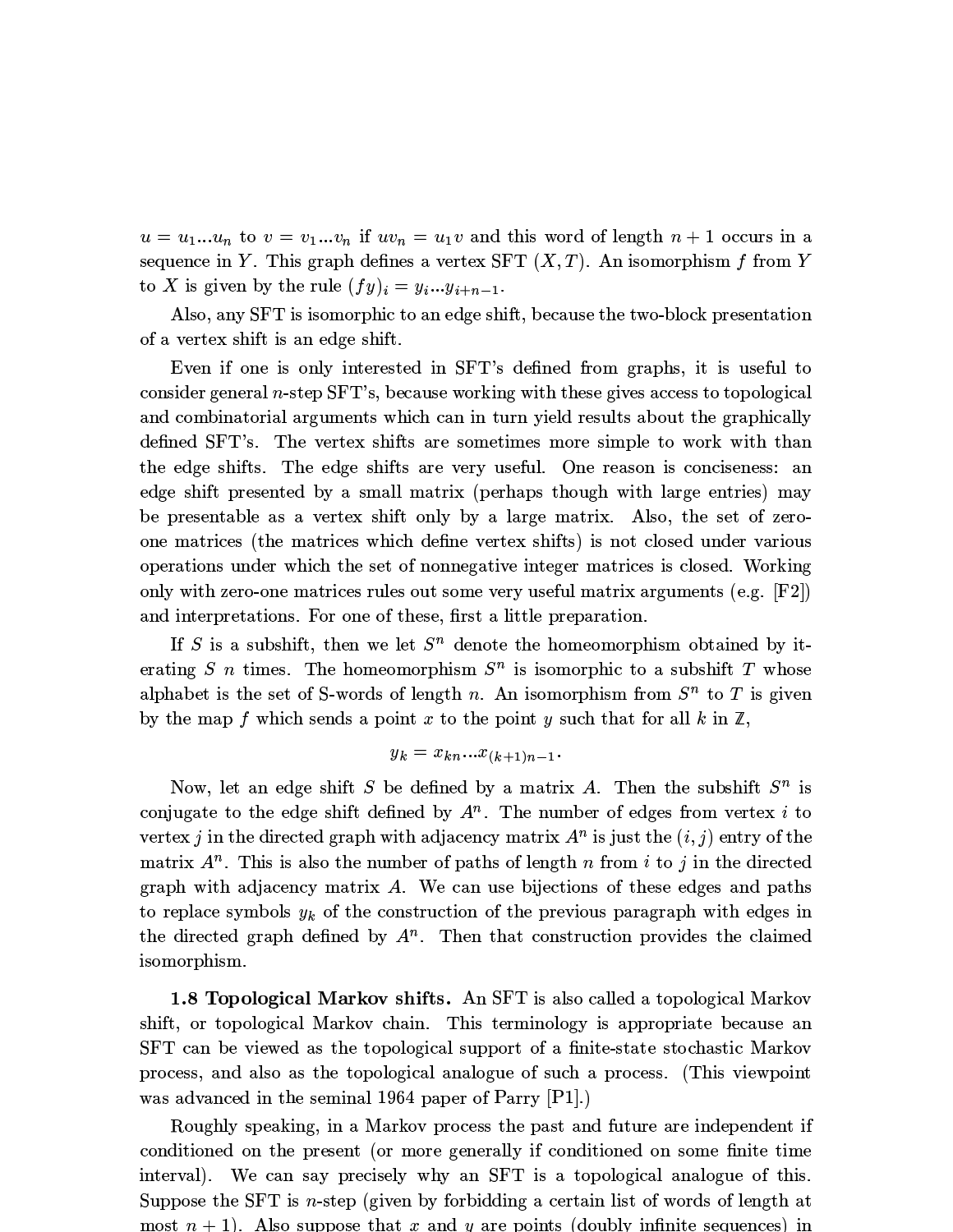must also be a point in the SFT. That is: the possibilities for the future (sequences in positive coordinates) and the past (sequences in negative coordinates) are independent conditioned on the near-present (i.e., the word in a certain finite set of coordinates).

**1.9 Applications of SFT's.** For completeness I'll mention in the most cursory fashion two ways in which SFT's appear in a natural and useful way.

First, imagining very long tapes of zeros and ones, consider infinite strings of zeros and ones (i.e., points in the full shift on two symbols). It is natural to think of a block code as a machine which takes an input tape and recodes it, and to suppose that somehow the study of block codes may be relevant to efficiently encoding and decoding data. This turns out to be the case  $[ACH, MSW]$ , in fact I understand that some constructions arising from symbolic dynamics have actually been built into IBM hardware.

Second, imagine a homeomorphism (or diffeomorphism) h on some space X. One way to study h is by symbolic dynamics. Crudely, cut X into n pieces. Name the pieces  $1, 2, ..., n$ . To any given point x in X there is associated a sequence y in the full shift on *n* symbols, where  $y$  is defined by setting  $y_i$  to be the piece containing  $h^{i}(x)$ , for each integer i. This gives some set of sequences y. The sequence associated to  $h(x)$  is the shift of y. This establishes some relation between the topological dynamics of the shift space and the dynamics of  $h$ . Sometimes a relation of this sort is very useful (for example for analyzing  $h$ -invariant measures or periodic points), when the shift space which arises is a shift of finite type  $[Row1,2]$ .

A variation on the last theme going back to Hadamard is the study of geodesic flows with symbolic dynamics [AF].

#### SECTION 2. MATRIX INVARIANTS

Throughout this section A will represent a matrix with integral entries. Unless otherwise indicated, we also assume that  $A$  is nondegenerate (every row has a nonzero entry and every column has a nonzero entry) and that the entries are nonnegative. (This is because if A were nonnegative with ith row or column zero, then A would define the same SFT as would the principal submatrix obtained by deleting row i and column  $i$  — it is only the "nondegenerate core" of A which carries information about the SFT defined by A.) We let  $S_A$  denote the shift of finite type defined by  $A$ .

By a matrix invariant of  $A$  we will mean something determined by  $A$  which is the same for matrices  $A$  and  $B$  which determine isomorphic shifts of finite type. Some of these matrix invariants correspond to dynamically important invariants of the associated shift. The matrix invariants usually have an algebraic flavor, often being defined for (not necessarily nonnegative) integral matrices. Then one has an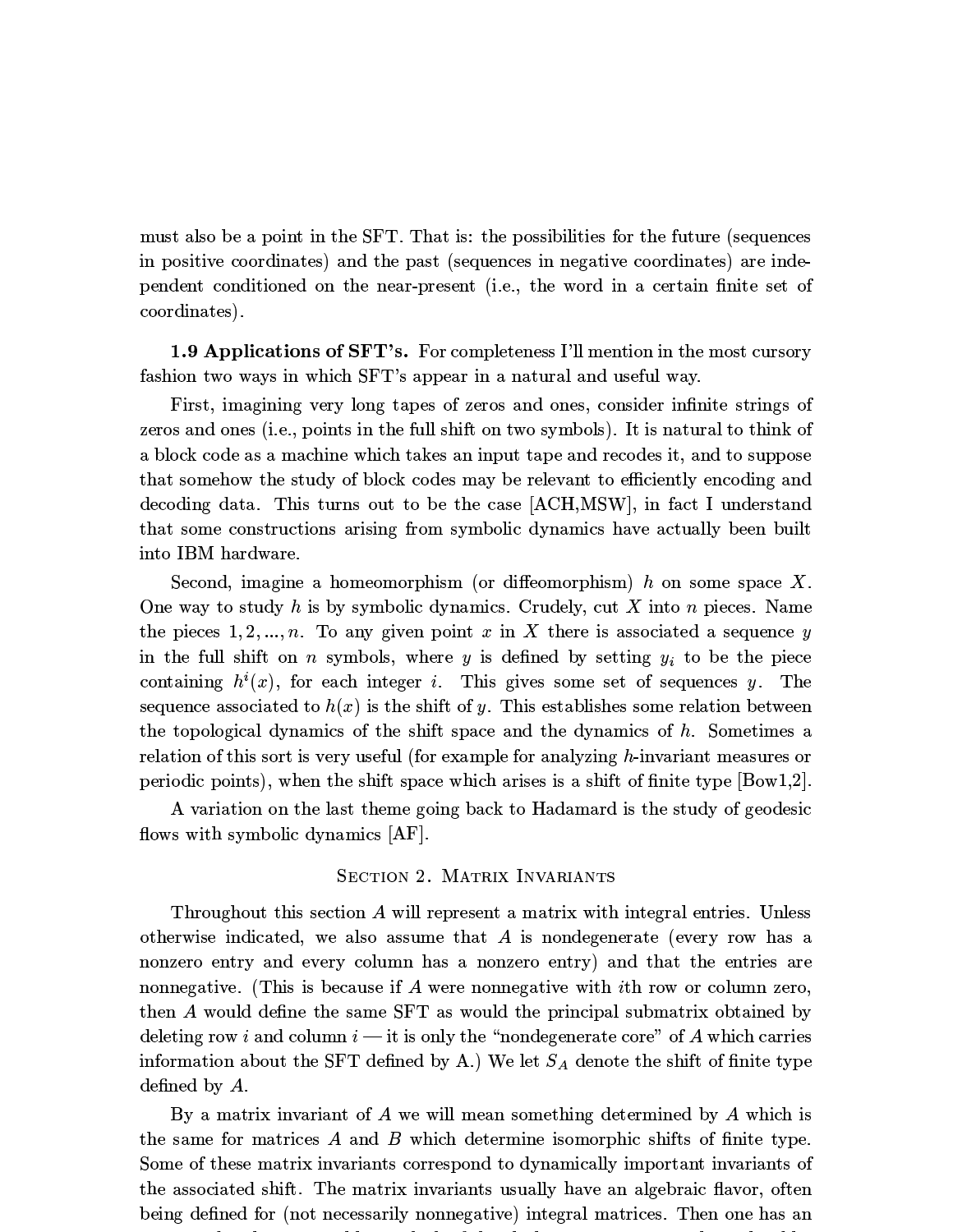**2.1 Mixing properties.** The nonnegative matrix  $\vec{A}$  is primitive if some power has all entries greater than zero. A is irreducible if for every position  $(i, j)$  there is  $n > 0$  such that  $A^n(i, j) > 0$ . Otherwise A is reducible.

The associated SFT  $S$  is mixing if and only if  $A$  is primitive. It has a dense forward orbit if and only if A is irreducible. The most important class to understand is the class of mixing SFT's. Then one understands other SFT's by how they are built up from the mixing SFT's. This is analogous to the situation with nonnegative matrices, which one understands by first understanding the primitive case. (Caveat: often the general case of a problem for SFT's follows very easily from the mixing case, but sometimes the generalization is quite difficult.) In the sequel we will sometimes make the simplifying assumption that  $A$  is primitive. Sometimes this is only for simplicity and sometimes we are avoiding serious difficulties.

**2.2 Entropy.** The premier numerical invariant of a dynamical system  $S$  is its (topological) entropy,  $h(S)$ . For a subshift S,

$$
h(S) = \limsup_{n} \frac{\log(\#W_n(S))}{n}
$$

where  $W_n(S)$  is the set of words of length *n* occurring in sequences of S. That is, the entropy is the exponential growth rate of the  $S$ -words. For a full shift on  $n$ symbols, the entropy is  $log(n)$ . For an SFT defined by a matrix A, the entropy is the log of the spectral radius of  $A$ . This is easy to prove because the number of words of length n is the sum of the entries of  $A^n$ .

What numbers can be entropies of mixing SFT's? Equivalently, what numbers can be spectral radii of primitive integral matrices? This was settled by Lind  $[L]$ : a number is the spectral radius of a primitive integral matrix if and only if it is a Perron number. A Perron number is a positive real number which is an algebraic integer which is strictly greater than the modulus of any other root of its minimal polynomial.

**2.3 Periodic points.** The periodic points of a topological dynamical system are often involved in its dynamics in a crucial way. Let  $Fix(S)$  denote the set of fixed points of a map S, i.e. the set of points x such that  $Sx = x$ . Suppose that for every positive integer n, the set  $Fix(S^n)$  is finite. (This will be true for any subshift S, for which a fixed point of  $S<sup>n</sup>$  is a periodic sequence of period dividing n.) Then the sequence  $\#Fix(S^n)$  contains all the information one has from restricting S to its periodic points and forgetting the topology. The favored choice in dynamics for compiling this information is the  $(Artin\text{-}Maxur)$  zeta function of S,

$$
\zeta_S(z) = \exp \sum_{n=1}^{\infty} \frac{\#Fix(S^n)}{n} z^n.
$$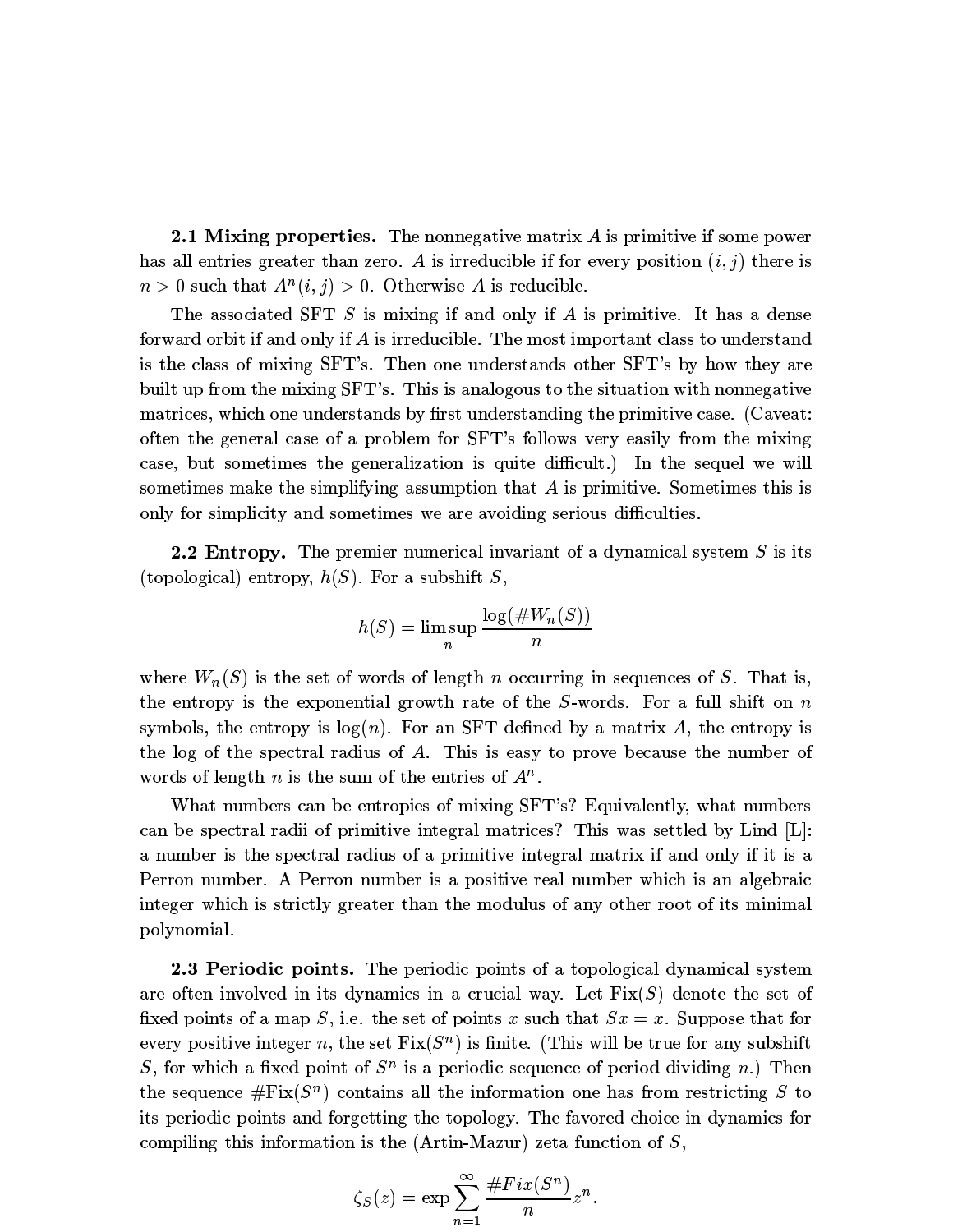then the zeta function is defined as an analytic function on the open disc of radius  $1/a$  around the origin in the complex plane. For subshifts, such a number a always exists, not larger than the cardinality of the alphabet. For an SFT defined by a matrix  $A$ ,  $a$  is the spectral radius of  $A$ .

If S is an SFT defined by a matrix A, then the number of fixed points of S is simply the trace of  $A$ : a fixed point is a sequence consisting of one edge repeated forever. Similarly, for all positive integers  $n$ 

$$
\#Fix(S^n) = tr(A^n).
$$

From this one can compute

$$
\zeta_S(z) = \exp \sum_{n=1}^{\infty} \frac{tr(A^n)}{n} z^n = \left[ \prod_{n=1}^{\infty} (1 - az) \right]^{-1} = [\det(I - zA)]^{-1}
$$

where the product is over the eigenvalues  $a$  of  $A$ , repeated according to multiplicity. (So the inverse zeta function of an SFT is a polynomial with integral coefficients and constant term 1.) The first equality follows from the definition of the zeta function and the previous equation. The last two equalities hold for any square matrix A with real entries, as we now argue. The last equality follows from dividing the equation

$$
det(zI-A)=\prod_a(z-a)
$$

by  $z^k$  (where A is k by k) and then replacing  $1/z$  with z. The second equality follows from three facts:

- (1)  $tr(A^n) = \sum_a a^n$ ,
- (2) for any complex number  $a$ ,

$$
\exp\left(\sum_{n=1}^{\infty}\frac{(az)^n}{n}\right)=1/(1-az)
$$

(to see this take the derivative of the log of each side),

(3)  $\exp(\sum_{n=1}^{\infty}\sum_{a} \frac{(az)^n}{n}) = \prod_{a} \exp(\sum_{n=1}^{\infty} \frac{(az)^n}{n}).$ 

**Problem.** What are the nonzero spectra of primitive integral matrices?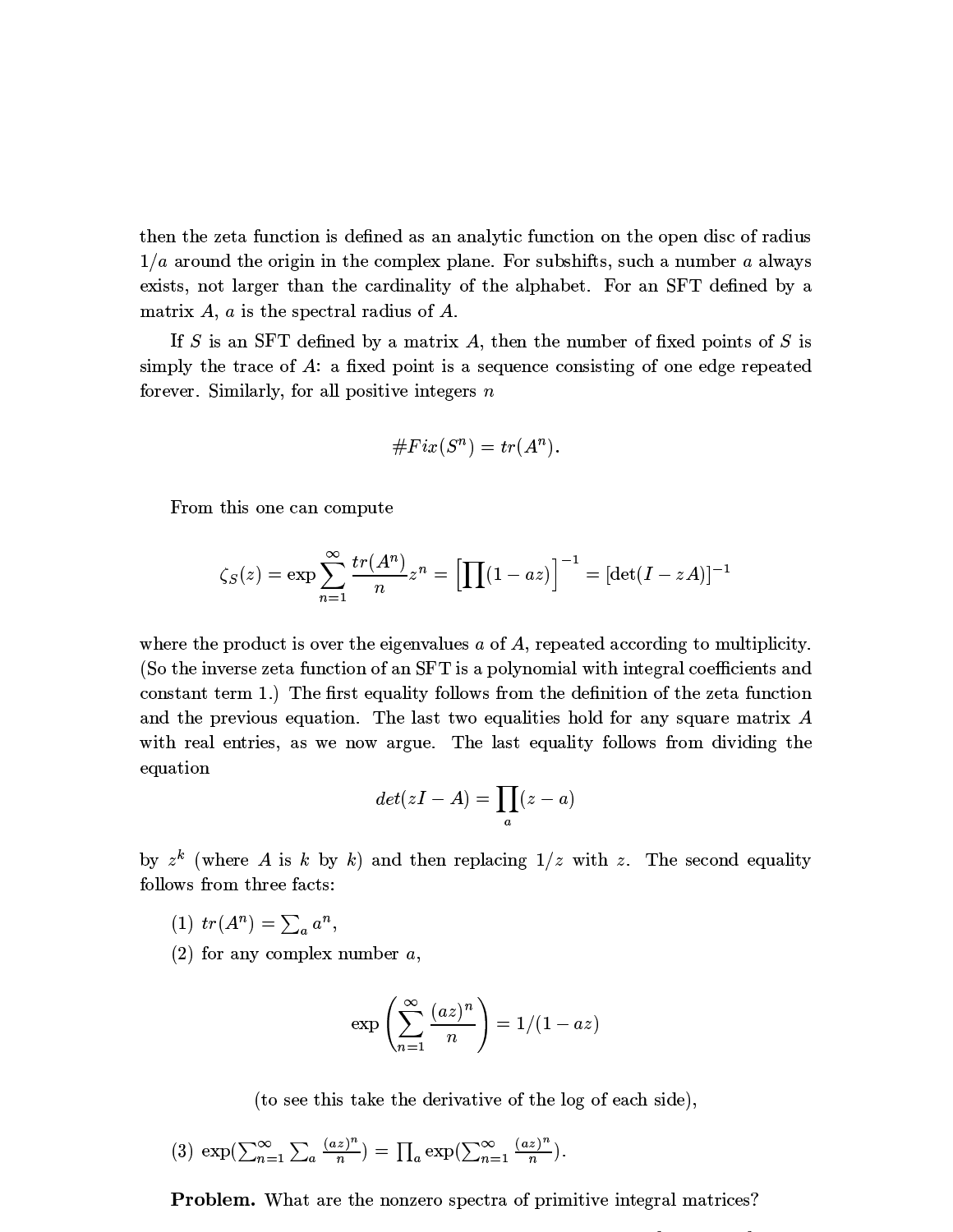**2.4 Isomorphism.** Matrices A and B are elementary strong shift equivalent over a semiring S if there are matrices U, V with entries from S such that  $A = UV$ and  $B = VU$ . The matrices U, V need not be square. If the semiring is not specified, then it is understood to be the nonnegative integers. A and  $B$  are strong shift equivalent over S if they are linked by a finite chain of elementary strong shift equivalences— that is, strong shift equivalence is the transitive closure of elementary strong shift equivalence.

Two shifts of finite type  $S_A$  and  $S_B$  are isomorphic if and only if the matrices  $A$ and B are strong shift equivalent  $|W1|$ . It is not trivial to prove isomorphism gives strong shift equivalence, so we refer to [W1] or  $[PT1, Sec. V. 3]$  for this direction. However the other direction is easy. Suppose  $A = UV$ ,  $B = VU$ . Let  $G_A$ ,  $G_B$ be the directed graphs with adjacency matrices  $A, B$  and let these graphs have no vertices in common. Let  $U$  be the adjacency matrix for a set of arcs with initial vertices in  $G_A$  and terminal vertices in  $G_B$ ; similarly V describes arcs from  $G_B$ to  $G_A$ . Let lower case letters  $a, b, u, v$  represent arcs corresponding to  $A, B, U, V$ . From the matrix equations we may choose bijections of arcs and paths of length 2,

$$
\{a\} \longleftrightarrow \{uv\}, \qquad \{b\} \longleftrightarrow \{vu\}
$$

respecting initial and terminal vertex. We view a point of  $S_A$  as an infinite path  $a_{-1}a_0a_1...$  of edges  $a_i$  and apply the first bijection at each  $a_i$  to get the following picture.

(Here, for example,  $u_0v_0$  is the path corresponding to  $a_0$ .) We apply the second bijection to give a correspondence  $v_i u_{i+1} \leftrightarrow b_i$  and get a larger picture: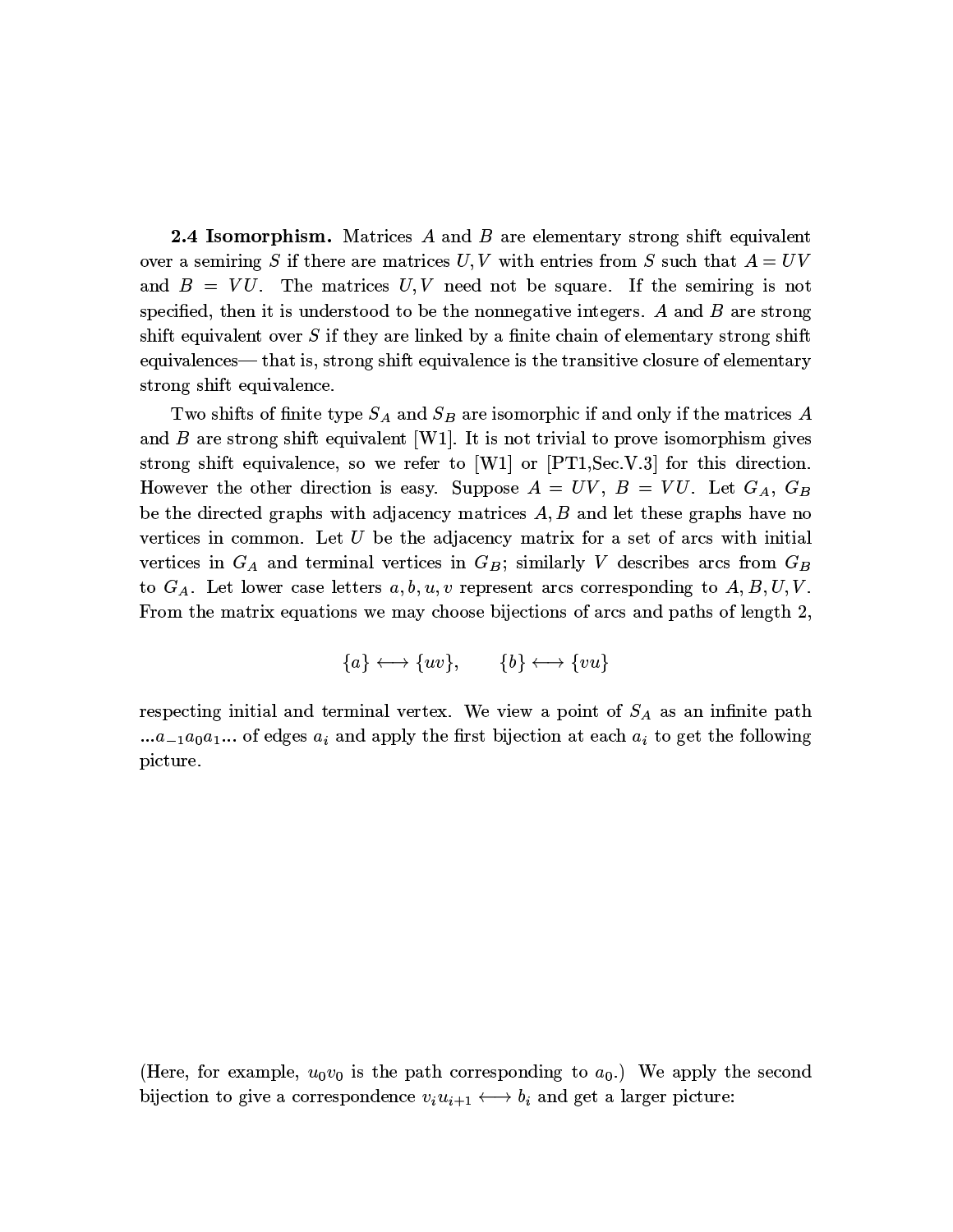This picture gives a rule which sends a point of  $S_A$  to a point of  $S_B$ . It is easy to check that the rule defines an isomorphism of the two SFT's.

Strong shift equivalence and shift equivalence (below) were introduced by Williams [W1]. These are crucial ideas in the subject.

**2.5 Eventual isomorphism.** Two matrices  $A$  and  $B$  are shift equivalent over a semiring S if there are matrices U, V over S and a positive integer  $\ell$  (called the lag) such that the following equations hold.

$$
A^{\ell} = UV \t B^{\ell} = VU
$$
  

$$
AU = UB \t BV = VA.
$$

Again,  $S$  is the nonnegative integers if the semiring is not specified.

Two systems S and T are eventually isomorphic if  $S<sup>n</sup>$  and  $T<sup>n</sup>$  are isomorphic for all but finitely many n. If a pair U, V give a shift equivalence of lag  $\ell$  from A to B, then  $A^{\ell}$  and  $B^{\ell}$  are strong shift equivalent. Also the pair  $A^nU, V$  gives a shift equivalence of lag  $l + n$  from A to B. Consequently, if A and B are shift equivalent, then the SFT's  $S_A$  and  $S_B$  are eventually isomorphic. The converse also holds because the shift equivalence of  $A^p$  and  $B^p$  implies the shift equivalence of A and B if  $p$  is a sufficiently large prime [KR1].

Regardless of the semiring  $S$ , strong shift equivalent matrices must be shift equivalent. This follows from manipulating a chain of  $\ell$  elementary strong shift equivalences to produce a lag  $\ell$  shift equivalence.

At first glance, shift equivalence may appear to be a more obscure and complicated equivalence relation than strong shift equivalence. In fact, it is just the opposite. (We will say more about this below.) Williams introduced the idea of shift equivalence with the intent of reducing strong shift equivalence to a manage-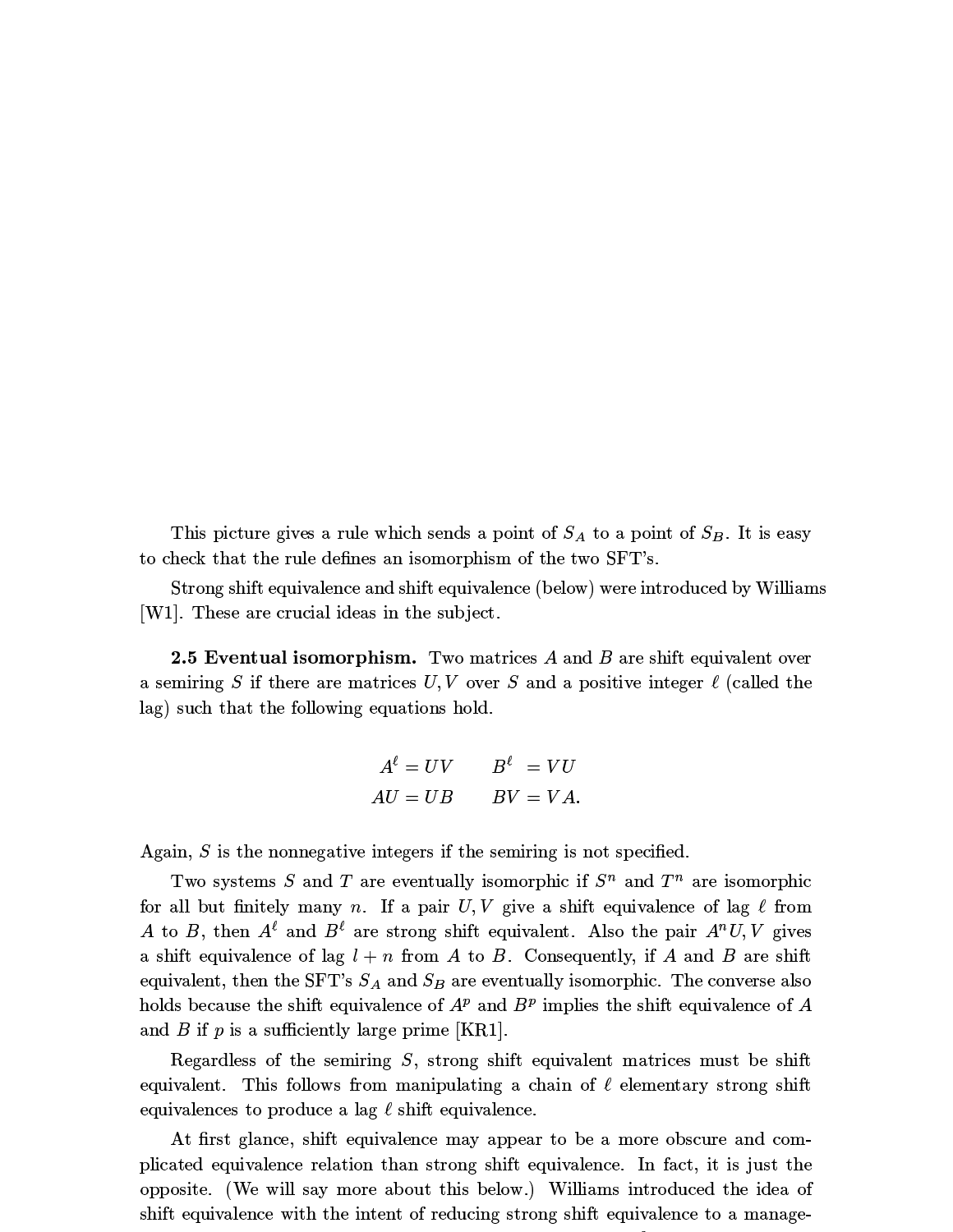**Problem.** Suppose A and B are irreducible matrices shift equivalent over  $\mathbb{Z}_+$ . Must they be strong shift equivalent over  $\mathbb{Z}_+$ ?

It is not hard to show that the answer is yes to this question if and only if it is yes to the question for primitive matrices.

The classification of reducible SFT's will not follow easily from the classification of irreducible SFT's. However, work in progress by Kim and Roush indicates that one will be able to classify shift equivalent reducible SFT's in terms of the classification of irreducible SFT's and the range of the dimension representation [KRW] on their automorphism groups.

**2.6 Flow equivalence.** Two homeomorphisms are flow equivalent if they are cross sections of the same flow. If the matrices  $A$  and  $B$  are irreducible and neither is a permutation matrix, then  $S_A$  and  $S_B$  are flow equivalent if and only if

- (i)  $\det(I A) = \det(I B)$ , and
- (ii) the cokernels of  $I A$  and  $I B$  are isomorphic.

(Here, for example, if A is  $n \times n$  then the cokernel of  $I - A$  is the abelian group which is  $\mathbb{Z}^n$  modulo the image of  $I - A$ .) This was ultimately proved by Franks [F2] following the earlier work of Bowen&Franks [BF] and Parry&Sullivan [PS].

The classification up to flow equivalence of SFT's defined by reducible matrices is difficult and interesting. Cuntz  $[C]$  has introduced algebraic invariants in a special case from the viewpoint of associated  $C^*$ -algebras. Danrun Huang, beginning from the work of Franks and Cuntz, has gone much further on this problem [Hu]. Huang's work is very much in the vein of discerning the right invariants and then showing they are complete by way of matrix constructions realizing prescribed algebraic actions subject to positivity constraints.

We won't be concerned with flow equivalence in this paper, except to flesh out certain algebraic patterns below.

### 2.7 Relations.

```
For matrices over \mathbb{Z}_{+}:
strong shift equivalence \Rightarrow shift equivalence \Rightarrow
```
same zeta function  $\Rightarrow$  same entropy.

Also, for irreducible matrices at least,

shift equivalence  $\Rightarrow$  same flow equivalence class.

None of these implications can be reversed.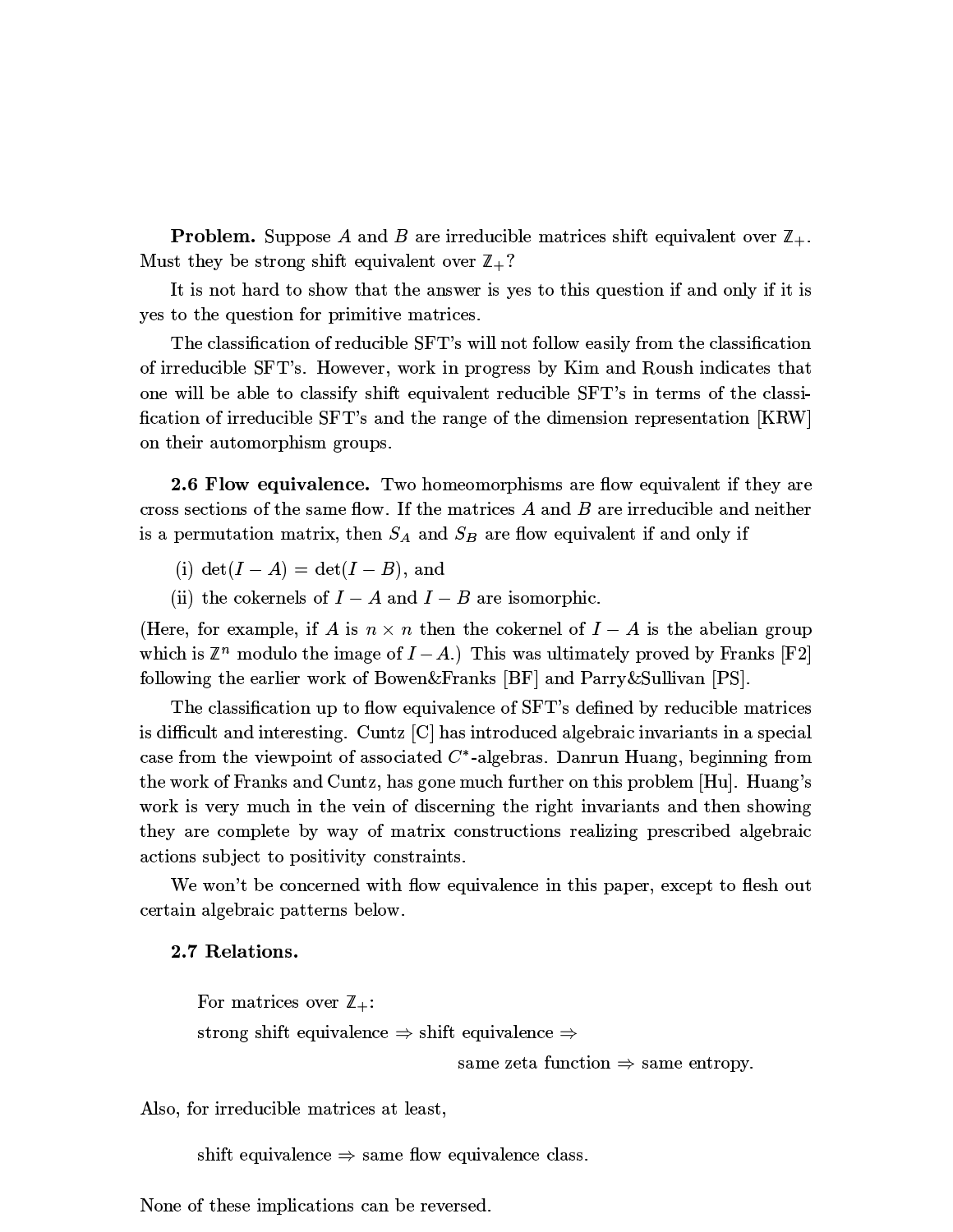3.1 Shift equivalence and the dimension group. Suppose A is a  $n \times n$ integral matrix. Then A acts on  $\mathbb{Z}^n$  and from this we can form the direct limit group  $G(A)$ , on which A induces an automorphism A'. This gives a pair  $(G(A), A')$ . Two integral matrices A and B are shift equivalent over  $\mathbb Z$  if and only if there is a group isomorphism f from  $G(A)$  to  $G(B)$  such that  $fA' = B'f$ .

This was pointed out by Krieger [Kr1,2] who also did something much deeper, giving a K-style construction of this group from certain compact subsets of the shift space. We will skip the (easy) proof of the previous paragraph and any explanation of the topological theory (see [BMT] for more).

We remark that  $G(A)$  is called a dimension group (and therefore  $(G(A), A')$ has been called the "dimension pair") for historical reasons. Krieger's topological construction was adapted from K-theoretic constructions in operator algebras-in fact,  $G(A)$  is  $K_0$  of an associated C<sup>\*</sup>-algebra [CuK2]. It is natural to think of  $K_0$  of a ring R as a "dimension group", because  $K_0$  is concerned with (stable) isomorphism classes of finitely generated projective  $R$ -modules and for  $R$  a field the isomorphism class of such a module is given by its (vector space) dimension.

We will give a concrete description of  $(G(A), A')$ . Of course A acts on  $\mathbb{Q}^n$ . Let  $V_A$  be the rational subspace of  $\mathbb{Q}^n$  which is the image of  $A^n$ . (So, if A is not nilpotent, then  $V_A$  is the largest invariant subspace on which the action of A is nonsingular.) Now we can give the following presentation for  $G(A)$ :

 $G(A) = \{v \text{ in } V : \text{for some } k > 0, vA^k \text{ is in } \mathbb{Z}^n\}.$ 

With this presentation, the automorphism  $A'$  is just multiplication by A. (We have arbitrarily chosen the action here to be on row vectors. The choice does matter, as a matrix need not be shift equivalent to its transpose [PT1]. However matrices A and  $B$  are (strong) shift equivalent if and only if their transposes are.)

For example, if  $A = [2]$ , then in this presentation  $G(A)$  is the dyadic rationals-all rational numbers  $p/q$  where p and q are integers and q is a power of 2. If  $|\text{det} A| = 1$ , then  $G(A)$  is just  $\mathbb{Z}^n$ .

Note: if  $(G(A), A')$  and  $(G(B), B')$  are isomorphic, then the actions obtained by tensoring with  $Q$  are isomorphic. In other words, the restrictions of A and B to  $V_A$  and  $V_B$  are isomorphic as linear transformations of rational vector spaces. (In particular these restrictions have the same characteristic polynomial, which is just the characteristic polynomial of A divided by the appropriate power of the indeterminate. Equivalently,  $det(I-tA) = det(I-tB)$ . Another way to say this is that A and B have the same Jordan form away from zero (i.e., the nonnilpotent parts of the Jordan forms of A and B are the same modulo conjugation by a permutation matrix).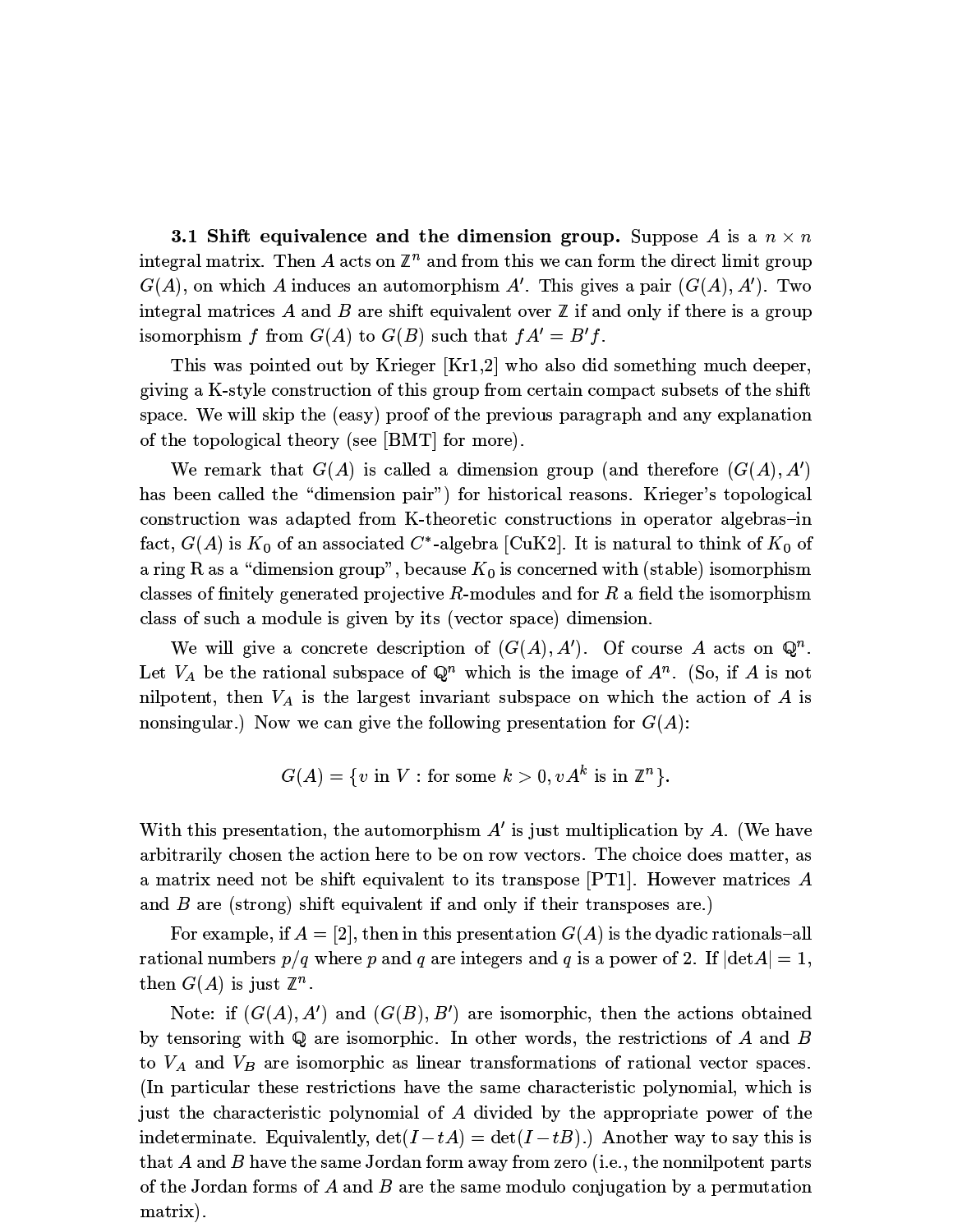To see this easily, suppose there is a shift equivalence. Note that because  $|det A| = 1$ , we must have  $|det U| = 1$  (where U is the matrix in the defining equations for shift equivalence). If  $AU = UB$ , then

$$
U^{-1}(A-I)U=(B-I).
$$

Since every matrix on the left side is integral and  $A-I$  is divisible by 2, the matrix on the right side must have every entry divisible by 2, a contradiction. (For an alternate proof, note that  $\text{cok}(I - A) \cong \mathbb{Z}/2 \oplus \mathbb{Z}/2$  and  $\text{cok}(I - B) \cong \mathbb{Z}/4$ , so that A and B do not even define flow equivalent SFT's.)

The general solution to the decision problem for shift equivalence is very difficult [KR1,3]. But there are many classes of tractable examples. For example, if A has a single nonzero eigenvalue k, then A is shift equivalent over  $\mathbb Z$  to the one by one matrix |k|. If  $p(t)$  is the minimal polynomial of an algebraic integer  $\lambda$ , then the shift equivalence classes over  $\mathbb Z$  of integral matrices with characteristic polynomial  $p(t)$ are in bijective correspondence with the ideal classes of the ring  $\mathbb{Z}[1/\lambda]$  ([BMT]). Such algebraic aspects of shift equivalence turn out to correspond to coding relations among corresponding shifts of finite type ([BMT], [KMT], [As2]).

**3.2** (Strong) Shift equivalence over  $\mathbb{Z}_+$ . If A and B are shift equivalent over  $\mathbb{Z}$ , then they are strong shift equivalent over  $\mathbb{Z}$ . The same is true for matrices over any principal ideal domain  $[E2], [W2]$  or Dedekind domain  $[BH2]$ .

It is not known whether primitive matrices shift equivalent over  $\mathbb{Z}_+$  must be strong shift equivalent over  $\mathbb{Z}_+$ . This is still unknown if Z is replaced by the rationals  $\mathbb Q$ , or even the reals  $\mathbb R$ ! So the order requirement complicates the situation for strong shift equivalence drastically.

For shift equivalence, there are also complications but they are fewer. The best news is that two primitive matrices are shift equivalent over  $\mathbb{Z}_+$  if they are shift equivalent over  $\mathbb Z$ . (This is still true by the same proof if  $\mathbb Z$  is replaced by any unital subring of the reals.) This was first proved geometrically by Parry and Williams [PW], also see [KR1]. (Caveat: irreducible matrices may be shift equivalent over  $\mathbb Z$ but not over  $\mathbb{Z}_+$ , as an example of Kaplansky and myself shows [B2].)

It is easy to sketch a proof of this. Suppose A and B are primitive and a pair U, V gives a shift equivalence of lag  $\ell$  ( $AU = UB$  etc.). The idea is, for large n the matrices  $A^nU$ ,  $VA^n$  are positive (possibly after replacing U, V with  $-U, -V$ ) and they give a shift equivalence of lag  $2n + \ell$ . To understand positivity, remember that the Perron Theorem implies that for large n,  $A^n$  is "approximately"  $(a^n)RL$ where R is a positive right eigenvector, L is a positive left eigenvector,  $LR = 1$ , and  $a$  is the spectral radius of  $A$ . Here "approximately" means that the error is growing at an exponentially smaller rate. Thus it suffices to show that  $LU$  and  $VR$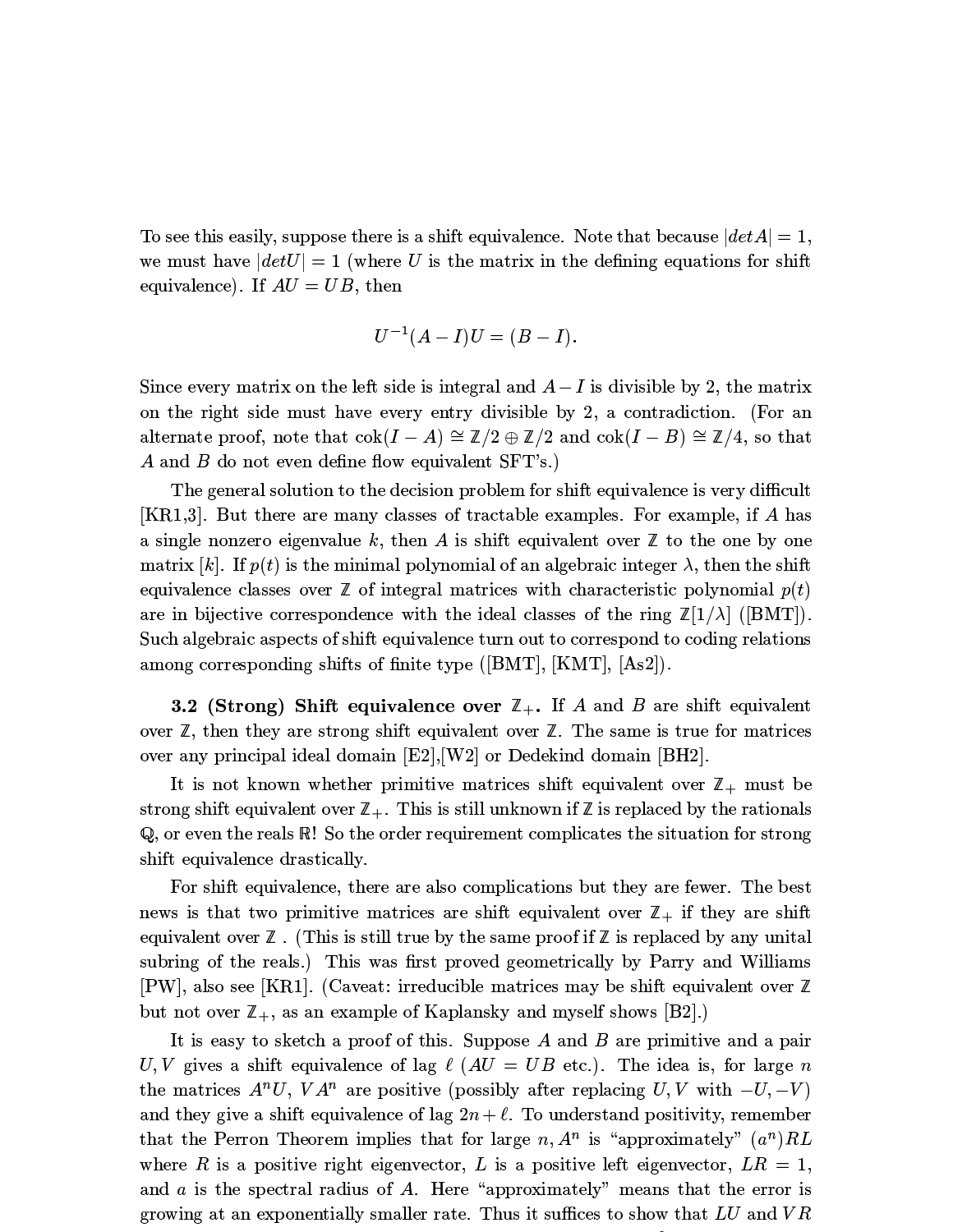One puts the requirement of nonnegativity into the dimension group context as follows [Kr1]. An ordered group is a group G with a set  $G_{+}$  (called the positive set) such that  $G_+$  is closed under addition and every element of G is a difference of elements of  $G_+$ . An isomorphism of ordered groups is a group isomorphism mapping the positive set of the domain group onto the positive set of the range group. Now one just adds to the "dimension group" structure an order structure on the group to reflect shift equivalence over  $\mathbb{Z}_+$  rather than  $\mathbb{Z}$ . With this structure, the isomorphism A' above is an isomorphism of the ordered group  $(G(A), G_+(A))$ . The "dimension pair" now becomes a "dimension triple"  $(G, G_+, A')$ .

We'll describe this in terms of the explicit presentation described in §3.1. Given a nonnegative matrix  $A$ , define the positive set

 $G_{+}(A) = \{v \text{ in } G(A) : \text{for some } k > 0, vA^{k} \text{ has all entries nonnegative}\}.$ 

Multiplication by A induces an ordered-group automorphism  $A'$  on  $(G(A), G_+(A))$ . Now matrices  $A, B$  over  $\mathbb{Z}_+$  are shift equivalent if and only if there is an isomorphism of their ordered groups intertwining  $A'$  and  $B'$ .

For more on dimension groups, see  $|E1|$ .

3.3 The dimension module of an SFT. Here we make explicit a reformulation of the dimension data, which will seem trivial (but correct) from a homological viewpoint [Br]. This reformulation is by no means due to me (see [Wa1, pp.92,120]).

To an SFT defined by a matrix A, we associated a "dimension pair"  $(G(A), A')$ . The action of A' gives an action of the group  $\mathbb Z$  on  $G(A)$ . Whenever a group H acts on an abelian group K by automorphisms of K, the group K acquires a  $\mathbb{Z}H$ -module structure, where  $\mathbb{Z}H$  is the integral group ring of H [Br]. An isomorphism of such H-actions is equivalent to a  $\mathbb{Z}$ H-module isomorphism. So instead of referring to the "dimension pair"  $(G(A), A')$  we can just refer to the dimension module. Here we mean the  $\mathbb{Z}\mathbb{Z}$ -module  $G(A)$ . The ring  $\mathbb{Z}\mathbb{Z}$  is isomorphic to the ring  $\mathbb{Z}[t, t^{-1}]$  of integral Laurent polynomials in one variable.

Since "dimension pair" and "dimension module" carry the same information, to some extent passing from the latter to the former is just a matter of cleaner terminology. But it is also a matter of a better functorial setup— "thinking right" as the group cohomologists say. We'll see more of this in Sections 5 and 7.

We encode the order information of the "dimension triple" by making the  $\mathbb{Z}\mathbb{Z}$ module an ordered module in the natural way. First,  $\mathbb{Z}$  is an ordered ring in a natural way, with the semiring  $\mathbb{Z}_+ \mathbb{Z}$  (formal nonnegative integral combinations of the set  $\mathbb{Z}$  the positive set. (If we think of  $\mathbb{Z} \mathbb{Z}$  as the Laurent polynomials  $\mathbb{Z}[t, t^{-1}]$ , then the positive set is  $\mathbb{Z}_+[t,t^{-1}]$ , the Laurent polynomials whose coefficients are  $1 \t 77$  $\mathbf{1}$   $\mathbf{1}$   $\mathbf{1}$   $\mathbf{1}$   $\mathbf{1}$   $\mathbf{1}$   $\mathbf{1}$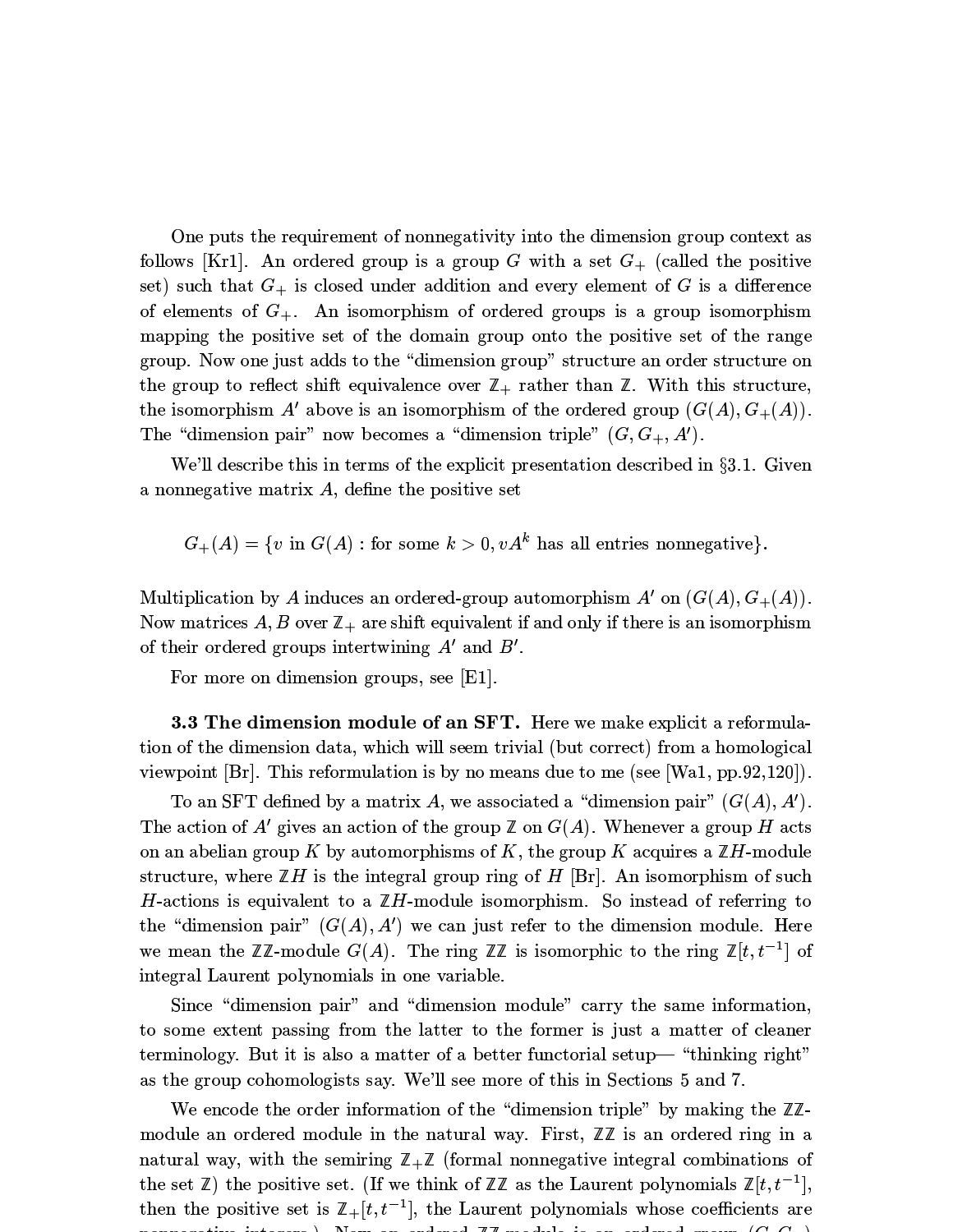**3.4 Strong shift equivalence and state-splitting.** Let A be an  $n \times n$  matrix. Let A' be an  $(n+1) \times n$  matrix related to A as follows: row i of A is the sum of row *i* and row  $(n + 1)$  of A', otherwise the rows of A and A' are equal. Now define an  $(n+1) \times (n+1)$  matrix B related to A' as follows: column  $(n+1)$  of B equals column i of  $A'$ , and the first n columns of  $A'$  equal those of B. Then there is an elementary strong shift equivalence  $(U, V)$  between A and B with  $A' = V$ . For example,

$$
A = \begin{pmatrix} 0 & 9 \\ 8 & 5 \end{pmatrix} \quad A' = \begin{pmatrix} 0 & 9 \\ 6 & 1 \\ 2 & 4 \end{pmatrix} \quad B = \begin{pmatrix} 0 & 9 & 9 \\ 6 & 1 & 1 \\ 2 & 4 & 4 \end{pmatrix} \quad U = \begin{pmatrix} 1 & 0 & 0 \\ 0 & 1 & 1 \end{pmatrix}
$$

In this case, or in the case where the roles of row and column are reversed, we say that B is obtained from A by an elementary state-splitting (the state i is split into two new states) and A is obtained from B by an elementary amalgamation. One of the fundamental tools introduced in Williams' paper  $[W1]$  is the following: if two SFT's  $S_A$  and  $S_B$  are topologically conjugate, then there is a finite sequence of state splittings and amalgamations which begins with  $A$  and ends with  $B$ . (In fact this can be chosen to be a finite sequence of row splittings followed by a finite sequence of column amalgamations  $[P2]$ .

**3.5 The Masking Lemma.** As one application of Williams' theorem that strong shift equivalence of nonnegative integral matrices is equivalent to isomorphism of the SFT's they represent, we state a case of Nasu's Masking Lemma. (This is more or less his original statement N, but his argument gives a much more general result  $[BH1, App.1].$ 

THEOREM (NASU). Suppose A and B are square nonnegative integral matrices, and there is a subsystem of  $S_A$  which is conjugate to  $S_B$ . Then there is a matrix  $A'$  which defines an SFT conjugate to  $S_A$ , such that A' contains B as a principal submatrix.

I have no idea how one would prove this from scratch. With Williams' theorem, the basic idea is very simple. First one passes from  $A$  to a higher block presentation, which has as a principal submatrix a matrix  $B'$  defining an SFT conjugate to  $S_B$ . Williams' result gives a strong shift equivalence from  $B$  to  $B'$ . Now one simply experiments with  $2 \times 2$  block forms and sees that each elementary strong shift equivalence along this chain can be extended. For details, see [N] or [BH1].

**3.6 Algebraic topology.** Wagoner [Wa1-5] has introduced ideas of algebraic topology into the study of shift equivalence, strong shift equivalence and other matters beyond the scope of this survey. Essentially, these let one make arguments and constructions by way of topological objects constructed as quotient spaces of certain infinite simplices from the relations of (strong) shift equivalence. (Incidentally in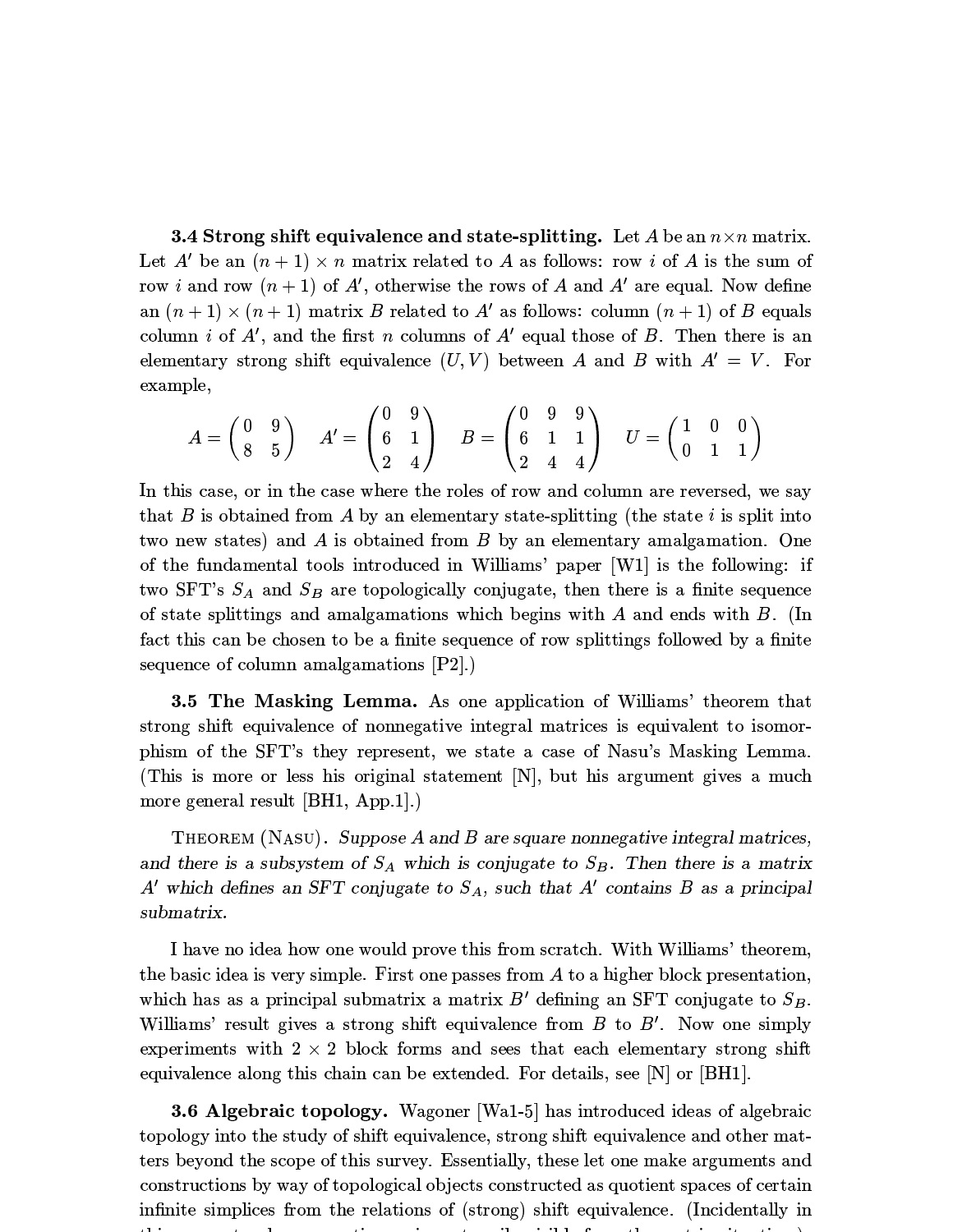#### SECTION 4: ZETA FUNCTIONS AND SPECTRA

Recall the zeta function of  $\S 2.2$ ,

$$
\zeta_S(z) = \exp\left(\sum_{n=1}^{\infty} \frac{\# \text{Fix}(S^n)}{n} z^n\right).
$$

At first glance this may seem an unnecessarily tortured way to encode the information of the periodic points. We'll consider some justification for this, particularly from the viewpoint of matrices and shifts of finite type.

4.1 "Higher mathematics". The zeta function comes to us from more exalted zeta functions in algebraic geometry and number theory. The zeta function was introduced by Artin and Mazur [AM]. They used its natural relationship to certain algebraic geometric systems to obtain constraints on the periodic points of large sets of diffeomorphisms by proving rationality of the zeta function. The potential connections with such systems, and other algebraically defined systems, are one reason to use the zeta function to count periodic points. Algebraic topology also appears as a powerful tool for analyzing zeta functions even of systems which do not arise from algebra  $[F2, Fri1]$ .

**4.2 Rationality constraints.** Given a system S, consider the sequence  $f_n =$  $\#Fix(S^n), n = 1, 2, ...$  Assume each  $f_n$  is finite. We can capture the information in this sequence in a generating function or a zeta function,

$$
g(z) = \sum_{n=1}^{\infty} f_n z^n
$$

$$
\zeta(z) = \exp\left(\sum_{n=1}^{\infty} \frac{f_n}{n} z^n\right)
$$

These functions do carry the same information. Also, if the zeta function is a ratio of polynomials, then so is the generating function (it is the derivative of the log of the zeta function, multiplied by  $z$ ). But the converse is false.

The generating function is rational if and only if the sequence  $f_n$  eventually satisfies some recursion relation. It turns out [BowL] that the zeta function is rational if and only if there are integral matrices  $C, D$  such that for all n,

$$
f_n = trC^n - trD^n.
$$

It is sometimes the case in dynamics that one can prove the rationality of the zeta function for interesting systems, precisely by finding such matrices [F1, Fri1, Fri2]. The rationality of the zeta function then sharply and transparently captures this constraint.

**4.3 Product formula.** The zeta function can be written as a (usually infinite) product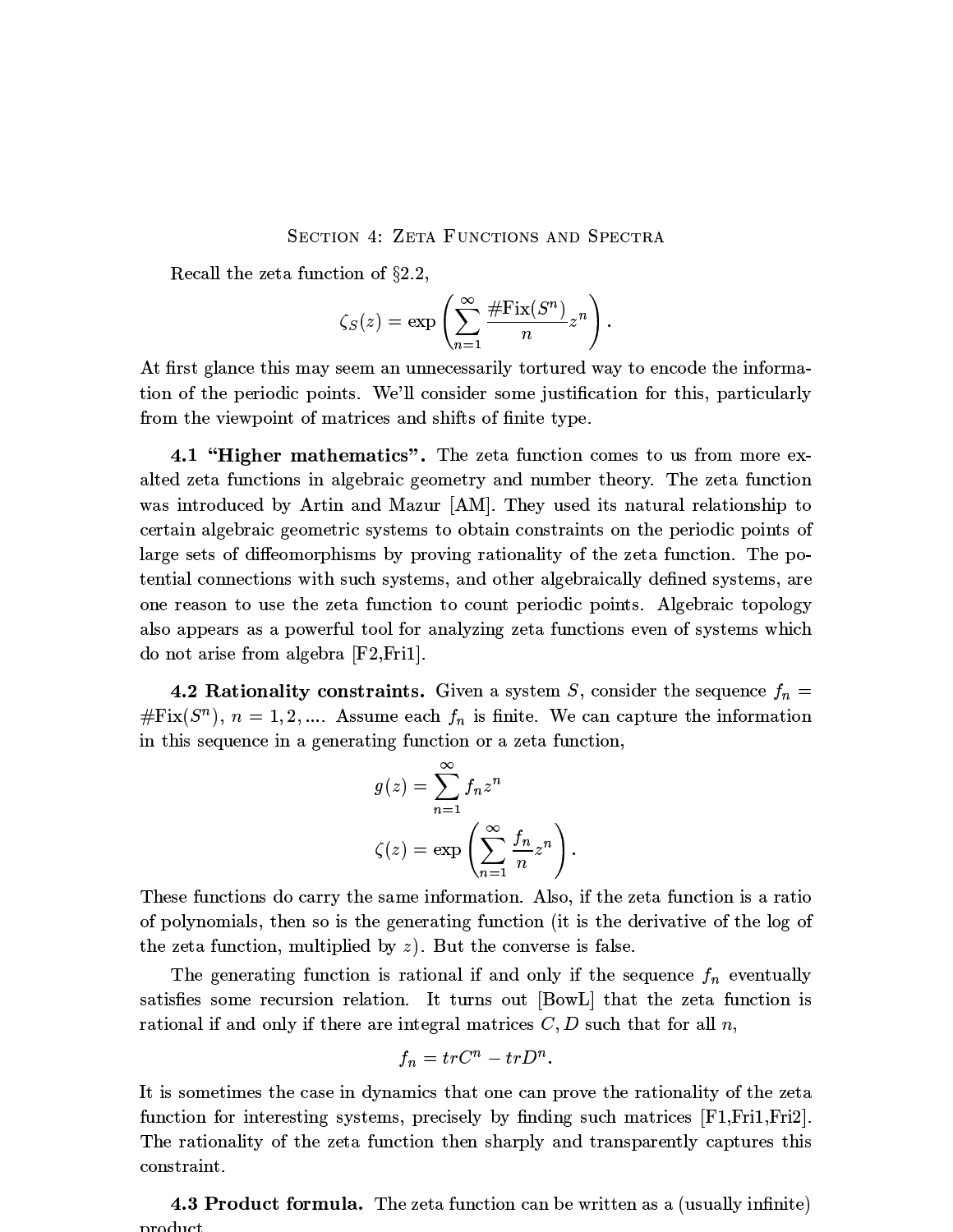4.4 Why not the characteristic polynomial? If A is a matrix then its characteristic polynomial  $\chi_A(z) = \det(zI-A)$  is almost the zeta function of  $S = S_A$ ; if A is  $n \times n$ , then

$$
\zeta_S^{-1}(z) = \det(I - zA) = z^n \det(z^{-1}I - A) = z^n \chi_A(z^{-1}).
$$

However, the characteristic polynomial contains extraneous, noninvariant information; only the nonzero spectrum matters for the traces of powers of A. Also, sometimes working with  $\det(I - zA)$  rather than  $\det(zI - A)$ , one avoids extraneous but nontrivial complications of sign (e.g.,  $\S 4.5$ ). Still, sometimes for practicality one works not with the zeta function but with the characteristic polynomial of A away from zero—this is the unique polynomial with nonzero constant term which can be obtained from the characteristic polynomial by dividing by a power of the indeterminate.

4.5 Cycles. Let A (for simplicity) be a nonnegative integer matrix. One can check that  $\det(I - zA)$  is a sum of terms  $(-z)^k$ , where there is one term for each set of pairwise disjoint simple cycles in the directed graph with adjacency matrix  $A$ , and k is the sum of the lengths of the cycles in the set. Here a cycle is simple if it visits no vertex twice, and two cycles are disjoint if they have no vertex in common. (I learned this viewpoint from [W3] and [Ara]; these authors consider matrices with more general entries, corresponding to graphs labelled by polynomials—sometimes commuting, sometimes not—where the viewpoint is especially useful and the terms acquire coefficients which are products of the labels along the cycles.) So there is some nice connection between the structure of simple cycles and the zeta function.

### 4.6 Matrices with polynomial entries. We discuss this in the next section.

## SECTION 5. GRAPHS VIA POLYNOMIAL MATRICES

**5.1 Introduction.** Recall, a  $n \times n$  matrix over  $\mathbb{Z}_+$  can be considered as the adjacency matrix of a directed graph with  $n$  vertices. Using such matrices to represent SFT's (as edge shifts) allows a more concise presentation of SFT's than one has using only zero-one matrices (for vertex shifts), and gives access to additional arguments.

There is a still more general way to present a directed graph (hence an SFT), by using matrices with entries in  $t\mathbb{Z}_+ [t]$  (polynomials in one variable t, with nonnegative integer coefficients, with every term divisible by  $t$ —i.e., the only constant term allowed is zero). This allows still more concise presentations, additional access to matrix arguments and algebra, and a concordance of formal patterns which make it a convincing candidate for the "right" general way to present a directed graph  $(or SFT).$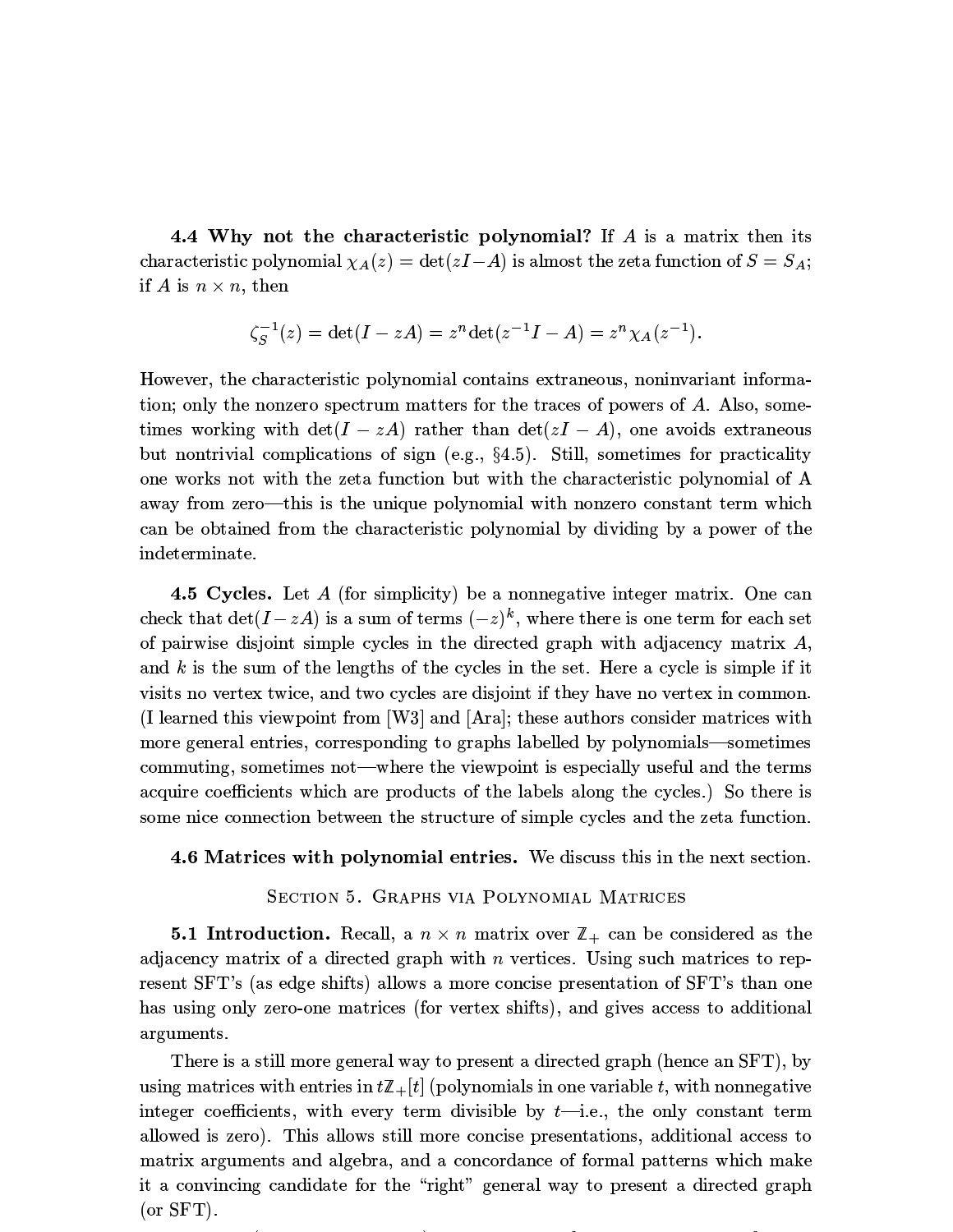preparation by Kim, Roush and Wagoner, which we will not preempt with further discussion here, develops very interesting and useful new constructions of conjugacies by methods which appeal in a fundamental way to this polynomial matrix setting.

I thank Hang Kim and Fred Roush for suggesting to me that these polynomial matrices may also be important for studying the inverse spectral problem and related problems for nonnegative matrices.

**5.2** The construction. The basic idea is extremely simple. Let A be an  $n \times n$ matrix over  $t\mathbb{Z}_+[t]$ . From A we will construct a directed graph. Its vertex set will include a set of n vertices (say  $1, 2, ..., n$ ) which index the rows and the columns of  $A(t)$ . If for example,  $A(1,2) = 3t^2 + t^4$ , then there will be three paths of length 2 and one path of length 4 from vertex 1 to vertex 2. At each interior vertex on one of these paths (a path of length k has  $k-1$  interior vertices), there is just one incoming edge and one outgoing edge. These interior vertices are disjoint from  $1, 2, \ldots, n$ . This recipe produces a graph which can have many more than n vertices (hence the conciseness of the presentation). For example, the matrix

$$
A(t)=\left[\frac{0,}{2t^3, \quad t+t^3}\right]
$$

produces the directed graph

Note as in [BGMY] (fondly referred to as the "bigamy" paper) that the distinguished set of *n* vertices (corresponding to the indices of the rows and the columns of A) is a "rome": any sufficiently long path in the graph hits the rome. Given a rome in a directed graph, one can reverse the procedure and produce a presenting matrix A over  $t\mathbb{Z}_+[t]$ , where A is  $n \times n$  if the rome has cardinality n. If B is a matrix over  $\mathbb{Z}_+$  which is the adjacency matrix of a directed graph, then the matrix *tB* is one matrix over  $t\mathbb{Z}_+ [t]$  which presents the graph in the new formalism.

Another viewpoint is to think of A as giving a directed graph  $G'$  with labelled edges. The number of edges from i to j is the  $(i, j)$  entry of A evaluated at  $t = 1$ . An edge is labelled by a power of  $t$ . The power corresponds to the length of a path.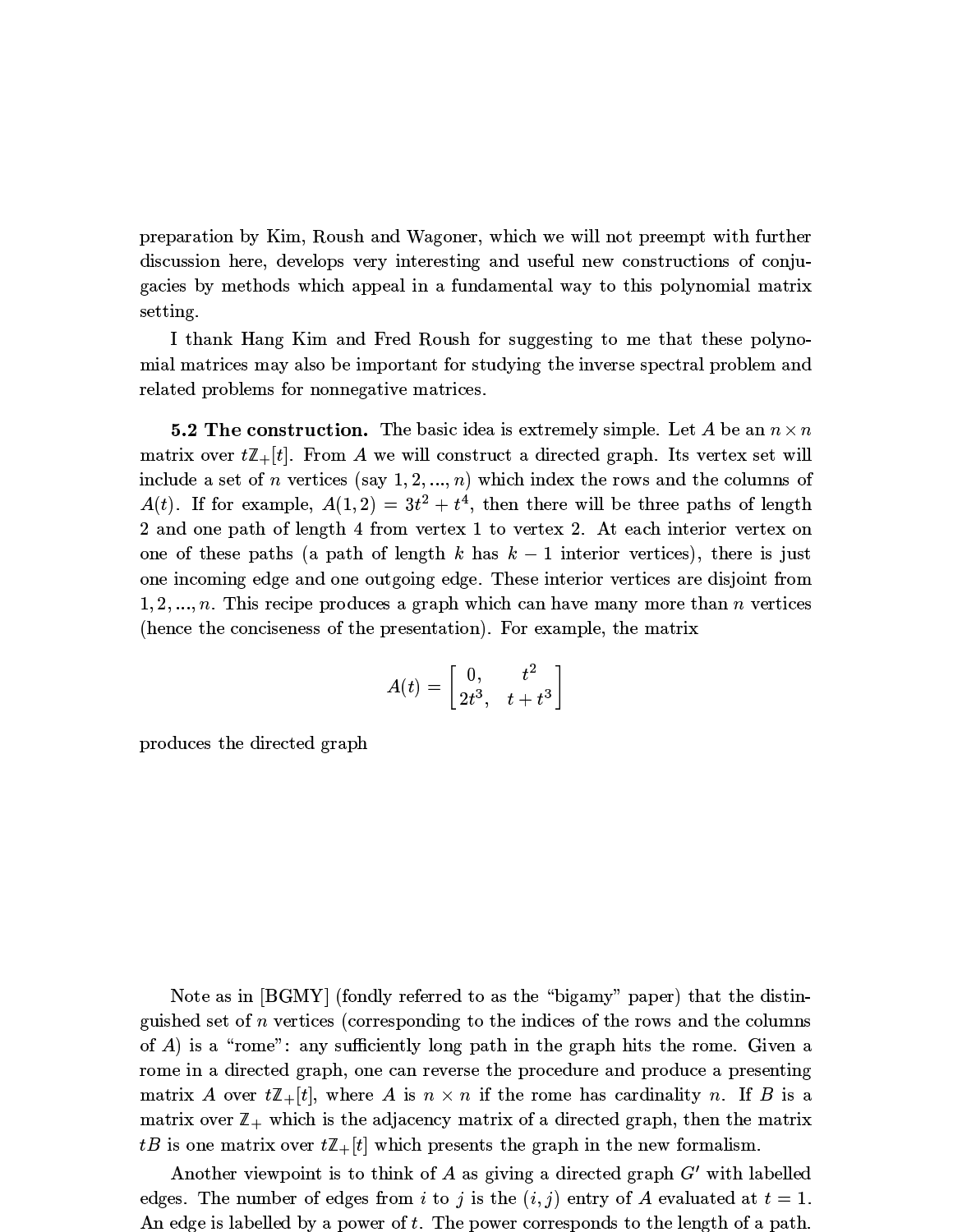(Of course by inverting we get the zeta function of the associated SFT.) We can picture the argument in terms of the graph  $G'$  described in §5.2. We choose, if possible, some arc from i to j labelled by  $t^{k+1}$ , with  $k > 0$ ; then we delete this arc, add a vertex  $i'$ , add an arc labelled t from i to  $i'$ , and add an arc labelled  $t^k$  from  $i'$  to j. It is clear that a finite sequence of such moves produces the graph  $G$ , with every edge labelled by t. So we are done if we show the invariance of  $det(I - A)$ under one such elementary move.

This is a simple computation. With  $i, i', j$  and A as above, we may assume  $i' = 1, i = 2$ . Let A' be the matrix derived from A by the elementary move above. Adding t times row 1 of  $(I - A')$  to row 2 does not change the determinant. The resulting matrix M has determinant equal to  $\det(I-A)$ , because the upper left entry is 1, every other entry in the first column is zero, and the lower right diagonal block is  $I - A$ .

Below, by the zeta function of a matrix (over  $\mathbb{Z}$  or  $t\mathbb{Z}_+ [t]$ ) we will mean the inverse of the quantity  $(*)$  above. By its spectral radius we will mean the spectral radius of B in  $(*)$ —i.e.,  $1/a$ , where a is the smallest positive root of  $(*)$ .

#### 5.4 Shift equivalence and flow equivalence.

In this part let  $B$  be the adjacency matrix for a graph which is also presented by a matrix A over  $t\mathbb{Z}_+[t]$ . Let B have size N. Let  $L = \mathbb{Z}[t,t^{-1}]$  be the ring of Laurent polynomials over  $\mathbb{Z}$ . Let  $L^N$  represent the N-fold direct sum.

The matrix  $I - tB$  maps  $L^N$  into itself. It is well known [Wa1, pp.92,120] that the group cokernel( $I - tB$ ) is isomorphic to the dimension group  $G(B)$  of §3.1. It is not hard to check that an isomorphism is determined by the map which sends an element  $[t^n e_i]$  of  $\cosh(I - tB)$  (where  $e_i$  represents the usual canonical basis vector) to the vector  $e_i(B')^{-n}$  (where B' is the isomorphism of  $G(B)$  in §3.1). Moreover, if we let  $\cot(I - tB)$  be an L-module in the obvious way, then under this correspondence the action of  $t^{-1}$  on  $\text{cok}(I - tB)$  corresponds to the action of B' on  $G(B)$ . So, the L-module  $\operatorname{cok}(I - tB)$  is a version of the dimension module of §3.3. (Similarly, we could use the module  $\cosh(I - t^{-1}B)$ ; then the action of t would correspond to the action of  $B$ .) For integral matrices  $C$  and  $D$ , there is a module isomorphism between  $\text{cok}(I-tC)$  and  $\text{cok}(I-tD)$  if and only if C and D are shift equivalent over  $\mathbb Z$ .

To summarize: the L-module  $\operatorname{cok}(I - tB)$  is the shift-equivalence-over-Z class. Also  $\det(I - tB)$  is the (inverse of the) zeta function.

Obviously we would like these facts to hold for A in place of  $tB$ . They do! (This was observed independently by, at least, Wagoner and myself.) One proof that  $\cot(I - tB)$  and  $\cot(I - A)$  give isomorphic modules follows the pattern of the proof of §5.3 for  $det(I - A)$ . Again check each elementary step. Note that the  $\mathbf{u}$  corporate  $\mathbf{u}$  is the set of  $\mathbf{u}$  is the set of  $\mathbf{u}$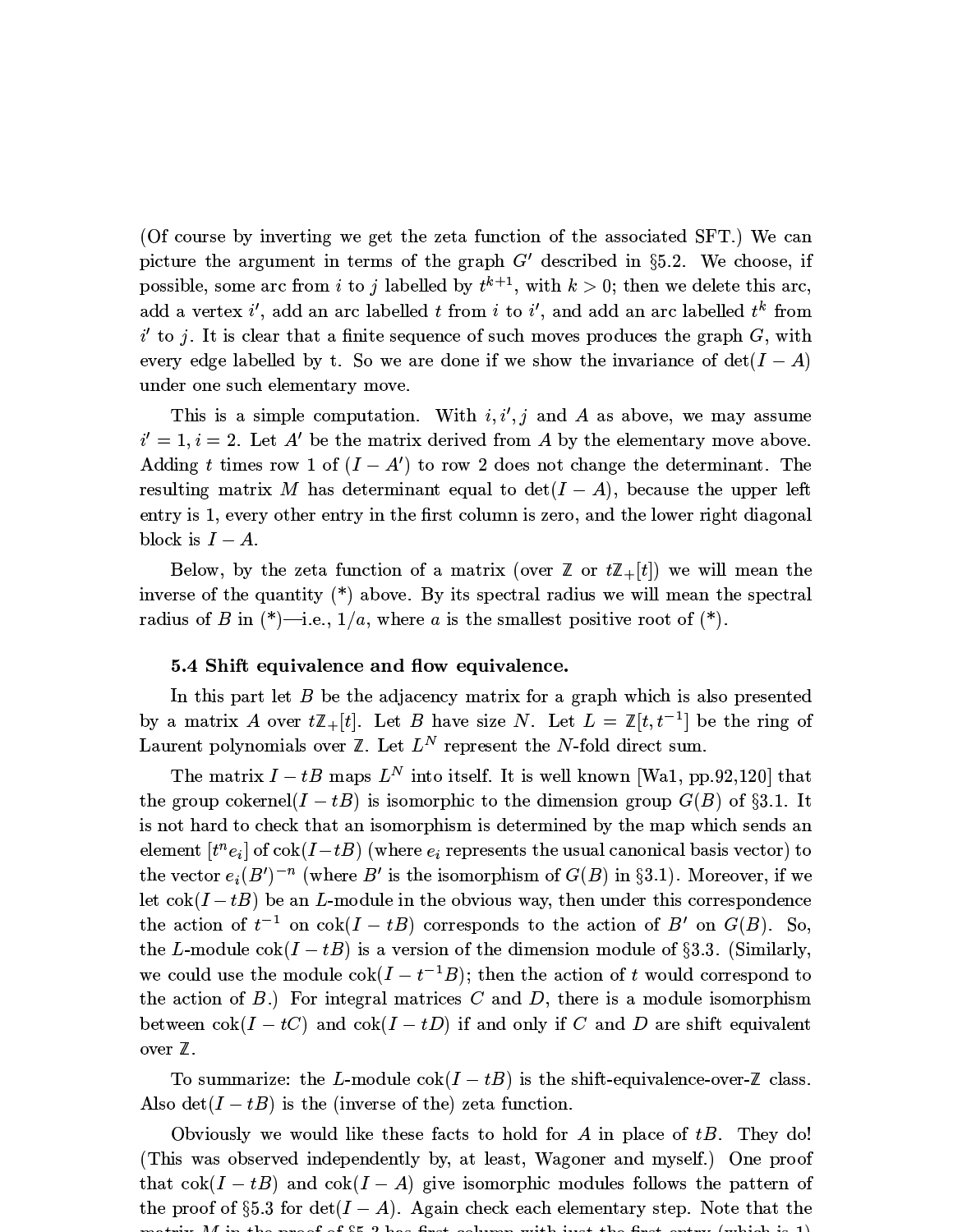will sketch how shift equivalence and flow equivalence are nicely unified in this polynomial setting. Recall,  $\det(I-B)$  and  $\operatorname{cok}(I-B)$  are complete invariants of flow equivalence for  $S_B$  within the class of irreducible SFT's. Obviously we can get these from  $\det(I - tB)$  and  $\operatorname{cok}(I - tB)$  by setting  $t = 1$ . Can we recover these invariants from  $\det(I - A)$  and  $\operatorname{cok}(I - A)$  by setting  $t = 1$ ? Yes.

A satisfying way to express this is the following. Given A, form the L-module  $\operatorname{cok}(I-A)$ . This is the shift equivalence class and one invariant of it is  $\det(I-A)$ . Now, in the language of group cohomology [Br], apply the coinvariants functor to this  $\mathbb{Z}[t, t^{-1}]$  module to get a  $\mathbb{Z}$ -module. This  $\mathbb{Z}$ -module (abelian group) cok $(I - A(1))$ is the Bowen-Franks group. This group and  $\det(I - A(1))$  are complete invariants of flow equivalence. The latter invariant is obtained by applying the coinvariants functor to  $\det(I-A)$ .

In other words, at least in this primitive case we get the flow equivalence class by applying the coinvariants functor to the shift equivalence class. It will be interesting to see how well this viewpoint carries over to more general situations.

**5.5 Powers.** Let B be a nondegenerate adjacency matrix for a graph which is also presented by a matrix A over  $t\mathbb{Z}_+ [t]$ . Also, let n be a positive integer greater than 1. Recall (§1.7) that the matrix  $B^n$  over  $\mathbb{Z}_+$  presents an SFT isomorphic to  $(S_B)^n$ .

In contrast, the SFT  $T_n$  presented by the polynomial matrix  $A^n$  will never be isomorphic to  $(S_B)^n$ . It turns out that the SFT  $T_1$  is a quotient of  $T_n$  by a map which is everywhere *n*-to-1! (In particular, A and  $A<sup>n</sup>$  present SFT's of equal entropy.) To see this, let A have size k, and let  $1, 2, ..., k$  represent the vertices comprising the natural rome in the graph  $G_n$  presented by  $A^n$ . Similarly, let  $1, 2, ..., k$  represent the vertices comprising the natural rome in the graph  $G_1$  presented by A. An entry  $A<sup>n</sup>(i, j)$  represents the paths in  $G<sub>n</sub>$  from vertex i which end at vertex j and whose interior vertices do not intersect the rome in  $G_n$ . This entry also represents the paths from *i* to *j* in  $G_1$  whose interior vertices hit the rome in  $G_1$  exactly  $n-1$ times. This correspondence gives us a map from paths in  $G_n$  to paths in  $G_1$ . It is easy to check this map determines a code from  $T_n$  to  $T_1$  which is everywhere *n*-to-1.

The inverse zeta function of  $T_n$  is  $\det(I - A^n)$ ; this polynomial is divisible by the polynomial  $\det(I - A)$ , which is the inverse zeta function of  $S_B$ . The ratio is  $\det(I + A + ... + A^{n-1})$ . It is possible for the latter polynomial to be trivial (so  $\det(I-A) = \det(I-A^n)$ . An example for  $n = 2$  (i.e.,  $\det(I+A) = 1$ ) is given by

$$
A = \begin{bmatrix} t^2, & t \end{bmatrix}
$$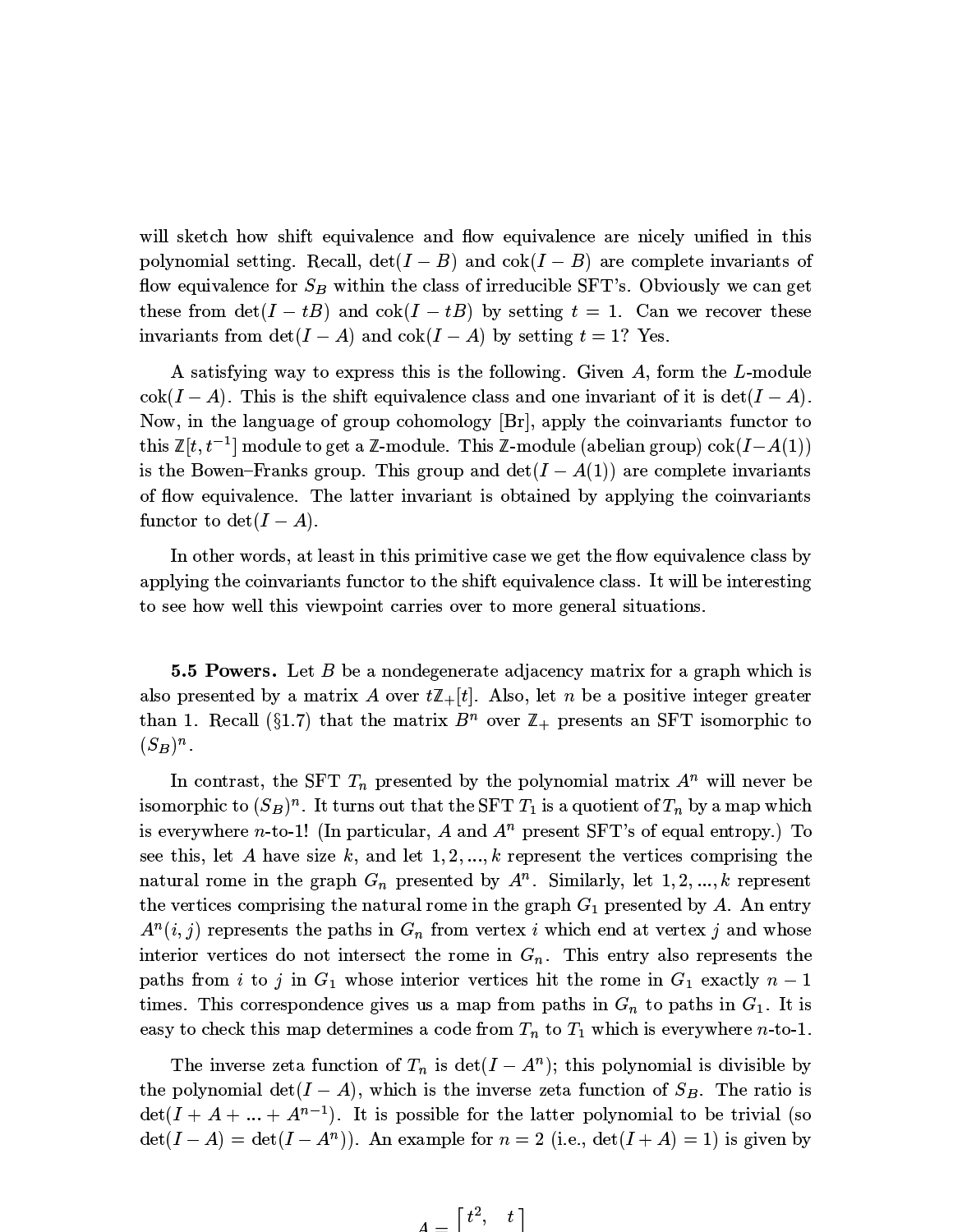|  | - 12           | $\boldsymbol{t}$ | ∩                                        | 0              |     |                      |
|--|----------------|------------------|------------------------------------------|----------------|-----|----------------------|
|  |                | $\overline{a}$   | $\begin{matrix}0\\0\end{matrix}$         |                |     |                      |
|  | $\overline{0}$ |                  | $\begin{matrix} 0&t^2\0&t^2\end{matrix}$ | t              |     |                      |
|  |                |                  |                                          | $\overline{a}$ | $+$ | $\ddot{\phantom{0}}$ |
|  |                |                  | $\overline{0}$                           | $t^2$          |     |                      |
|  |                | $\frac{1}{t}$    | $\mathbf{a}$                             |                |     |                      |

Finally, we indicate briefly how the shift equivalence data for  $(S_B)^n$  may be recovered from the polynomial matrix A. In this polynomial setting, as in  $\S 5.4$  we think of the shift equivalence class of  $(S_B)^n$  as the isomorphism class of a certain ordered L-module. We derive a representative  $M$  of this class from the ordered L-module  $\text{cok}(I - A)$  as follows. As an ordered abelian group, we let M equal  $\operatorname{cok}(I-A)$ . We define the action of L on M by defining the action of t on M to be the action of  $t^n$  on the original module  $\text{cok}(I-A)$ .

**5.6 Small presentations.** If a matrix is  $n \times n$ , then we say it has size n. What is the smallest size of a matrix with a given nonzero spectrum? With a given shift equivalence class? These are difficult questions with unhappy answers.

For example, consider the 4-tuple  $(\sqrt{2}, i, -i, \epsilon)$ , where  $\epsilon$  is small and positive. This will be the nonzero spectrum of a primitive real matrix, but as  $\epsilon$  goes to zero the minimum size of such a matrix goes to infinity [BH1, Ap.3]. The problem of determining the minimum size at which a primitive matrix can realize a given nonzero spectrum is notoriously difficult [BH1, Ap.3].

For an example over the integers, consider the 3-tuple  $(5,1,1)$ . There is an infinite collection of primitive integral matrices which have nonzero spectrum  $(5,1,1)$ but which are pairwise not shift equivalent. (This follows from the general results of  $|BH2|$ . It is also given by a barehanded construction in  $|B2,Example 3.4|$ , which works for tuples (M,a,a) when M and a are positive integers with  $M > a+3$ .) In particular, as one runs through the possible shift equivalence classes, the sizes of the realizing primitive matrices must go to infinity (since the entries of primitive integral matrices with bounded spectral radius and size are uniformly bounded).

It is a plausible and exciting prospect that one can obtain much more control on the size of a presenting matrix over  $t\mathbb{Z}_+ [t]$ . As a quick example, we remark that it is easy to convert the above-mentioned primitive matrices (those constructed in  $|B2,Example 3.4|$  into polynomial matrix presentations of size 4. That is, we get infinitely many shift equivalence classes with the same zeta function, all presented by polynomial matrices of size 4. (Of course, the degrees of the polynomials in these matrices must become unbounded.)

The striking theorems below of Handelman and Perrin ( $\S 5.8$  and  $\S 5.9$ ), and the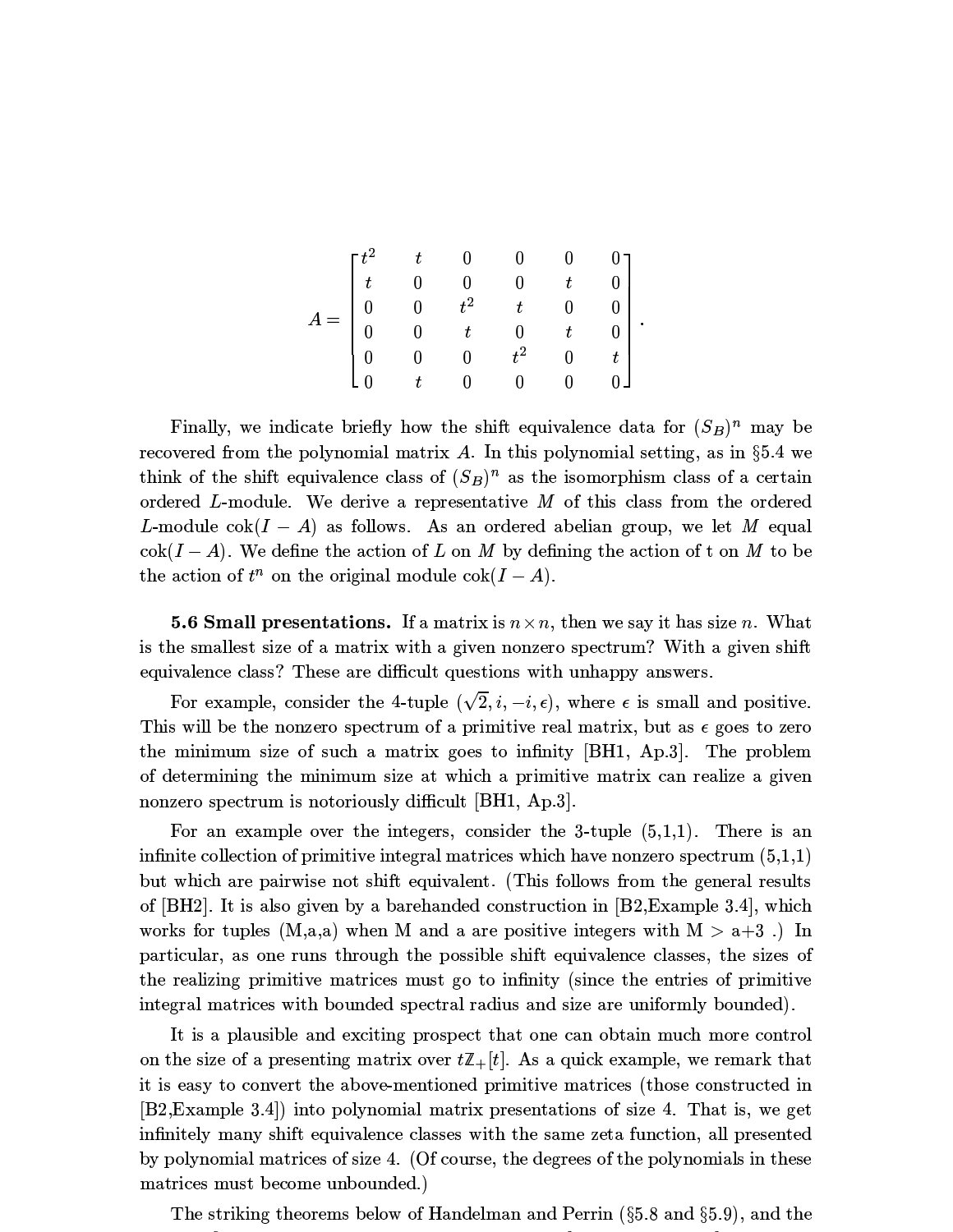**Problem 1.** Suppose C is a primitive integral matrix and A is a matrix over  $t\mathbb{Z}_+ [t]$ , where C is strong shift equivalent over  $\mathbb{Z}_+$  to the adjacency matrix for the graph presented by  $A$ . Given  $C$ , what is the minimum size possible for  $A$ ?

**Problems 2 & 3.** Suppose an integral matrix C of size n is shift equivalent over  $\mathbb Z$  to a primitive matrix. Find good bounds for the minimum size of a matrix A over  $t\mathbb{Z}_+|t|$  such that A presents a graph with primitive adjacency matrix B, where

- (Problem 2) B is shift equivalent over  $\mathbb Z$  to C
- (Problem 3)  $B$  and  $C$  have the same nonzero spectrum.

We remark that for problems 1 and 2, the minimum number of generators for the group  $\operatorname{cok}(I-C)$  is a lower bound for the size of A. There are additional and independent constraints involving the sequence  $trC<sup>n</sup>$  and the spectral radius of C. For example, if C has spectral radius less than 2 and  $trC > k$ , then the size of A is greater than  $k$ .

### 5.7 Sparse matrices and labelled graphs.

Suppose for the moment, for concreteness and simplicity, that  $U$  is a unital subsemiring of the reals (e.g., Q or  $\mathbb{R}_+$ ). Suppose C is a square matrix whose entries lie in  $tU[t]-i.e.,$  they are polynomials over U with zero constant term. Then we can think of C as presenting a labelled graph much as above. If C has size k, then there are k distinguished vertices in the graph. A monomial term  $ct^n$  in  $C(i, j)$  contributes a path of n arcs from vertex i to vertex j, whose interior vertices connect to no additional vertices. The first arc on the path is labelled c and the others are labelled 1.

Let  $B$  be the matrix which is the adjacency matrix of this graph. So,  $B$  is  $N \times N$ , where N is the total number of vertices in the graph.  $B(i, j)$  is zero if there is no arc from i to j, otherwise it is the label on the arc from i to j. Now B might be quite sparse, and so we can think of  $C$  as a concise presentation of  $B$ . Also, it is an easy exercise following §5.3 to check that  $\det(I-C) = \det(I-tB)$ . (Similarly, one can prove an analogue of  $\S 5.4$ .

The point we wish to make is that matrices over polynomial rings may be a good way to present sparse matrices. In particular, one can hope for more satisfying results on the intractable problem of determining the smallest size nonnegative matrix with a given nonzero spectrum, by allowing polynomial matrix presentations.

**Problems 2R & 3R.** Suppose a real matrix C of size n is shift equivalent over  $\mathbb R$  to a primitive matrix. Find good bounds for the minimum size of a matrix A over  $t\mathbb{R}_+|t|$  such that A presents a graph with primitive adjacency matrix B, where

- (Problem 2 $\mathbb{R}$ ) *B* is shift equivalent over  $\mathbb{R}$  to *C*
- (Problem 3 $\mathbb{R}$ ) B and C have the same nonzero spectrum.

Of course, in problems  $2\mathbb{R}$  and  $3\mathbb{R}$  above, in place of  $\mathbb{R}$  we could consider any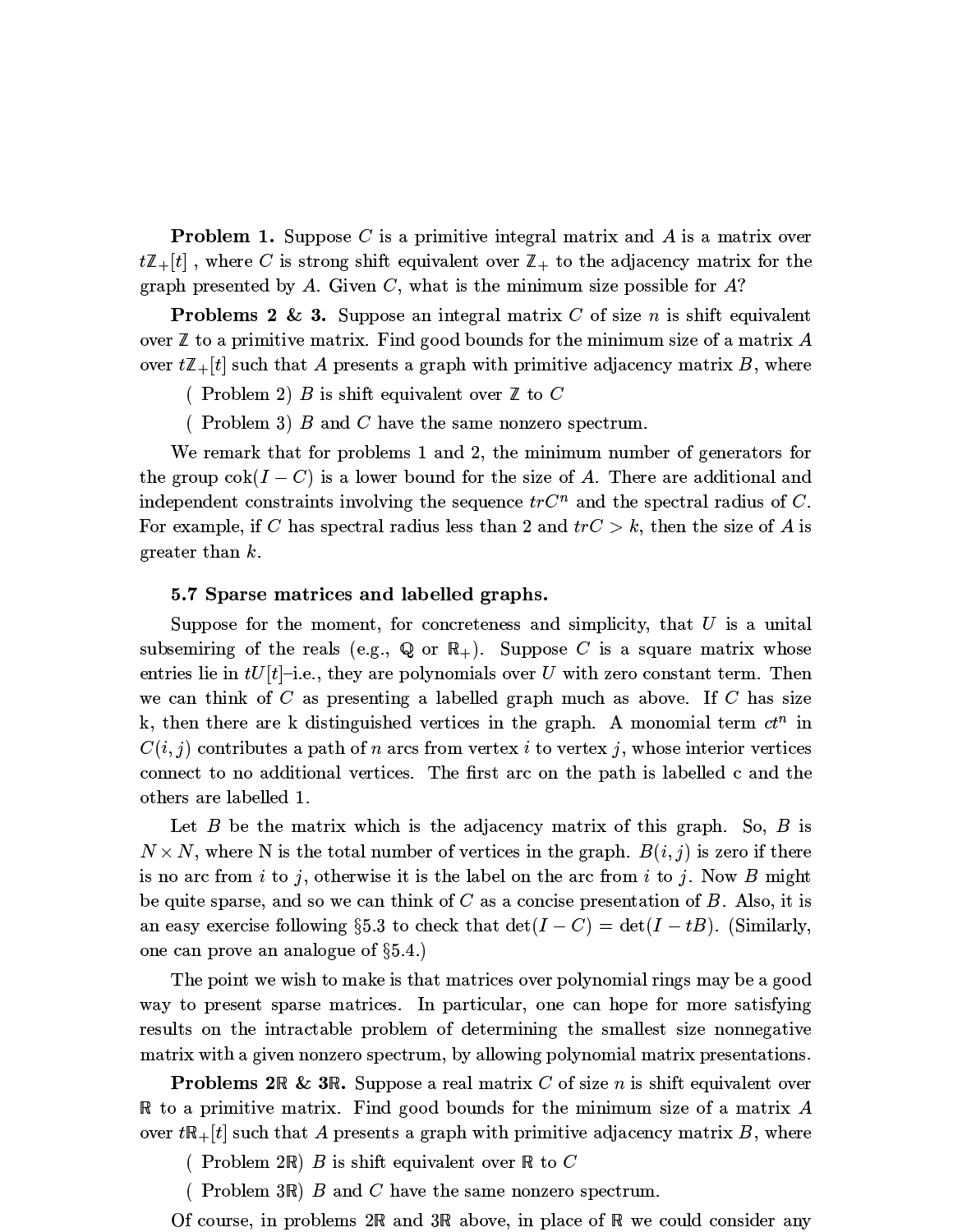real number. The matrix  $A$  he constructs presents a graph with primitive adjacency matrix.

**5.9 Perrin's theorem.** One can ask, given a Perron number  $\lambda$ , what is the smallest matrix A over  $t\mathbb{Z}_+|t|$  with spectral radius  $\lambda$ ? Dominique Perrin has explained to me that for any Perron number  $\lambda$  there is a matrix A over  $t\mathbb{Z}_+[t]$  which has size 2 and has spectral radius  $\lambda$ ! This follows from his construction in [Pe]. Given  $\lambda$ , the nonnegative integral matrix B on page 364 of  $\text{[Pe]}$  has spectral radius  $\lambda^n$ , for some positive n. The desired matrix A is obtained by noticing that the labelled graph for  $t^n B$  has a rome consisting of the two vertices 1 and k.

To be honest, there is a nontrivial imperfection to Perrin's striking result: the adjacency matrix for the corresponding graph will be irreducible but not necessarily primitive, and the period of the matrix (which will be the integer  $n$  above) may be large.

**Problem.** Can one prove Perrin's result, but with the realizing matrix A corresponding to a graph of period 1?

### 5.10 A theorem on extensions.

Lind [L] proved that every Perron number (positive algebraic integer with modulus strictly greater than that of any conjugate) is the spectral radius of a primitive integer matrix (the converse is obvious from the Perron theorem). He did not bound the size of such a matrix. Using the polynomial matrix presentation, we'll produce a realizing matrix whose size is the degree of the Perron number. Basically the proof just lifts a corollary [BMT 5.14] of work of Lind and Handelman into the polynomial matrix setting.

As in [BMT], we say a matrix is IEP if it is square, every entry is an integer, and it is eventually positive (i.e., all sufficiently large positive powers of the matrix have every entry strictly positive).

LEMMA. Let  $B$  be an IEP matrix of size  $m$ . Then there is a primitive matrix C of size m over  $t\mathbb{Z}_+[t]$  with the same spectral radius as B such that the dimension module for  $B$  is a quotient of that for  $C$ .

*Proof.* Following the lines of Lind's proof [L] (but avoiding most of the difficulties via the IEP hypothesis), one can construct a primitive matrix A with spectral radius equal to that of B such that the dimension module for B is a quotient of that for A. This was done in [BMT, 5.14]. The matrix A constructed there is the adjacency matrix of a  $(\mathbb{Z}_{+})$ -labelled graph in which m vertices (denoted there as  $v(i, n), 1 \leq i \leq \beta$ ;  $\beta$  there corresponds to m here) comprise an obvious rome. Using this rome we pass to the size m matrix presentation over  $t\mathbb{Z}_+[t]$ .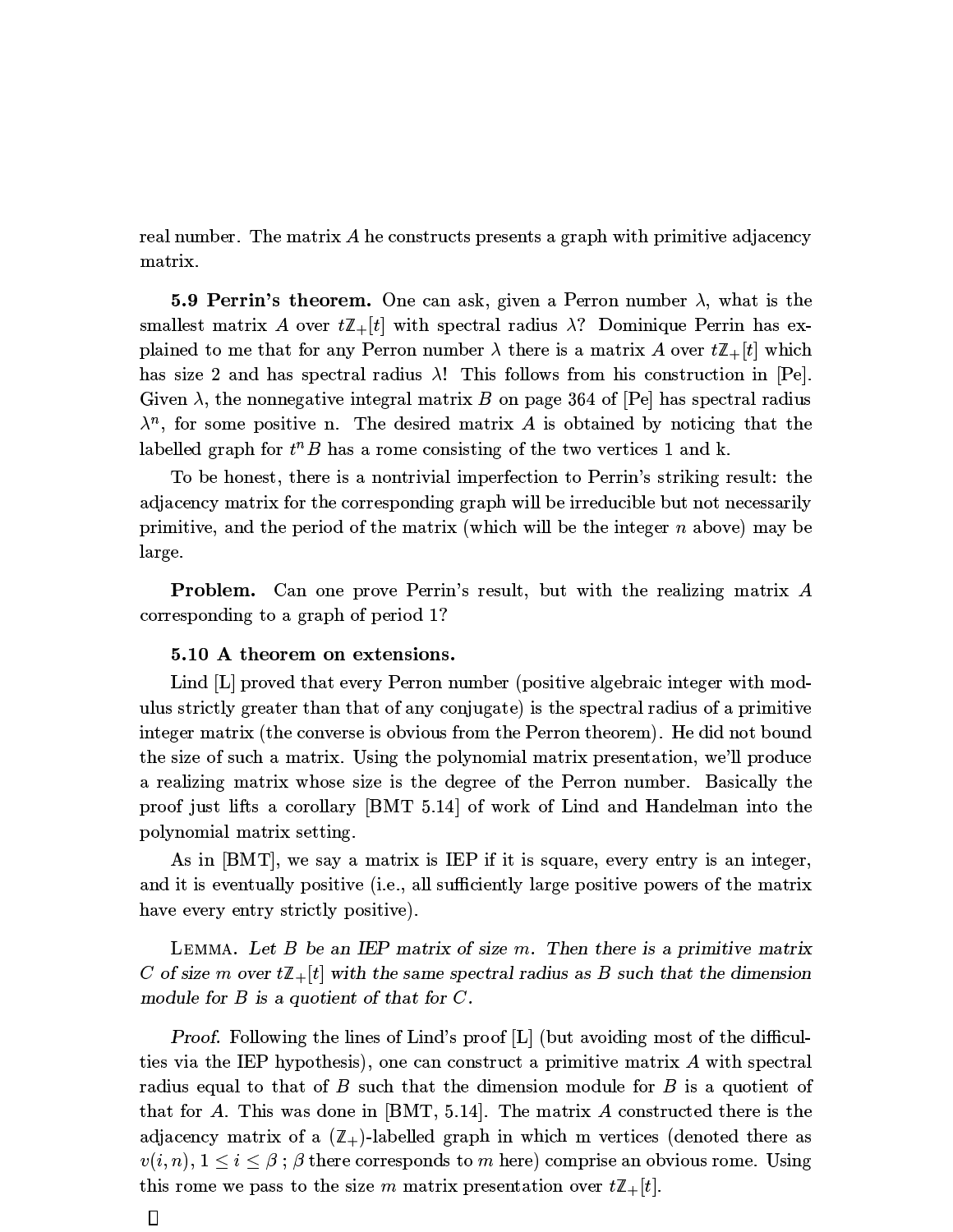- (2) Suppose C is an  $n \times n$  integral matrix whose spectral radius  $\lambda$  is a simple root of the characteristic polynomial which is strictly greater than the modulus of any other root. Then there is a directed graph with primitive adjacency matrix B (over  $\mathbb{Z}_+$ ) which can be presented by a matrix A over  $t\mathbb{Z}_+[t]$ , such that the following hold
	- *B* has spectral radius  $\lambda$
	- the dimension module for  $C$  is a quotient of the module for  $B$
	- if  $\lambda$  is irrational, then A has size n
	- if  $\lambda$  is rational, then A has size at most  $n + k$ ,

where k is the smallest integer such that  $\lambda^k \geq n + k$ .

*Proof.* First we prove (2) using results of Handelman. If  $\lambda$  is irrational, then C is similar over the integers to an IEP matrix [H1]. If  $\lambda$  is rational, then C is shift equivalent over the integers to an IEP matrix of size at most  $n + k$  (k as defined in (2)) [H2]. In either case, the lemma provides the desired matrix  $A$ .

Now we prove (1). If  $\lambda$  is rational, then  $\lambda$  is a positive integer, and we let  $A = [t\lambda]$ . If  $\lambda$  is irrational, then we let C be the companion matrix of the minimal polynomial of  $\lambda$  and appeal to (2). This finishes the proof.

 $\Box$ 

### SECTION 6. MORE WILLIAMS' PROBLEMS

**6.1 Introduction.** The equations defining (strong) shift equivalence can be used to define (strong) shift equivalence for morphisms in any category. Always, strong shift equivalence implies shift equivalence. By a Williams' problem we mean the problem of whether the converse is true.

It turns out that shift equivalence and strong shift equivalence arise in several natural ways from problems in symbolic dynamics. We'll consider them in this section. In each case we get a Williams' problem. Often there is a dynamical interpretation for strong shift equivalence and shift equivalence (isomorphism and eventual isomorphism) which gives the problem direct dynamical meaning. Usually shift equivalence turns out not to imply strong shift equivalence (but understanding the difference is fundamental).

First we recall a definition. If  $G$  is a semigroup, then the integral semigroup ring  $\mathbb{Z}G$  of G is the free abelian group with generator set G, with the multiplication defined on G by the semigroup operation and then extended to  $\mathbb{Z}G$  by the distributive law. We picture an element of  $\mathbb{Z}G$  as a formal integral combination of elements of G. We let  $\mathbb{Z}_+G$  denote nonnegative integral sums of elements of G. We make  $\mathbb{Z}G$  $\mathbb{R}$  . Let  $\mathbb{R}$  be the  $\mathbb{R}$  and  $\mathbb{R}$  are the set of  $\mathbb{R}$  and  $\mathbb{R}$  and  $\mathbb{R}$  and  $\mathbb{R}$  and  $\mathbb{R}$  and  $\mathbb{R}$  and  $\mathbb{R}$  and  $\mathbb{R}$  and  $\mathbb{R}$  and  $\mathbb{R}$  and  $\mathbb{R}$  and  $\mathbb{R}$  a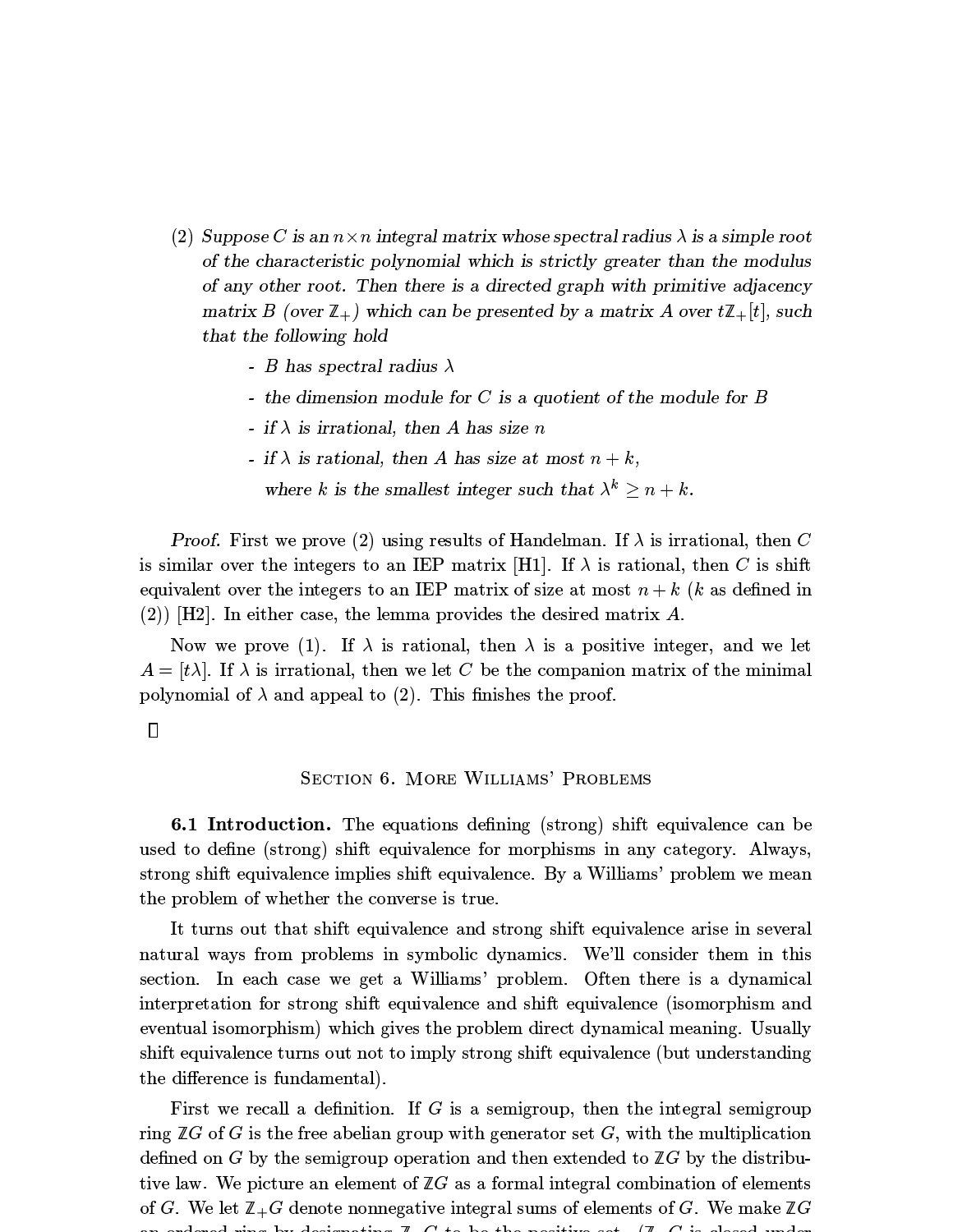6.2 Markov shifts and matrices of Laurent polynomials. By a Markov shift we will mean an irreducible shift of finite type (SFT) together with a shiftinvariant Markov measure with full support. It turns out that the analysis of Markov shifts is intimately related to understanding matrices of integral Laurent polynomials, and in particular their shift equivalence classes.

A Markov shift can be defined by an irreducible stochastic matrix P. Let A be the zero-one matrix such that  $A(i, j)$  is zero if and only if  $P(i, j)$  is. Then  $S_A$ is the underlying SFT. We view  $P$  as giving labels to the edges in the graph with adjacency matrix  $A$ —that is, P is a function from arcs into the reals. P determines the Markov measure on the SFT  $S_A$  as follows. Let  $\ell$  be the positive left eigenvector for  $P$  whose entries sum to 1. Then for any  $i$ , the measure of the set of points which see a given word  $a_0...a_k$  in coordinates  $i, ..., i + k$  is  $\ell(v_0)P(a_0)P(a_1)...P(a_k)$ , where  $v_0$  is the initial vertex of the arc  $a_0$ .

A code between Markov shifts  $S(P)$  and  $S(Q)$  is a code between their underlying  $SFT$ 's which sends the P-measure to the Q-measure. (For more on these codes and their relatives, we recommend  $[P2]$  and  $[MT1]$ .

It is natural to try to generalize the ideas of (strong) shift equivalence to this category by using the (strong) shift equivalence equations on stochastic matrices. To see why this fails, suppose we have  $P = UV$  and  $Q = VU$  with P and Q stochastic. We would like to build up some elementary isomorphism between  $S(P)$ and  $S(Q)$  with these equations. We could try to follow the construction of §2.3. But now we don't know how to break up  $UV$ -paths into arcs. An entry of  $UV$  can be interpreted as a sum of terms (weights) on paths. Such a weight has the form  $U(i,j)V(j,k)$ . But  $UV(i,k)$  could be the sum of, say, several such small terms or just a few larger terms. It turns out that what one really needs to know are the path weights with multiplicities—information which is lost on multiplying the real matrices.

The solution  $[PT2]$  is to regard the entries of the stochastic matrix P as lying not in the reals R but in a larger ring,  $\mathbb{Z} \mathbb{R}^*_+$ , the integral group ring of the group  $\mathbb{R}^*_+$  of positive reals under multiplication. (Parry and Tuncel [PT2] actually used an isomorphic ring with a more analytic flavor.) It turns out [PT2] that in a natural way, P and Q are strong shift equivalent over  $\mathbb{Z}_+ \mathbb{R}_+^*$  if and only they define isomorphic Markov shifts. Also, P and Q are shift equivalent as matrices over  $\mathbb{Z}_{+}\mathbb{R}^{*}_{+}$ if and only if all but finitely many powers of the Markov shifts are isomorphic (i.e., they are eventually isomorphic) [MT1].

Finally there is a crucial simplification. Given  $P$ , Parry and Schmidt  $[PSc]$ showed it is possible to pass in a canonical way from  $\mathbb{R}^*_+$  to a finitely generated subgroup of  $\mathbb{R}^*_+$ —that is, to consider only matrices over a certain finitely generated subgroup of  $\mathbb{R}^*_+$ . This group must be isomorphic to  $\mathbb{Z}^n$  for some *n*. After choos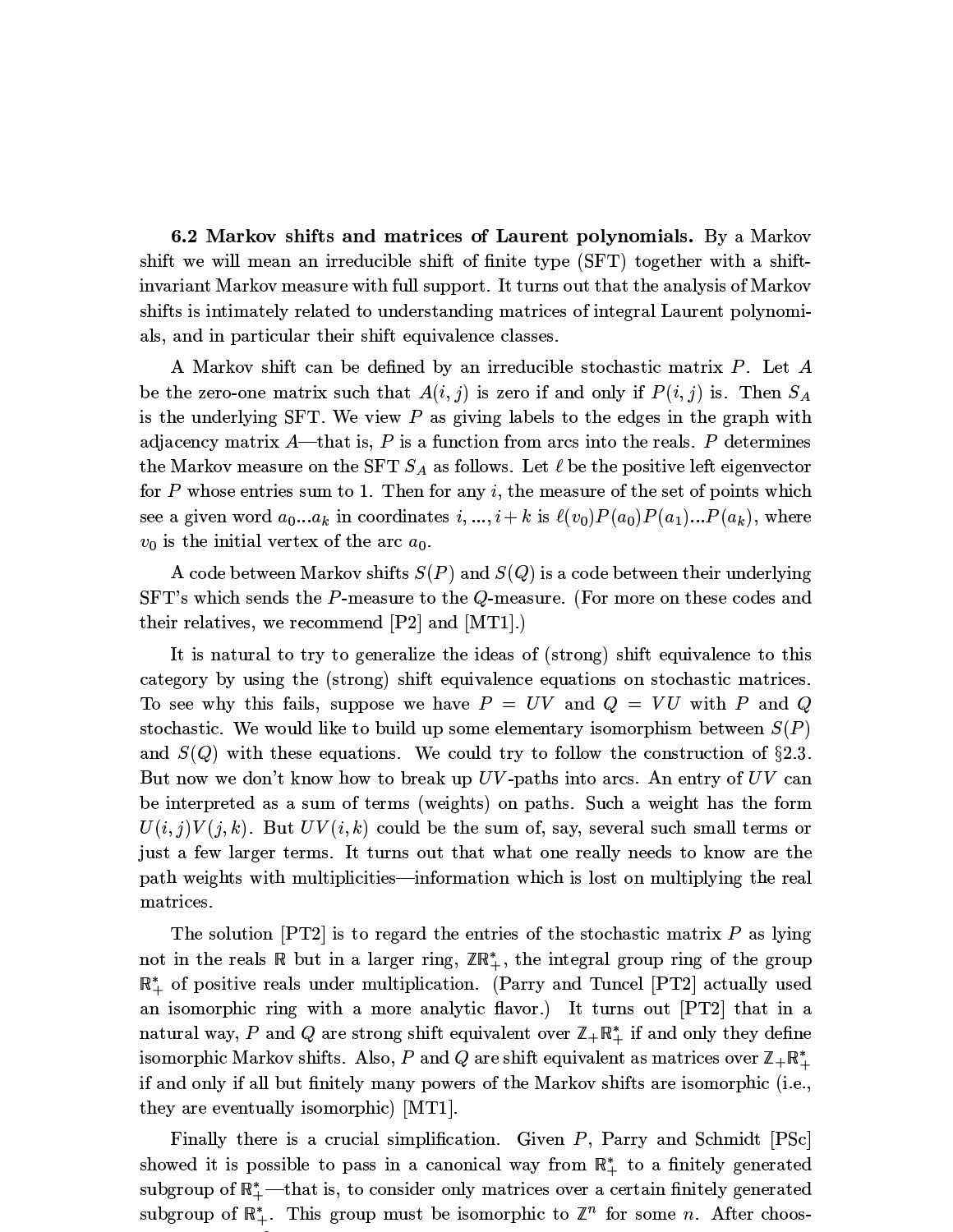of these things, we recommend  $|\text{MT1}|$ .

Much of the structure for SFT's generalizes here. For example, the information carried by the periodic points is perfectly encoded in the stochastic zeta function of Parry and Tuncel [PT2], given by the formula

$$
\zeta(z) = \exp \sum_{n=1}^{\infty} \frac{tr(P^n)}{n} z^n = [\det(I - zP)]^{-1}
$$

Here the entries of P lie not in  $\mathbb R$  but in its integral group ring (or, if one prefers, in the isomorphic ring  $\mathbb{Z}[\exp]$  of Parry and Tuncel, see [PT2] or [MT1, Defn. 4.2]). The equation above makes sense at the level of formal power series. (In earlier work of Parry and Williams [PW], a "stochastic zeta function" was offered which was given by the same formula but with the entries of  $P$  still regarded as lying in  $\mathbb R$ . This gives an invariant, but one which does not capture all the desired information. We have appropriated the term "stochastic zeta function" for the Parry-Tuncel function because we regard it as the correct end product of this line of development.)

For SFT's, the dimension module (§5.3) was a certain  $\mathbb{Z}[t, t^{-1}]$ -module. The dimension module of a Markov shift is a  $R[t, t^{-1}]$ -module, where R may be taken to be the ring of Laurent polynomials in  $n$  variables (by identifying the variables with generators of the canonical subgroup mentioned earlier)—it is a version of Tuncel's dimension module [Tu]. The variable-length graphs still work—but now they are labelled by elements of  $tR_+ [t]$  rather than  $t\mathbb{Z}_+ [t]$ . Recall if A is a matrix over  $t\mathbb{Z}_+[t]$  presenting an SFT, then the shift-equivalence-over- $\mathbb Z$  data for the SFT is encoded as the isomorphism class of the  $\mathbb{Z}[t, t^{-1}]$ -module  $\text{cok}(I - A)$ . In the stochastic case, the entries of A lie in  $tR_{+}[t]$ , and the shift-equivalence-over-R data is encoded as the isomorphism class of the  $R[t, t^{-1}]$ -module  $\text{cok}(I - A)$ . (There is even a notion of stochastic flow equivalence, for which one invariant [P2,Ara] can be interpreted in the following way: apply the coinvariants functor to the  $R[t, t^{-1}]$ module  $\text{cok}(I - A)$  to obtain the R-module  $\text{cok}(I - A(1))$ , which is an invariant of stochastic flow equivalence. Here  $A(1)$  denotes the matrix obtained by substituting 1 for t in A. Similarly the element  $det(I - A(1))$  is an invariant of stochastic flow equivalence  $[P2, Ara]$ .)

Even in the primitive case, shift equivalence does not imply strong shift equivalence for matrices over  $R_+$  [B3]. (A matrix over  $R_+$  is primitive if some power has every entry nonzero.) Thus even in the primitive case we must be concerned with order in the classification of matrices up to shift equivalence over  $R_{+}$ . We can express the order information in the module framework by considering the  $R_+[t, t^{-1}]$ module  $\operatorname{cok}(I-A)$  as an ordered module. Here the positive set of  $\operatorname{cok}(I-A)$  is the set of vectors which have all entries in  $R_+[t]$  after multiplication by a sufficiently large power of A. Now shift equivalence of matrices over  $tR_{+}[t]$  is equivalent to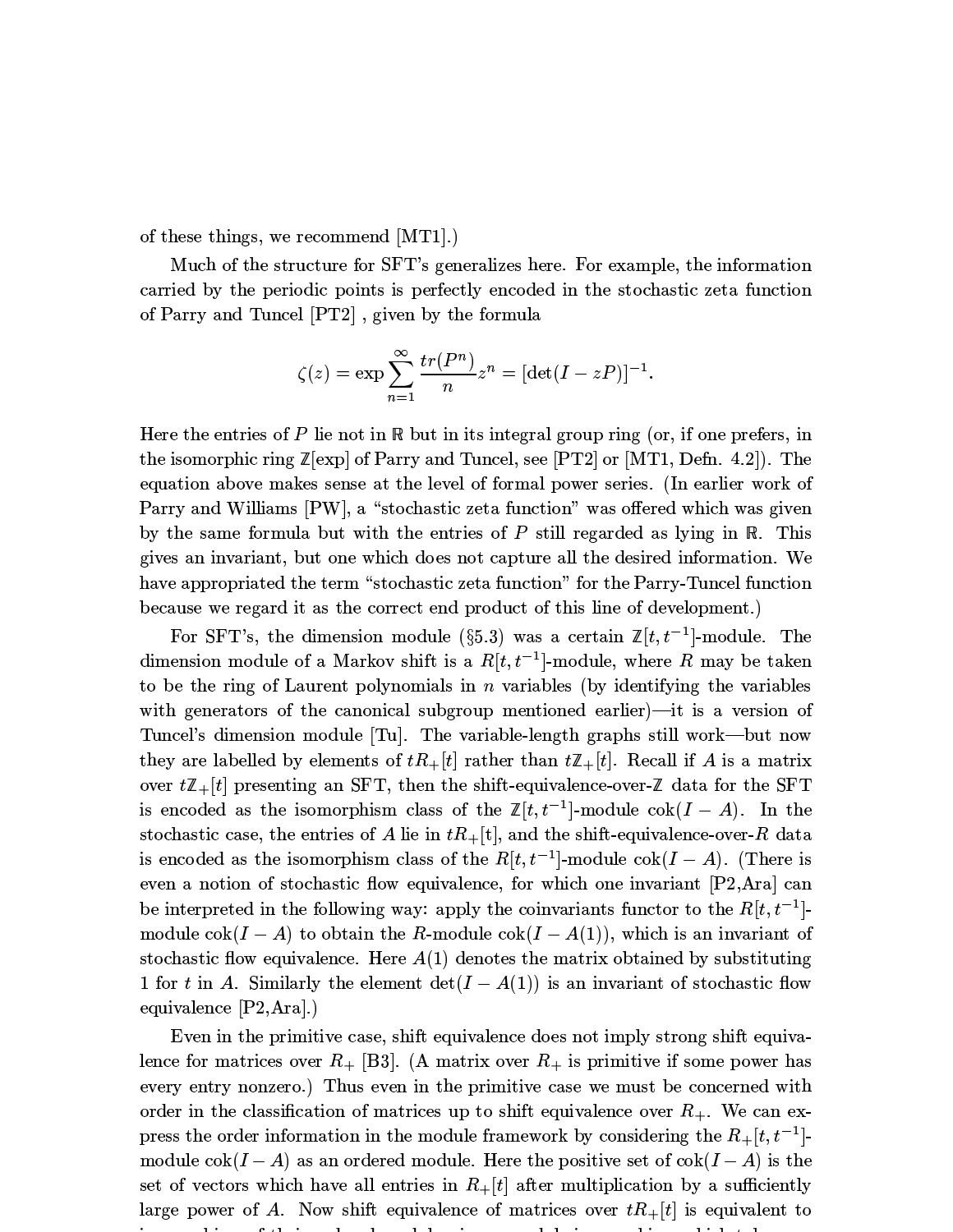To think of this in a finite way, consider an irreducible matrix  $A$  over  $R_+$  as a matrix with entries in  $\mathbb{Z}_+[x_1, x_1^{-1}, ..., x_n, x_n^{-1}]$  and let  $p(t)$  be its characteristic polynomial. Factor  $p(t)$  in  $\mathbb{Z}[x_1, x_1^{-1}, ..., x_n, x_n^{-1}][t]$ . There will be one factor such that for any substitution of positive reals for the variables  $x_1, ..., x_n$ , this factor will have the largest root. You may regard that factor as the beta function. What are the beta functions of irreducible matrices over  $R_{+}$ ? There is not even a good conjecture at present. Progress to date has rested on a blend of techniques from algebra, geometry and analysis  $[H3-6, deA]$ .

**Problem.** What are the beta functions of primitive matrices of Laurent polynomials?

**Problem.** What are the zeta functions arising from primitive matrices of Laurent polynomials? (That is, which polynomials can arise as  $det(I - tA)$  for some primitive matrix A whose entries are Laurent polynomials with nonnegative integral coefficients?)

**6.3 Boolean matrices.** The Boolean semiring  $\mathbb{B}$  is the set  $\{0,1\}$ , with addition and multiplication defined as the quotient of these operations on the nonnegative reals by the map sending 0 to 0 and sending all positive numbers to 1. So, 1 is a multiplicative identity, 0 is an additive identity,  $1 + 1 = 1$ ,  $0 \times 0 = 0$ . Relations among nonnegative matrices project to relations among Boolean matrices (matrices over  $\mathbb{B}$ ). For example, if A and B are shift equivalent nonnegative matrices, then their Boolean images are shift equivalent over  $\mathbb{B}$ ; and if A and B are to be strong shift equivalent, then their Boolean images must be. So it makes sense to look at Williams' problem for matrices over  $\mathbb{B}$ , if only to check necessary conditions on Williams' problem for matrices over  $\mathbb{Z}_+$  (or  $\mathbb{R}_+$ , or  $\mathbb{Q}_+$ ).

Kim and Roush have completely classified all Boolean matrices up to shift equivalence and also up to strong shift equivalence [KR5]. Their general result is lovely, but for simplicity we will just state the answer for primitive Boolean matrices (those for which some power is the matrix with every entry 1). They are all shift equivalent! And two such matrices are strong shift equivalent if and only if they have the same powers with zero trace (there are only finitely many such powers). In particular, shift equivalence does not imply strong shift equivalence in this setting.

One useful spinoff of their work is an intriguing tool for controlling the sign patterns of nonnegative matrices. As remarked in [KR5, p.154], if A and B are two nonnegative matrices whose Boolean projections are strong shift equivalent, and their entries lie in a nondiscrete unital subring  $S$  of the reals, then  $B$  is strong shift equivalent over  $S_+$  to a matrix with the same block sign pattern as A. For example, this with the classification result [KR5] shows that a matrix over the nonnegative rationals  $\mathbb{Q}_+$  with positive trace is strong shift equivalent over  $\mathbb{Q}_+$  to a matrix with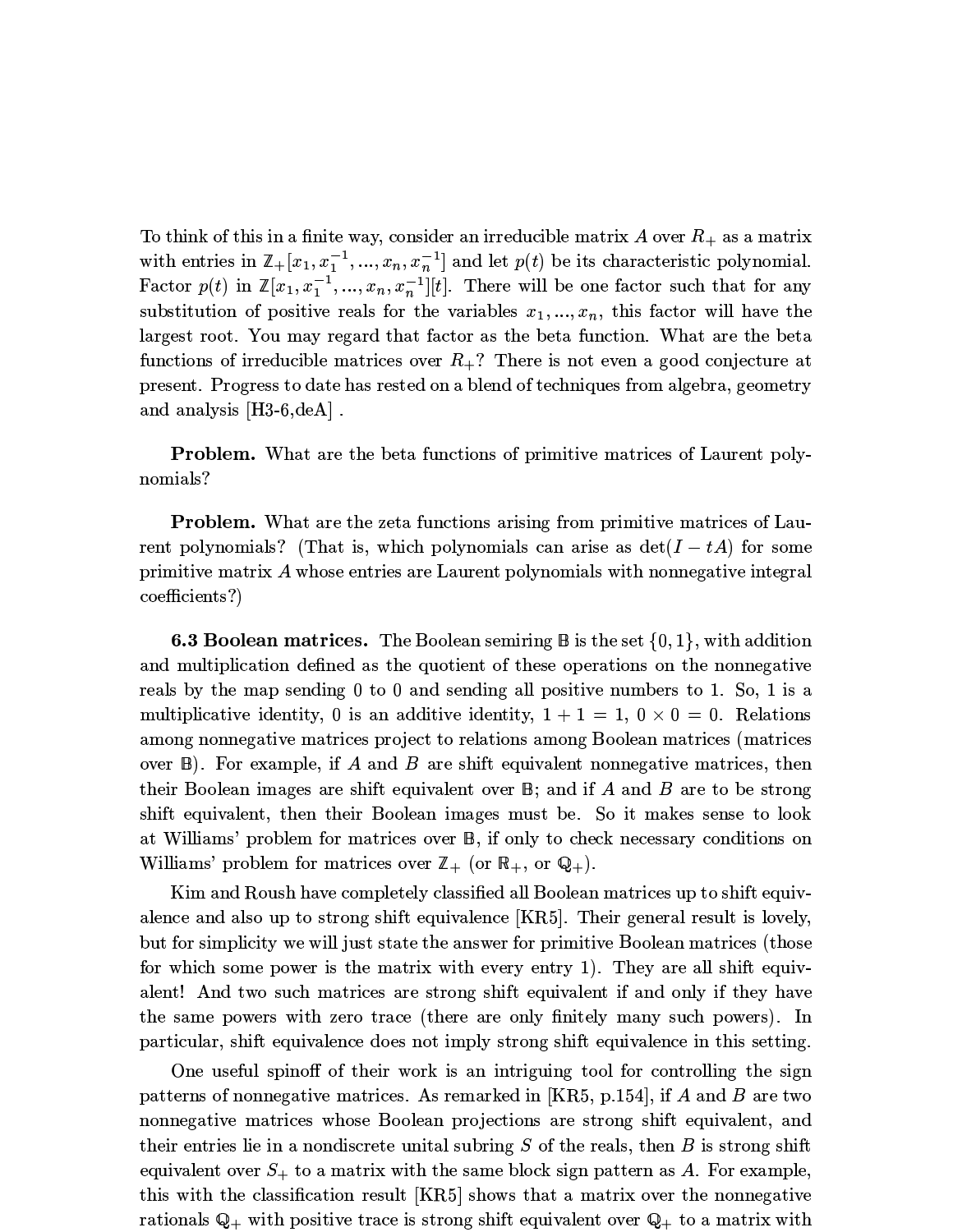shift equivalence and strong shift equivalence for SFT's over infinite alphabets. Here a crucial feature is that the morphisms are required to be uniformly continuous.

**6.5 Sofic shifts.** There are also notions of shift equivalence and strong shift equivalence available for sofic shifts (these are the subshifts which are quotients of SFT's) [BK]. Again strong shift equivalence corresponds to isomorphism and shift equivalence corresponds to isomorphism of all large powers. The equations of (strong) shift equivalence are now applied to elements of an integral semigroup ring, where the semigroup is the semigroup under multiplication of infinite zeroone matrices with all row sums at most one and with all but finitely many entries zero. Now, instead of considering matrices over a commutative integral group ring, we are looking at the (noncommutative) integral semigroup ring of a nonabelian semigroup. Because of this noncommutativity, it is a serious problem even to define an appropriate zeta function [B4]. Nevertheless, Kim and Roush showed that shift equivalence in this setting is decidable [KR4], which matches their result in the SFT setting [KR3]. A key reduction in their proof is an analogue of the Parry-Schmidt result [PSc] for Markov chains, which allowed one to restrict to modules over smaller rings: in the sofic case, for considering shift equivalence (but not strong shift equivalence), Kim and Roush observed by appeal to work of Nasu N that for two given systems it suffices to consider modules over the integral semigroup ring of a certain *finite* semigroup (the zero-one matrices of a certain bounded size).

For an explanation of these ideas, we refer to [BK, Sec. 1] and [KR4]. Our aim here is primarily to indicate by yet another example that the basic ideas of shift and strong shift equivalence return in various guises to describe symbolic dynamical structures.

### SECTION 7. GENERAL MATRICES

In this section we'll consider shift equivalence and strong shift equivalence a bit more generally. This has algebraic and order aspects. We justify the investigation by the symbolic dynamical relevance of (strong) shift equivalence in various settings, and because these relations are algebraically natural in general (e.g.,  $sr \sim rs$ ) generates a definition of  $K_0(R)$  via projections in  $GL(R)$ .

First we consider the algebraic aspect. Let  $R$  be a unital ring (unital means that  $R$  has a multiplicative identity). We define shift equivalence and strong shift equivalence of matrices over R by the same equations we use for  $R = \mathbb{Z}$ . Does shift equivalence imply strong shift equivalence?

If  $R = \mathbb{Z}$ , the answer is yes. This was proved in old unpublished preprints by Williams and by Effros  $[E2], [W2]$ . They offer related but different arguments, both of which go through for any principal ideal domain. The answer is still yes for a Dedekind domain [BH2]. On the other hand the following is open.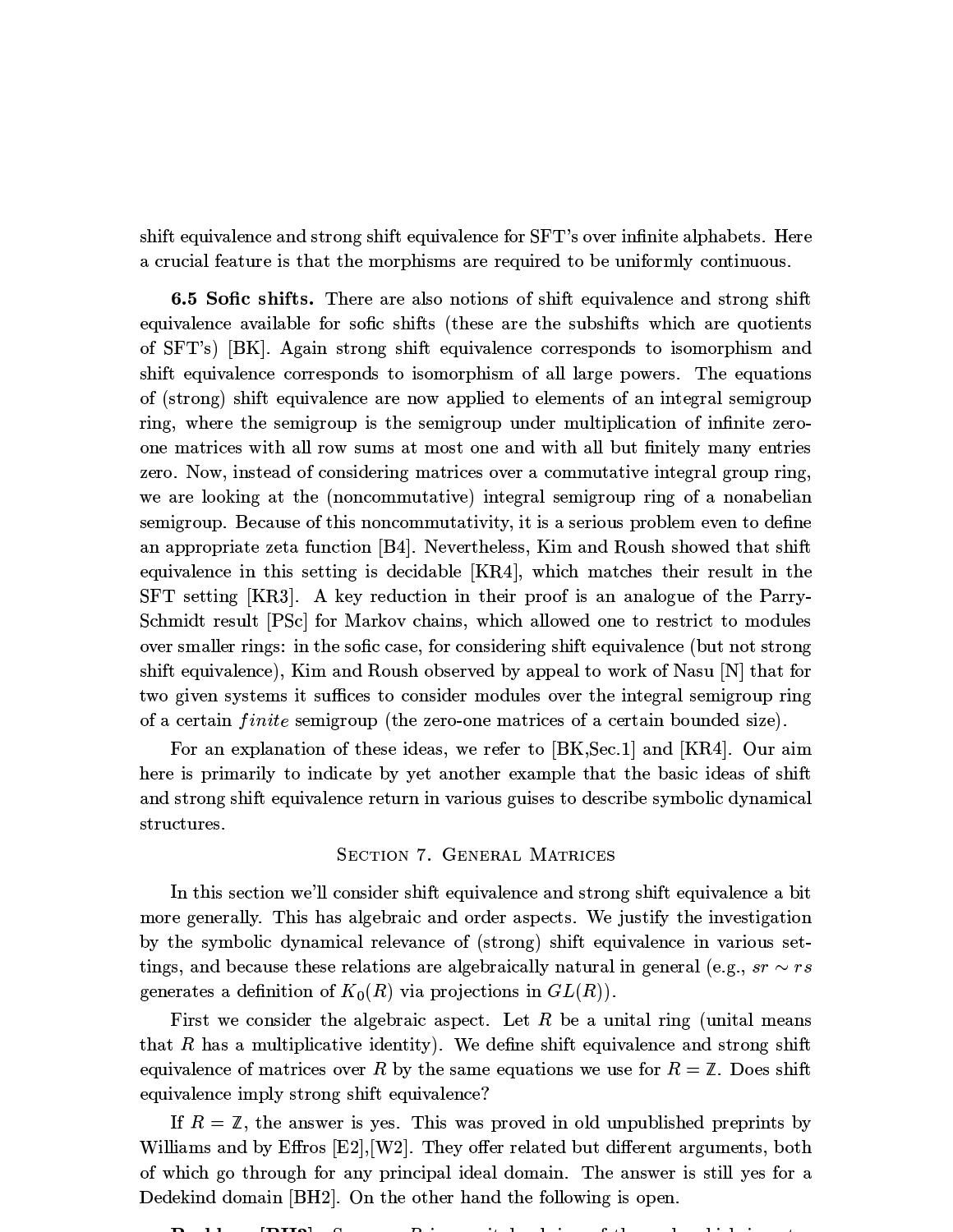two elements in  $R_+$ . We have already looked at shift and strong shift equivalence for  $R = \mathbb{Z}$  and  $R_+ = \mathbb{Z}_+$ . There Williams' problem is open in the irreducible case. Even for matrices of size 2, after all this time, it is settled (in the affirmative) only if the determinant is not less than  $-1$  [Ba1,CuKr,W1].

**Problem [Ba1].** Suppose A and B are primitive size 2 matrices over  $\mathbb{Z}_+$  which are shift equivalent over  $\mathbb{Z}_+$ , with  $\det A < -1$ . Must A and B be strong shift equivalent over  $\mathbb{Z}+?$ 

There are additional ideas [Ba2] but the problem is tough (as can be attested by the calibre of some of the mathematicians who have spent months or years on Williams' problem for matrices over  $\mathbb{Z}_{+}-$  Williams, Parry, Franks, Krieger, Marcus, Baker, Handelman, Kim&Roush....).

A sane response is to back off and consider Williams' problem for matrices over the nonnegative rationals or reals. Here Kim and Roush proved that shift equivalent matrices over  $\mathbb{Q}_+$  are strong shift equivalent—if each has exactly one nonzero eigenvalue, with multiplicity one (equivalently, the inverse zeta function is  $1 - at$ , where a is the nonzero eigenvalue) [KR6]. (It is some indication of the difficulty of the problem that this seemingly simple case was open for so long.) They have also added to Baker's viewpoint  $|Ba2|$  the development of approximation and homotopic techniques  $[KR8, 9]$ .

But still: strong shift equivalence remains very poorly understood.

**Problem.** Does shift equivalence over  $\mathbb{R}_+$  imply strong shift equivalence over  $\mathbb{R}_+$  for strictly positive matrices over the reals?

SECTION 8. INVERSE PROBLEMS FOR NONNEGATIVE MATRICES

In [BH1,2], Handelman and I studied certain inverse problems for nonnegative matrices, using tools from symbolic dynamics. As we took pains to explain and motivate the problems there, in this section the discussion will be brief, and we refer to  $[**BH1**, 2]$  for more.

**8.1 The inverse spectral problem.** Let  $\Delta = (d_1, ..., d_n)$  be an *n*-tuple of complex numbers. An old problem asks, when is  $\Delta$  the spectrum of a nonnegative real matrix of size n? ( $\Delta$  is the spectrum of a matrix A if the characteristic polynomial is  $\chi_A(t) = \prod_i (t - d_i)$ . So  $\Delta$  includes the information about multiplicities and we don't care about the order in which the  $d_i$  are listed.)

Necessary conditions on  $\Delta$  are discussed in [BH1], especially in Appendix 3. The best reference to the literature on this problem is still [BePl], for a more recent discussion see Mi. To my knowledge the problem first appears in print in Suleimanova's 1949 paper [Su] (if we neglect the glorious work of Perron and Frobe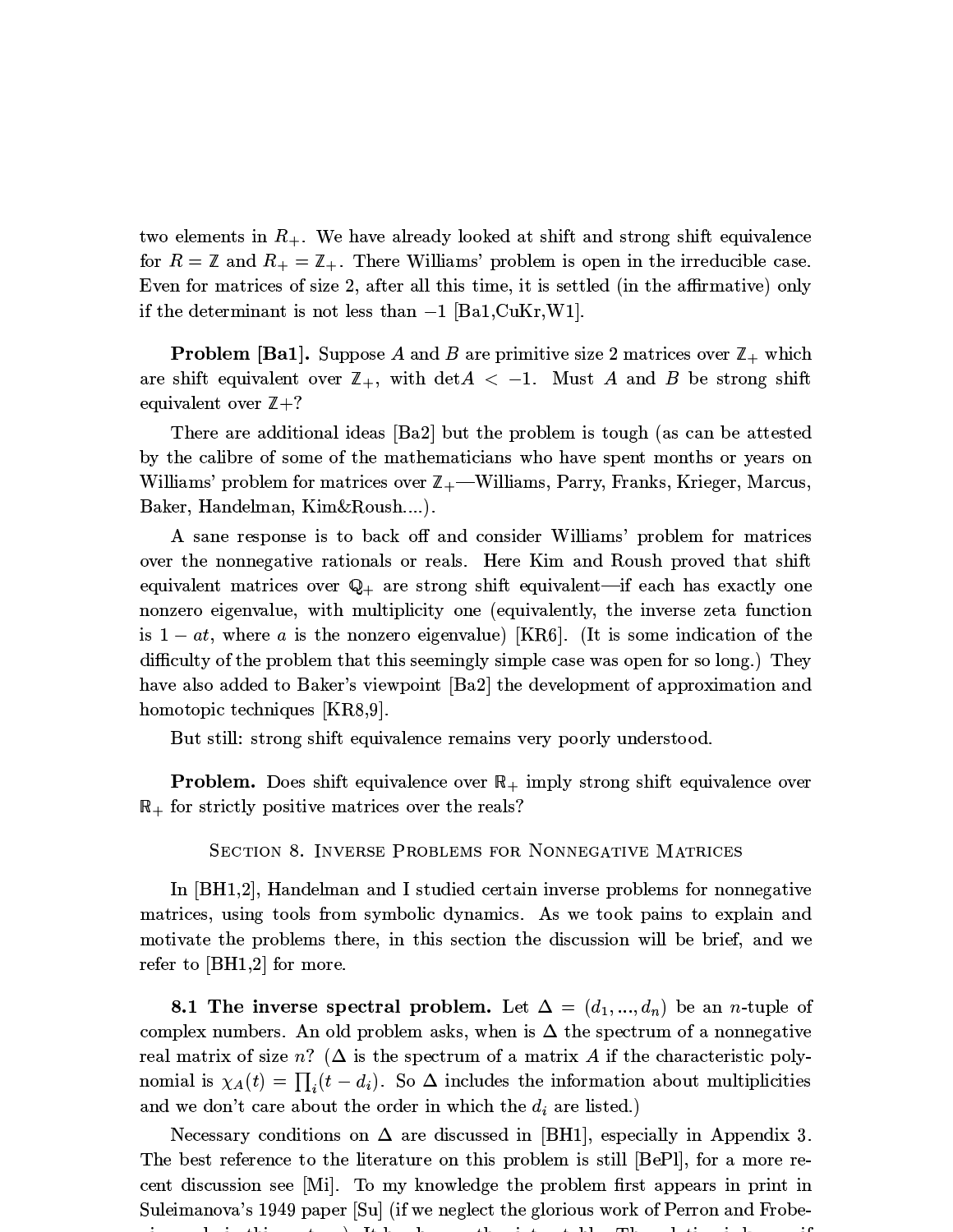§2.3), and it is appropriate to ask when an *n*-tuple  $\Delta$  of nonzero complex numbers can be the nonzero part of the spectrum of some nonnegative matrix. This is also natural from just the matrix viewpoint and certainly occurred to matrix theorists working on the problem (e.g. Charles Johnson). I would guess this viewpoint was never seriously pursued because constructions which could make much use of the relaxed condition were unavailable.

Aside from motivating the pursuit of the nonzero spectrum, symbolic dynamics enters the picture by providing some tools which let one exploit the extra room provided by passing to arbitrarily large matrices subject to a given nonzero spectrum. In some cases there are matrix constructions for which codes need not be mentioned, but whose inspiration comes from coding constructions. There are also the ideas around strong shift equivalence, which provide some direct constructions, and which let one translate coding constructions into matrix results. In this vein there is especially one result, the Submatrix Theorem, which plays an essential role in  $|BH1,2|$  and for which the only proof known (so far) relies in a fundamental way on coding ideas independent of matrices. These ideas are the marker methods of the proof of Krieger's Embedding Theorem [Kr3]. Because the Embedding Theorem has been a basic and useful tool in the study of shifts of finite type (read: asymptotic theory of nonnegative integral matrices), it may be that the Submatrix Theorem will have other applications in the study of "asymptotic" aspects of more general nonnegative matrices.

8.2 Submatrix theorem. Let  $S$  be a unital subring of the reals. Given square nonnegative matrices  $A$  and  $B$  over  $S$ , with A primitive, the Submatrix Theorem produces (subject to "obvious" necessary conditions on the nonzero spectra) a matrix A' with B as a principal submatrix, where A' is strong shift equivalent over S to A. If we are interested only in invariants of strong shift equivalence (such as the nonzero spectrum), then this provides tremendous control over submatrices for constructions.

If the ring S is discrete, then it must be the integers. The necessary trace condition for the Submatrix Theorem is different in this case, and to avoid discussing it we just refer to  $[**BH1**, **Thm.1.10**].$ 

Recall (§2.3) the polynomial  $det(I - tC)$  determines the nonzero spectrum of a matrix  $C$  and vice versa.

SUBMATRIX THEOREM (NON-DISCRETE CASE) [BH1]. Let S be a dense unital subring of the reals. Suppose that  $A$  and  $B$  are nonnegative matrices with entries from S, such that A is primitive. Then there exists a primitive matrix  $C$  with entries from S such that B is a proper principal submatrix of C and  $det(I-tC) = det(I-tA)$ if and only the following three conditions hold:

(1) The spectral radius of B is strictly smaller than that of A.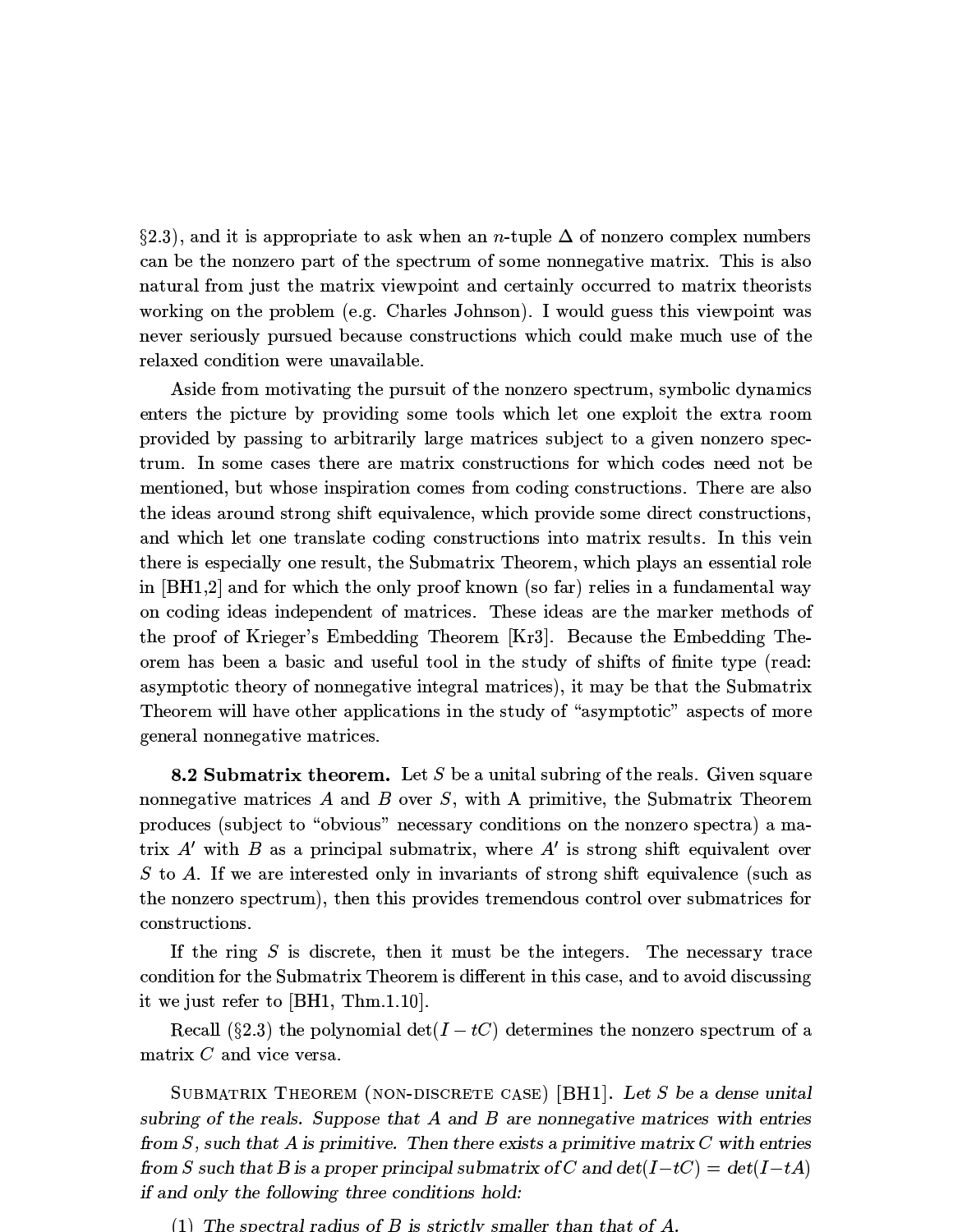**8.3 Spectral conjecture.** Handelman and I |BH1| conjectured that certain "obvious" necessary conditions are sufficient for an *n*-tuple  $\Delta = (d_1, ..., d_n)$  of complex numbers to be the nonzero spectrum of a primitive matrix whose entries lie in a given unital subring  $S$  of the reals. (The general case follows easily from the primitive case  $[BH1]$ .) It seems to us that the supporting evidence  $[BH1]$  is fairly overwhelming. (Not that we can prove it.) For example, the conjecture is true if  $S$ is the reals, or if S is nondiscrete and  $\sum d_i$  is nonzero [BH1].

Those necessary conditions on  $\Delta$  are a Perron condition, a Galois condition, and a trace condition. The Perron condition is that there be a positive real number which is listed just once in  $\Delta$  and which is strictly larger than the modulus of any other entry. The Galois condition is simply that the degree n polynomial  $\prod (t-d_i)$ must have its coefficients in S. The trace condition is different if  $S = \mathbb{Z}$ , so here we will just state the trace condition when S is nondiscrete. For  $k > 0$ , let  $t(k)$  denote the sum of the kth powers of the entries of  $\Delta$ . Then the trace condition is that for all positive integers  $m$  and  $k$ , two things hold:

- $(1)$   $t(k) \geqslant 0$ , and
- (2) if  $t(m) > 0$ , then  $t(mk) > 0$ .

**8.4 Generalizing the spectral conjecture.** Again let  $S$  be a unital subring of the reals. Suppose  $A$  is a square matrix over  $S$ . The Spectral Conjecture asserts that there exists a primitive matrix B over S with the same nonzero spectrum as  $A$ if two necessary conditions, a Perron condition and a trace condition, are satisfied. (Here the Galois condition is automatically satisfied.) The Generalized Spectral Conjecture of [BH2] asserts that under these same necessary conditions, one can require the primitive matrix  $B$  to be shift equivalent over  $S$  to  $A$ . Handelman and I take this opportunity to make a further generalization: we conjecture that under these same necessary conditions, there exists a primitive matrix  $B$  strong shift equivalent over  $S$  to  $A$ .

But, remember, at this moment we do not know if two matrices shift equivalent over S must be strong shift equivalent over S (Sec.7)—i.e., it may be that this generalization is equivalent to the Generalized Spectral Conjecture of [BH2].

#### SECTION 9. ONE-SIDED SHIFTS

Let  $A$  be a square nonnegative integral matrix. Then  $A$  defines a one-sided SFT  $T_A$ . This is defined just as the two-sided SFT  $S_A$  was, with one difference: now the sequences are  $x = x_0 x_1 ...$  (that is, the coordinates are indexed only by nonnegative integers, not by all the integers). Here the shift map is still continuous and (if  $A$  is nondegenerate) surjective, but usually it is not invertible. (In fact, it is invertible only when the space of sequences is finite. When  $A$  is nondegenerate, this means the company's property of the company's property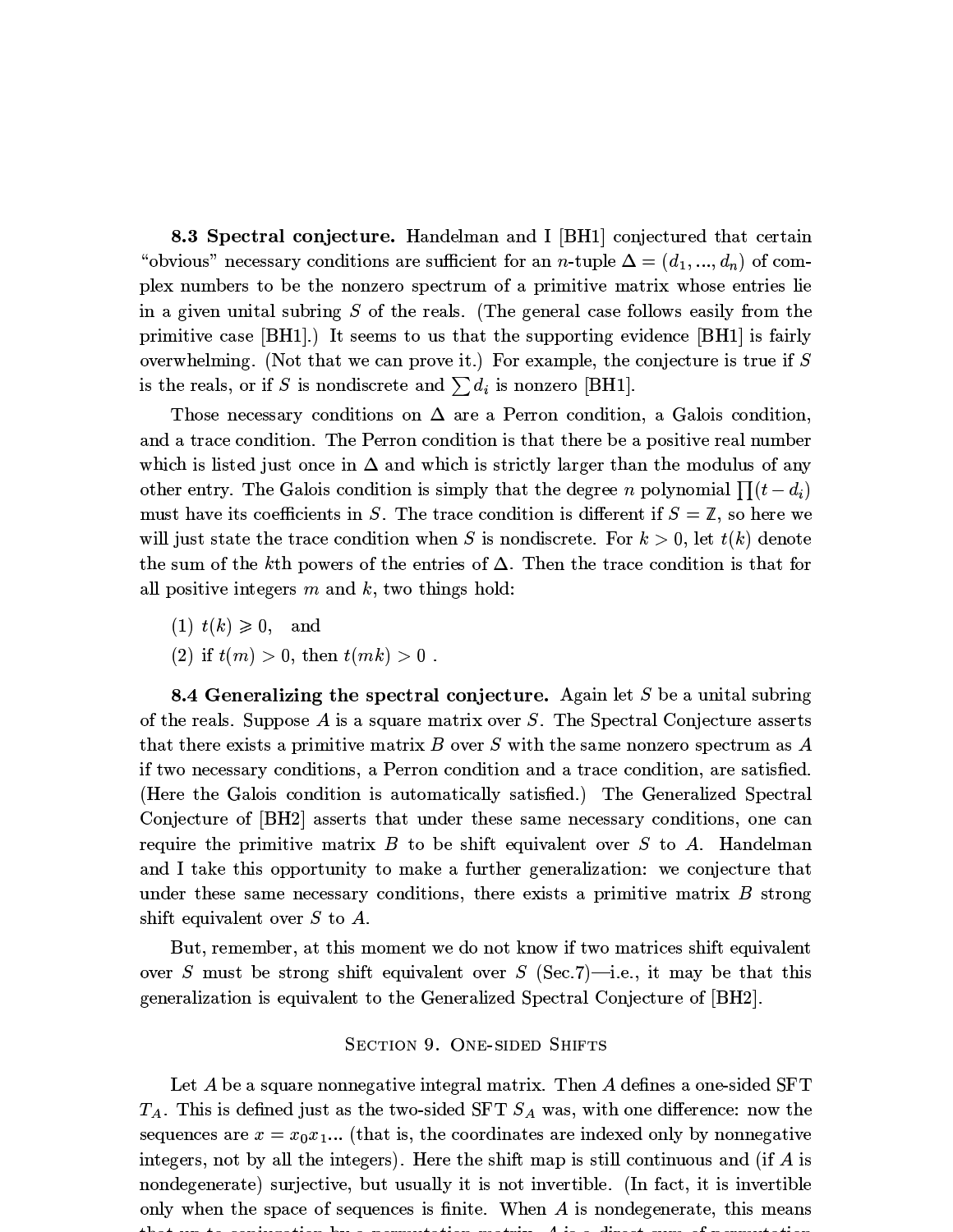words of length N to the alphabet of  $T_B$  such that for all x and for all  $i \geq 0$ ,

$$
(fx)_i = F(x_i...x_{i+N-1}).
$$

Williams classified these systems up to isomorphism  $[W1]$ . (There is an exposition of this in [BFK], which also has a good deal more about these systems.) The classification is beautifully simple, so we will describe it.

Given the matrix A, if possible choose two equal columns i and j; then add row j to row i, and then erase row j and column j. This produces a smaller matrix  $A_1$ . The matrix  $A_1$  may also have a pair of equal columns, which we can "amalgamate" as before to get a yet smaller matrix. If  $B$  is a matrix obtained by a (finite) sequence of column amalgamations in this way from  $A$ , then we call  $B$  an amalgamation of A. If B has no pair of equal columns (i.e. cannot be further column-amalgamated), then  $B$  is called a total amalgamation of  $A$ .

Williams  $[W1]$  proved that the total amalgamation of A is independent (up to conjugation by a permutation matrix) of the choices of columns at each step, and that  $T_A$  is isomorphic to  $T_B$  if and only if the total amalgamations of A and B are the same (up to conjugation by a permutation matrix). So for one-sided SFT's the classification has a clean and simple solution.

However there is another fundamental problem which seems much harder in the one-sided case. Recall a matrix is nondegenerate if it has no zero rows or columns, and a primitive matrix is a square nonnegative matrix some power of which has every entry strictly positive.

**Problem.** Suppose B is a square nondegenerate nonnegative matrix and A is a primitive matrix. Give necessary and sufficient conditions under which the one-sided SFT  $T_B$  is isomorphic to a proper subsystem of the one-sided SFT  $T_A$ .

Let us immediately express this problem in purely matrix terms. With no loss of generality, we may (and should) assume that  $B$  is a total amalgamation. Then  $T_B$  is isomorphic to a proper subsystem of  $T_A$  if and only if for some matrix C presenting a higher block presentation of  $T_A$ , the matrix C has a proper principal submatrix D such that B is a total amalgamation of D.

The solution of the corresponding two-sided case is Krieger's embedding theorem [Kr3]. There, simple necessary conditions on entropy and periodic points are sufficient for the proper embedding: the entropy of  $S_A$  must strictly exceed that of  $S_B$ , and for every positive integer n the number of orbits of cardinality n for  $S_B$ cannot exceed the corresponding number for  $S_A$ .

These necessary conditions do not suffice in the one-sided case. For example, a point with k preimages must be sent to a point with at least k preimages. Similarly there are constraints counting preimages of preimages, etc.; and these are mixed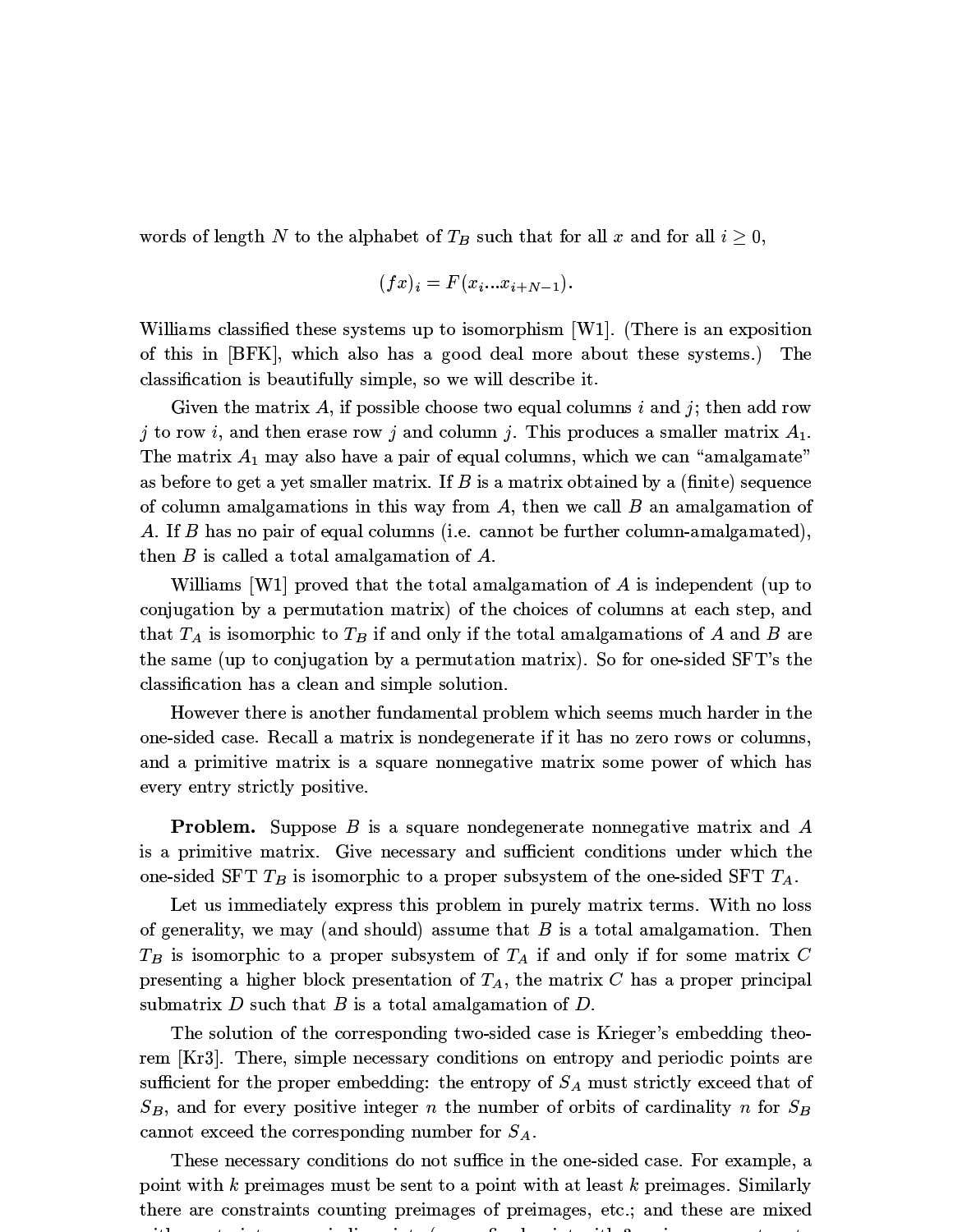systems W1, BFK. So it is plausible that in the one-sided case a proof of the embedding theorem may be much more closely tied to graphs and matrices (and therefore could lead to better algorithms for constructing the embedding codes which exist by Krieger's theorem in the two-sided case). There have only been a few papers on one-sided SFT's  $([W1],[BFK],[As1]),$  so we have a situation common in symbolic dynamics: there's not too much to learn, but there is something to invent.

The problem above is posed for embedding SFT's only (rather than general subshifts), in contrast to the statement of Krieger's theorem. This is to emphasize the matrix aspect. There is almost surely no loss of generality. It is an exercise to check that an embedding of a subshift (one-sided or two) into a shift of finite type always extends to an embedding of some SFT containing the subshift. Every subshift is a nested intersection of SFT's in a well-understood way. So from the solution of the problem above, one should be able without great difficulty to give the solution to the general problem. (This is certainly the case for two-sided shifts—but in that case, at present there is no real simplification of Krieger's proof obtained by embedding only SFT's.)

## SECTION 10. QUOTIENTS

Let  $S_A$  and  $S_B$  be (for simplicity) mixing SFT's. When is  $S_B$  a quotient of  $S_A$ ? That is, when is there a code from  $S_A$  onto  $S_B$ ? It is easy to check that a necessary condition is the entropy inequality

$$
h({S}_A)\geq h({S}_B).
$$

There is a fundamental dichotomy for such maps. If  $h(S_A) > h(S_B)$  and f is a quotient map from  $S_A$  onto  $S_B$ , then the points with uncountably many preimages under f comprise a residual subset of  $S_B$ . If  $h(S_A) = h(S_B)$  and f is a quotient map from  $S_A$  onto  $S_B$ , then there is a positive integer N such that no point in  $S_B$ has more than  $N$  preimages under  $f$  [CP].

As it turns out, the case of strict inequality is relatively easy [B1]. If  $h(S_A)$  >  $h(S_B)$ , then  $S_B$  is a quotient of  $S_A$  if and only if the trivially necessary periodic point condition holds: for all  $n > 0$ ,

$$
tr(A^n) > 0 \Longrightarrow tr(B^n) > 0.
$$

The equal-entropy case is much more rigid, subtle and algebraic. The periodic point condition (\*) is still necessary for  $S_B$  to be a quotient of  $S_A$ . But also, the dimension module of  $S_B$  must be a quotient of a closed submodule of the dimension module of  $S_A$  [KMT]. (In the terminology of  $\S 3.1$ , a closed submodule is given by restricting A' to a subgroup H of  $G(A)$  which is the intersection of  $G(A)$  with an A'invariant subspace of  $V_4$ . A submodule given by restricting A' to some A'-invariant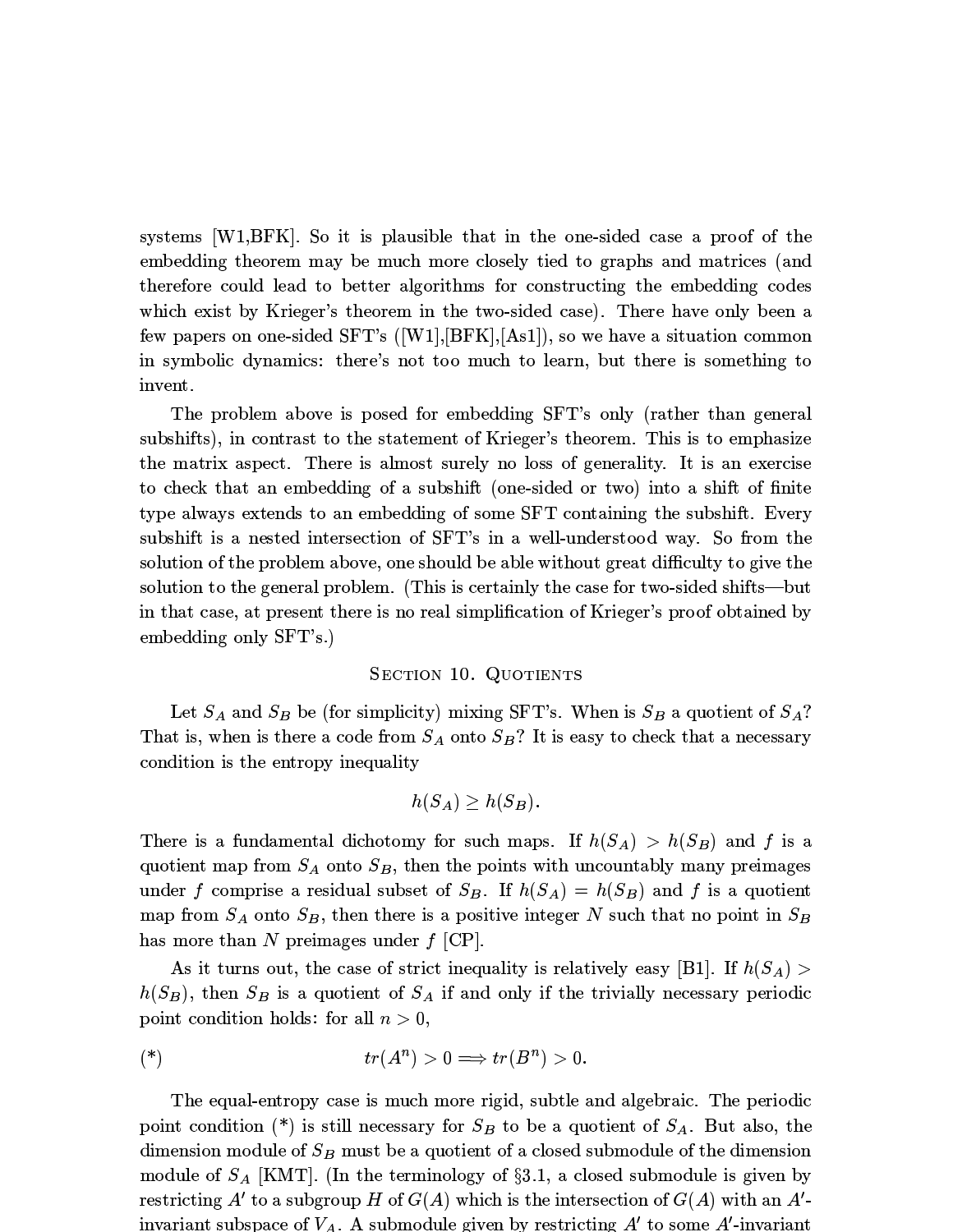Then  $S_B$  is a quotient of  $S_A$ .

This conjecture is strongly supported by the work of Jonathan Ashley [As2]. For primitive integral matrices A and B of equal spectral radius satisfying  $(*)$ , he showed that  $S_B$  is a quotient of  $S_A$  by a closing map if and only if the dimension module of  $S_B$  is a quotient or closed subsystem of the dimension module of  $S_A$ . (Closing maps are topologically conjugate to resolving maps, which can be constructed from certain matrix equations and are the most useful codes for industrial applications [ACH]. See [AM] and [BMT] for background.)

Ashley's proof begins with a construction (the Eventual Factors Theorem of [BMT]) which produces interrelated quotient maps of higher powers of the shifts. This construction is derived from matrix equations which capture the quotient relation for the dimension modules. One scheme for approaching the conjecture above is to mimic this pattern: first find matrix equations for the dimension condition, then find an "eventual" construction from these analogous to the starting result from [BMT], and then adapt Ashley's arguments for coding into and out of long periodic blocks. (Caveat: this may be a red herring.)

There are, at least, some nice matrix equations for the dimension condition. Let A and B be primitive integral matrices of equal spectral radius. Then the dimension module for  $B$  is a quotient of a closed submodule of the dimension module for  $A$  if and only if there are positive integral matrices  $R, S$  and a positive integer n such that for all positive integers  $k$ ,

$$
R A^k S = B^{n+k}
$$

We leave a proof to the interested reader (it may help to consult  $[BMT, Sec. 2]$ ).

#### **REFERENCES**

- [ACH] R.ADLER, D.COPPERSMITH & M.HASSNER, Algorithms for sliding block codes, IEEE Trans. Info.Th., Vol. IT-29, pp. 5-22, 1983.
- R.ADLER & L.FLATTO, Geodesic flows, interval maps, and symbolic dynamics, Bulletin (New  $[AF]$ Series) A.M.S. Vol. 25, No.2 (1991), pp.229-334.
- $[AFKM]$ R.ADLER, J.FRIEDMAN, B.KITCHENS & B.MARCUS, State splitting for variable-length graphs. IEEE Trans. Info. Th. Vol. IT-32, No. 1, pp. 108-113, 1986.
	- P. ARAUJO, A stochastic analogue of a theorem of Boyle's on almost flow equivalence,  $[Ara]$ Preprint, 1991.
- $[ArMa]$ M.ARTIN & B.MAZUR, On periodic points, Annals of Math. 81 (1969), 82-99.
	- $[A<sub>s1</sub>]$ J. ASHLEY, Marker automorphisms of the one-sided d-shift, Erg. Th. & Dyn. Syst. 10 (1990), 247-262.
	- J. ASHLEY, Resolving factor maps for shifts of finite type with equal entropy, Ergod. Th. &  $[As2]$ Dyn. Syst. 11 (1991), 219-240.
	- $[Ba1]$ K.A.BAKER, Strong shift equivalence of 2x2 matrices of non-negative integers, Ergod.Th.& Dyn.Syst. 3 (1983), 541-558.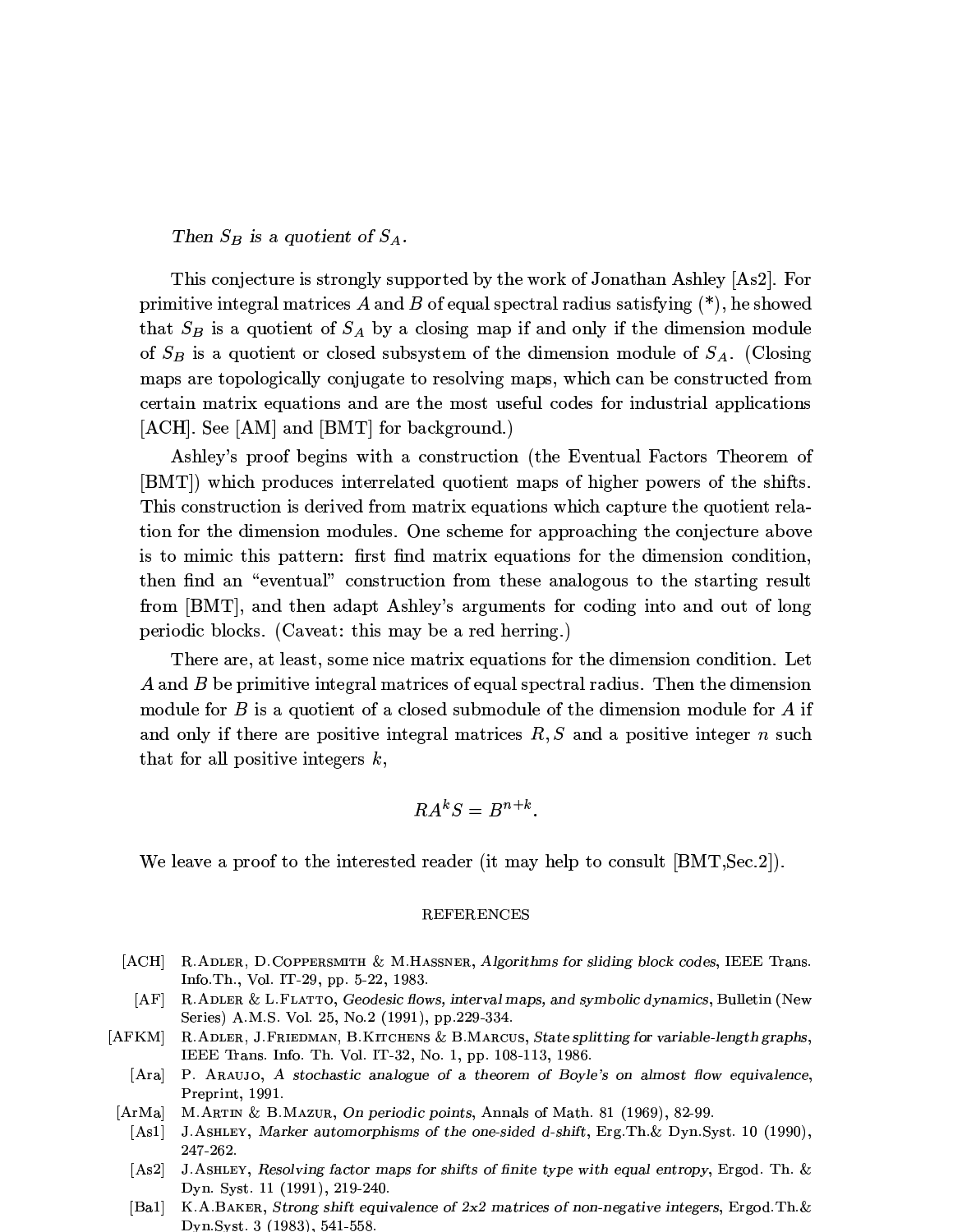- $[Box1]$ R. BOWEN, Equilibrium States and the Ergodic Theory of Anosov Diffeomorphisms, Springer Lec. Notes in Math. 470, Springer-Verlag (1975).
- $[bow2]$ R. BOWEN, On Axiom A diffeomorphisms, CBMS Regional Conf. Ser. in Math., No. 35, Amer.Math.Soc., Providence, RI (1977).
- $[BowF]$ R. BOWEN & J. FRANKS, Homology for zero-dimensional basic sets, Annals of Math. 106  $(1977), 73-92.$
- R. BOWEN & O.E.LANFORD, Zeta functions of restrictions of the shift transformation, Proc. [BowL] Symp. Pure Math. A.M.S. 14 (1970), 43-50.
	- M. BOYLE, Lower entropy factors of sofic systems., Erg.Th.&Dyn.Syst. 4, (1984), 541-557.  $|B1|$
	- $|B2|$ M. BOYLE, Shift equivalence and the Jordan form away from zero, Erg.Th. & Dyn. Syst. 4  $(1984), 367-379.$
	- $[B3]$ M. BOYLE, A zeta function for homomorphisms of dynamical systems, J. London Math. Soc.  $(2)$  40  $(1989)$  355-368.
	- $[B4]$ M. BOYLE, The stochastic shift equivalence conjecture is false, Proceedings of the 1991 Yale Adlerfest, to appear.
- $BFK$ M.BOYLE, B.KITCHENS & J.FRANKS, Automorphisms of one-sided subshifts of finite type, Ergod.Th.  $&$  Dyn. Syst. 10 (1990), 421-449.
- M. BOYLE & D. HANDELMAN, The spectra of nonnegative matrices via symbolic dynamics,  $\vert$ BH1 $\vert$ Annals of Math. 133 (1991), 249-316.
- $|BH2|$ M. BOYLE & D. HANDELMAN, Algebraic shift equivalence and primitive matrices, Trans. AMS, to appear.
- M.BOYLE, B. MARCUS & P. TROW, Resolving Maps and the Dimension Group for Shifts of  $[BMT]$ Finite Type, Memoirs AMS 377 (1987).
	- $[BK]$ M.BOYLE & W. KRIEGER, Almost Markov and shift equivalent sofic systems, in Dynamical Systems, Proc. Special Year in Dynamics, 1986-87 at the University of Maryland, Springer Lec. Notes in Math 1342, Springer-Verlag.
	- K. BROWN, Cohomology of Groups, Springer GTM 87. Springer-Verlag 1982.  $\lceil Br \rceil$
	- $[CP]$ E. COVEN & M. PAUL, Endomorphisms of irreducible subshifts of finite type, Math Systems Th. 8(1974), 167-175.
	- $|Cu|$ J. CUNTZ, A class of  $C^*$ -algebras and topological Markov chains II: reducible chains and the Ext-functor for  $C^*$ -algebras, Inventiones Math. 63, 25-40 (1981).
- $[{\rm CuKr1}]$ J.CUNTZ & W.KRIEGER, Topological Markov chains with dicyclic dimension groups, J.fur Reine und Angew. Math. 320 (1980), 44-51.
- J.CUNTZ & W.KRIEGER, A class of C\*-Algebras and topological Markov chains, Inventiones  $\left\lceil \mathrm{CuKr2}\right\rceil$ Math. 56, 251-268 (1980).
	- $[deA]$ V. DE ANGELIS, Polynomial beta functions and positivity of polynomials, PhD. dissertation, University of Washington, 1992.
	- $[DGS]$ M. DENKER, C. GRILLENBERGER & K. SIGMUND, Ergodic Theory on Compact Spaces, Springer Lec. Notes in Math. 527, Springer-Verlag (1976).
		- $[E1]$ E.G.EFFROS, Dimensions and C\*-Algebras, CBMS 46 (1981), A.M.S., Providence, Rhode Island.
		- E.G. EFFROS, On Williams' problem for positive matrices, Unpublished manuscript, ca. 1981.  $\left \lceil \text{E2} \right \rceil$
		- $[F1]$ J. FRANKS, Homology and Dynamical Systems, CBMS 49 (1982), A.M.S., Providence, Rhode Island.
	- $\lfloor F2 \rfloor$ J. FRANKS, Flow equivalence of subshifts of finite type., Erg.Th.Dyn. Syst. 4(1984), 53-66.
	- $[**Fri1**]$ D. FRIED, Rationality for isolated expansive sets, Advances in Math. 65, 35-38 (1987).
	- D. FRIED, Finitely presented dynamical systems Erg.Th.Dyn.Syst.7(1987), 489-507.  $[Fig]$
	- D. HANDELMAN, Positive matrices and dimension groups affiliated to  $C^*$ -Algebras and topo- $[H1]$ logical Markov chains, J. Operator Th. 6 (1981), 55-74.
	- $[H2]$ D. HANDELMAN, Eventually positive matrices with rational eigenvectors, Erg. Th. & Dyn. Syst.  $7(1987), 193-196.$
	- $[H3]$ D. HANDELMAN, Positive polynomials, convex integral polytopes and a random walk problem, Springer Lec. Notes 1282, Springer Verlag (1987).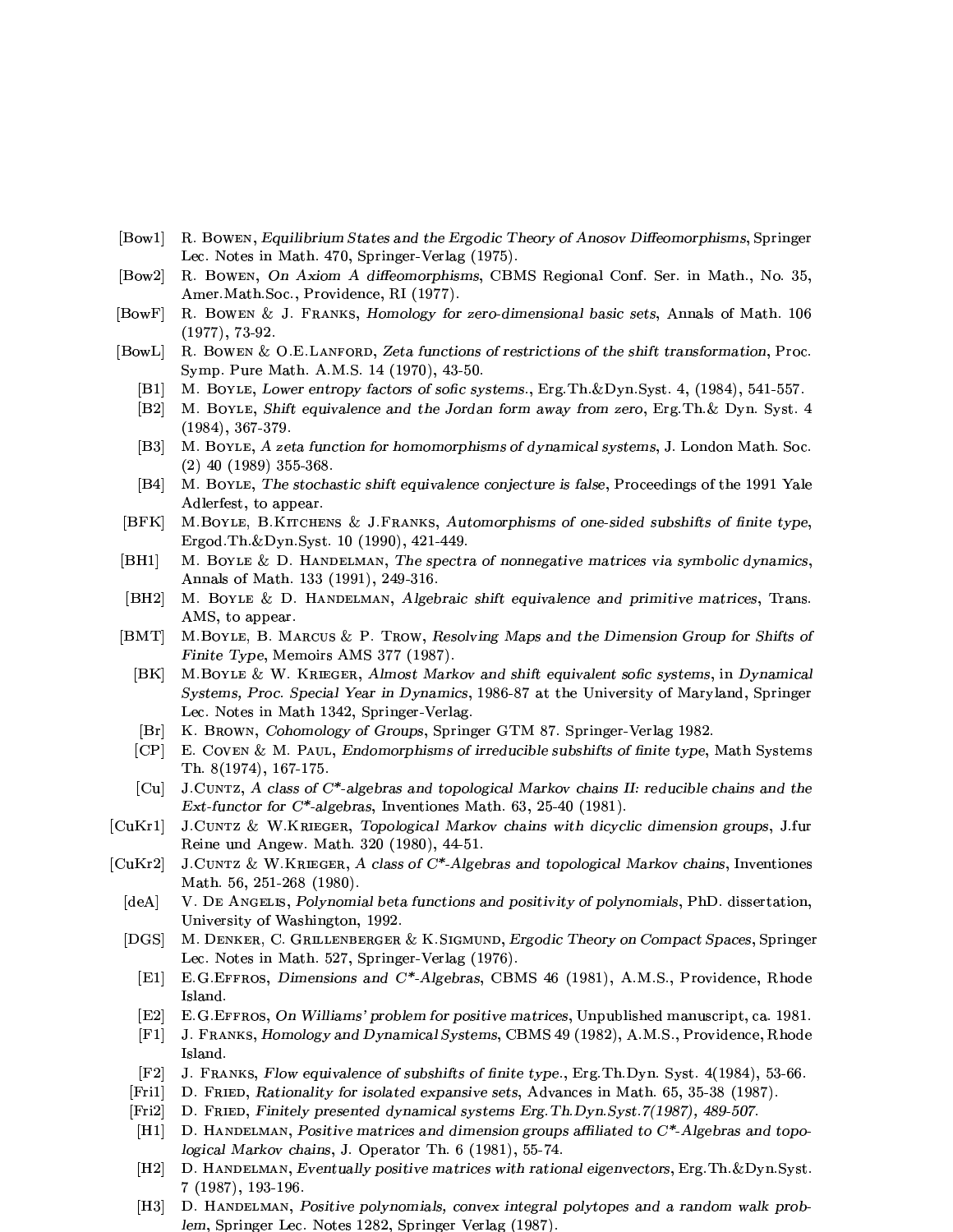- [HMS] C. HEEGARD, B. MARCUS & P. SIEGEL, Variable length state splitting with applications to average run-length constrained (ARC) codes, IEEE-Information Theory, v. 37 (1991), pp. 759-777.
	- $|Hu|$ D. HUANG, Flow equivalence of reducible shifts of finite type, In preparation.
	- $[Ke]$ R.B.KELLOGG, Matrices similar to a positive or essentially positive matrix, Lin.Alg.Applic. 4 (1971), 191-204.
- K.H.KIM & F.ROUSH, Some results on decidability of shift equivalence, J. Combinatorics,  $[KR1]$ Info.Sys.Sci. 4 (1979), 123-146.
- $[KR2]$ K.H.KIM & F.W.ROUSH, On strong shift equivalence over a Boolean semiring, Erg.Th.& Dyn.Syst. 6 (1986), 81-97.
- $[KR3]$ K.H.KIM & F.W.ROUSH, Decidability of shift equivalence. Dynamical Systems (Proceedings, Univ. of Maryland 1986-87), Springer Lec. Notes 1342, Springer (1988), 374-424.
- K.H.KIM & F.W.ROUSH, An algorithm for sofic shift equivalence, Erg. Th. & Dyn. Syst. 10  $[KR4]$  $(1990), 381, 393.$
- K.H.KIM & F.W.ROUSH, Strong shift equivalence of boolean and positive rational matrices,  $[KR5]$ Linear Algebra Appl. 161: 153-164 (1992).
- $[KR6]$ K.H.KIM & F.W.ROUSH, Full shifts over  $R_+$  and invariant tetrahedra, PU.M.A. Ser. B, Vol.1  $(1990)$ , No. 4, pp. 251-256.
- $[KR7]$ K.H.KIM & F.W.ROUSH, Williams' conjecture is false for reducible subshifts, Journal AMS  $5(1992), 213215.$
- K.H.KIM & F.W.ROUSH, Path components of matrices and strong shift equivalence over  $|KR8|$  $Q_{+}$ , Linear Algebra Appl. 145: 177-186 (1991).
- K.H.KIM & F.W.ROUSH, Strong shift equivalence over subsemirings of  $Q_+$ , PU.M.A. Ser.B,  $[KR9]$ Vol.2 (1991), 33-42.
- $\left[ \rm KRW\right]$ K.H.KIM, F.W.ROUSH & J.B.WAGONER, Automorphisms of the dimension group and gyration numbers of automorphisms of a shift, Journal AMS 5 (1992), 191-211.
- $KMT$ B. KITCHENS, B. MARCUS & P. TROW, Eventual factor maps and compositions of closing maps, Erg. Th. Dyn. Syst. 11 (1991), 85-113.
- W. KRIEGER, On a dimension for a class of homeomorphism groups, Math. Ann. 252 (1980),  $\left[ \operatorname{Kr1}\right]$ 8795.
- W. KRIEGER, On dimension functions and topological Markov chains, Invent. Math. 56  $[Kr2]$  $(1980), 239-250.$
- $[Kr3]$ W. KRIEGER, On the subsystems of topological Markov chains, Erg. Th. Dyn. Syst. 2 (1982), 195-202.
	- D. LIND, The entropies of topological Markov shifts and a related class of algebraic integers,  $|L|$ Erg. Th. Dyn. Syst. 6(1986), 571-582.
- R. LOEWY & D. LONDON, A note on an inverse problem for nonnegative matrices, Linear  $|L L|$ and Multilinear Algebra 6 (1978), 83-90.
- B. MARCUS, Factors and extensions of full shifts, Monats. fur Mathematik 88 (1979), 239-247.  $[M]$
- $[$ MSW $]$ B.H.MARCUS, P.H.SIEGEL & J.K.WOLF, Finite-state modulation codes for data storage, IEEE Journal of Selected Areas in Communications, Vol. 10 (1992), 5-37.
- B.MARCUS & S.TUNCEL, The weight-per-symbol polytope and embeddings of Markov chains,  $\lfloor MT1 \rfloor$ Ergod.Th. & Dyn.Syst. 11 (1991), 129-180.
- $\lfloor MT2 \rfloor$ B.MARCUS & S.TUNCEL, Entropy at a weight-per-symbol and embeddings of Markov chains, Invent. Math. 102 (1990), 235-266.
	- [Mi] H. MINC, Nonnegative Matrices, Wiley Inter-Science (1988).
	- M. NASU, Topological conjugacy for sofic systems and extensions of automorphisms of finite  $[N]$ subsystems of topological Markov shifts, Proceedings of Maryland Special Year in Dynamics 1986-87. Springer Lecture Notes 1342 (1988), Springer-Verlag.
	- $[Ne]$ M. NEWMAN, Integral Matrices, Academic Press, New York, 1972.
	- $[P1]$ W. PARRY, Intrinsic Markov chains, Trans. AMS 112 (1964), 55-66.
	- $[P2]$ W. PARRY, Notes on coding problems for finite state processes, Bull. London Math. Soc. 23  $(1991)$  1-33.